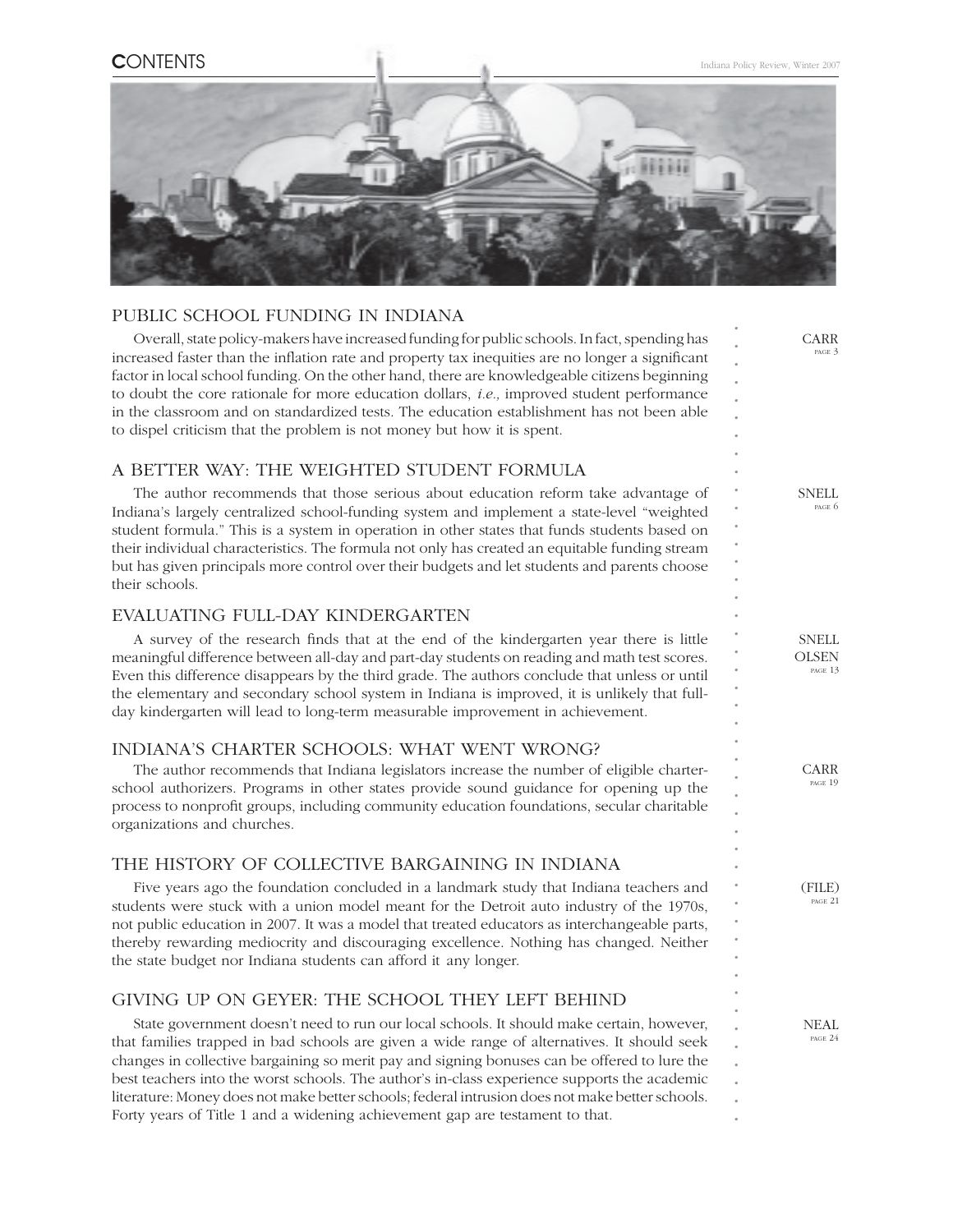*Building on the past work of the foundation and drawing on the expertise of nationally recognized policy analysts, this special issue takes a fresh look at Indiana public education.*

*. . . . . . . . . . . . . . . . . . . . . . . . . . . . . . . . . . . . . .*

Five years ago the foundation commissioned a team of researchers to individually analyze the labor contracts of each of the 294 regular school districts in Indiana.

Indiana Public Education: What's Got to Change

The resulting report, "Public Education Without Romance: The Impact of Collective Bargaining on Indiana Schools," made clear that reform was impossible without systemic change in state law.<sup>1</sup> An excerpt of that report detailing the history of the state's Collective Bargaining Act appears on page 21.

A follow-up study two years later statistically analyzed spending and test scores in each of the districts.<sup>2</sup> Again, the results argued against the *status quo,* that more money and bigger schools alone are not having an effect on learning.

Building on this work and drawing on the expertise of nationally recognized policy analysts, this special issue of *The Indiana Policy Review* takes a fresh look at Indiana public education.

The authors provide what the foundation believes is objective information and cogent analysis meant to help lawmakers as they grapple with education reform over these next two critical sessions:

• Matthew Carr, an education analyst for the Buckeye Institute and expert on charter schools, takes a look at the state of finance, spending and performance in Indiana's public schools. Spending has increased dramatically, he confirms, jumping  $40$ percent over the last 10 years. Academic performance, however, continues to show only modest progress.

*. . . . . . . . . . .* • Lisa Snell and Darcy Olsen, education experts for Reason Foundation and the Goldwater Institute respectively, explore the potential for all-day kindergarten. The authors review the literature on kindergarten's impact on student performance, including several studies of Indiana programs, finding the results disappointingly mixed.

• Carr, in a second article, examines the lackluster performance of charter schools in Indiana. Lawmakers here need to consider reforms to the charter-school

law that would open the door to true competition among schools, he suggests. Otherwise, large numbers of Hoosier children will continue to miss out on the benefits of these promising new schools.

• Snell, in a second article, offers an outside-the-box perspective on school finance called the "weighted student formula." The concept, successfully applied in Alberta, Canada, as well as San Francisco, seems particularly suited to Indiana schools. It holds promise for giving our teachers and administrators flexibility to jump-start academic improvement, especially in the state's most troubled schools.

• Andrea Neal of the Indiana Policy Review Foundation examines what went wrong at Geyer School in Fort Wayne, one of the first closed under the federal No Child Left Behind Act. Ironically, student performance seemed to be improving during the school's last year as it reverted to the local control of a dedicated, experienced principal.

Again, we believe these articles provide the base of information and analysis necessary for meaningful education reform in Indiana. The issues addressed — collective bargaining, teacher education, school choice and competition and school finance reform  $\rightharpoonup$  are at the heart of what needs to change if we are to improve the educational environment for all students, parents and professionals committed to providing a productive and engaging learning experience.

> *— Sam Staley, Ph.D. Project Manager*

### Endnotes

1. Charles M. Freeland. *Public Education Without Romance: The Impact of Collective Bargaining on Indiana Schools.* The Indiana Policy Review, winter 2002.

2. Freeland. *More Money Won't Fix Indiana's Schools.* The Indiana Policy Review, fall 2004.

Indiana Policy Review Winter 2007 *. . .*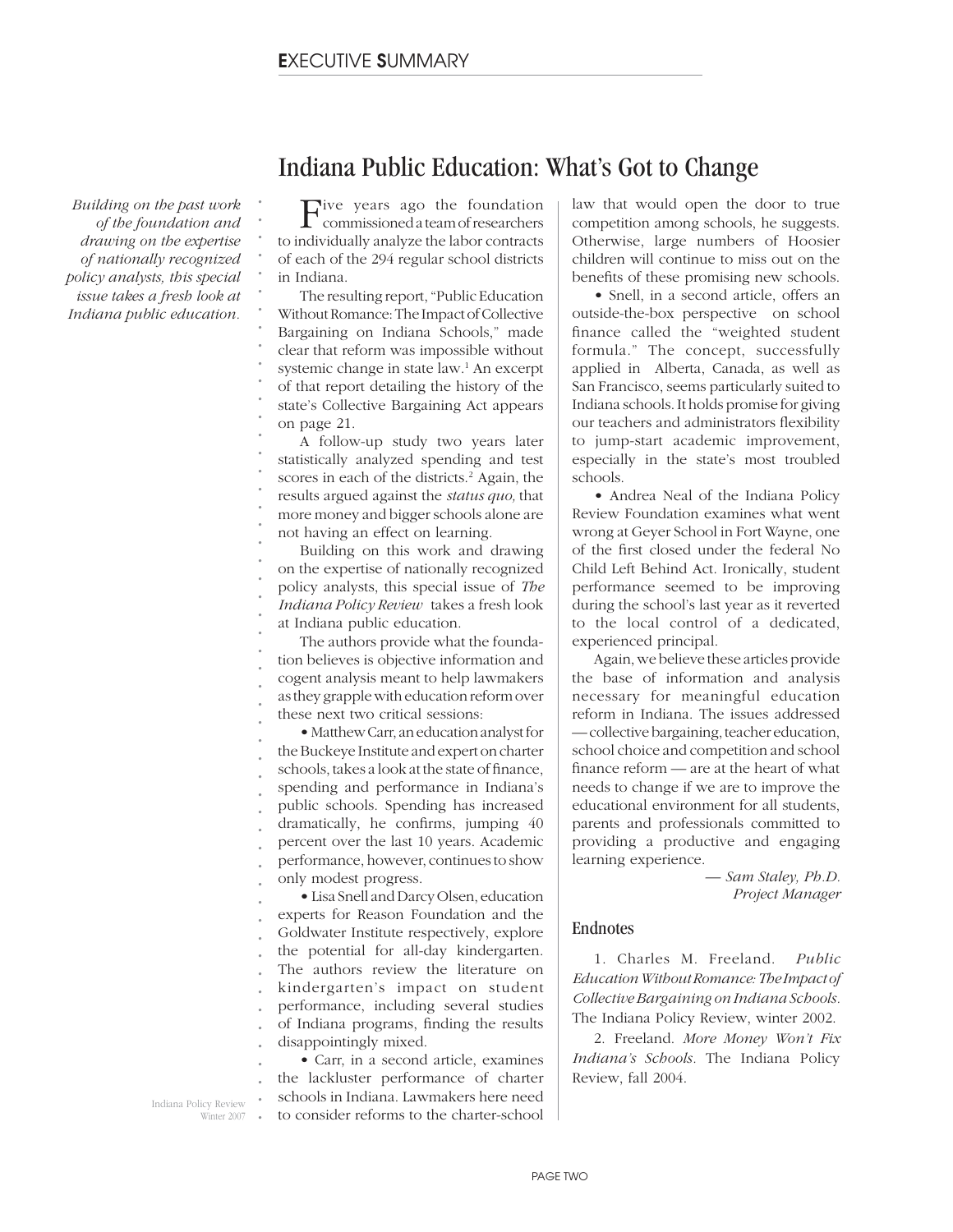# PUBLIC SCHOOL FUNDING IN INDIANA

*Where we've been, where we are* 

*Education rhetoric can obscure the facts; slogans such as "More Money for Better Schools" or "Teacher Ed for Classroom Cred" are too simplistic for making sound policy.* 

### **by MATTHEW CARR**

As Indiana's citizens and policy-makers examine proposals to improve the state's K-12 education system, their discussions should be founded on objective information about the present system.

Too often rhetoric is allowed to obscure the facts, and the result is a focus on reforms that may be of little benefit to the over 1.1 million students attending public schools across the state. Slogans such as "More Money for Better Schools" or "Teacher Ed for Classroom Cred" are too simplistic for making sound education policy. Crafting effective education policies requires knowing where you are before you start and setting a course for where you would like to go. To help illuminate where Indiana's public schools currently are, this brief

article provides information on three major

areas of education policy: school funding,

spending and student achievement.

### School Funding

Like many other states across the country, Indiana has, for over a decade now, been working toward creating a more equitable and adequate school funding system. At the heart of the state's school finance reform is an effort to overcome the inherent inequity that is created by a reliance on local property taxes. School districts with greater property wealth are able to raise more revenues than those districts with a smaller or more limited property tax base. Compounding this inequity is the fact that property wealth is closely related to the socioeconomic status of the student body that is served, and the socioeconomic status of the student body is linked to a level of need for resources to provide a quality education. This creates an inverse relationship where less-wealthy districts, those with a smaller base for raising school revenues, also tend to have more students who require greater resources.

The current funding system uses a foundation program to determine the total amount of revenue each school system receives, and combines both state and local resources. This funding system takes a bottom-up approach, which first takes into account the ability of a local school system to generate revenues. Conceptually, this part of the formula represents the state's estimate of the local school districts' "ability to pay" on their own. The state then provides as much funding as is necessary to reach a minimum floor of per-pupil revenue — the "foundation" amount. In 2006, this per-pupil revenue floor was set at \$4,517 in Indiana. For 2007 it will increase to \$4,563.

Such "foundation" funding systems are intended to do two things: Ensure that each district has a minimum amount of revenue per student regardless of local ability to raise funds, and to compensate for the inequality among local districts in their ability to pay from their local property tax base. State funds are used to create a more equitable distribution of education dollars.

Indiana Policy Review Winter 2007



*. . . . .*

*Matthew Carr, an adjunct scholar of the foundation, is the education policy director at the Buckeye Institute for Public Policy Solutions. He is a former staff researcher on education policy issues for the Manhattan Institute in New York City and recently completed his Masters in Public Administration at Kent State University. Currently, he is working on a Ph.D. at the University of Arkansas as a Distinguished Doctoral Fellow.*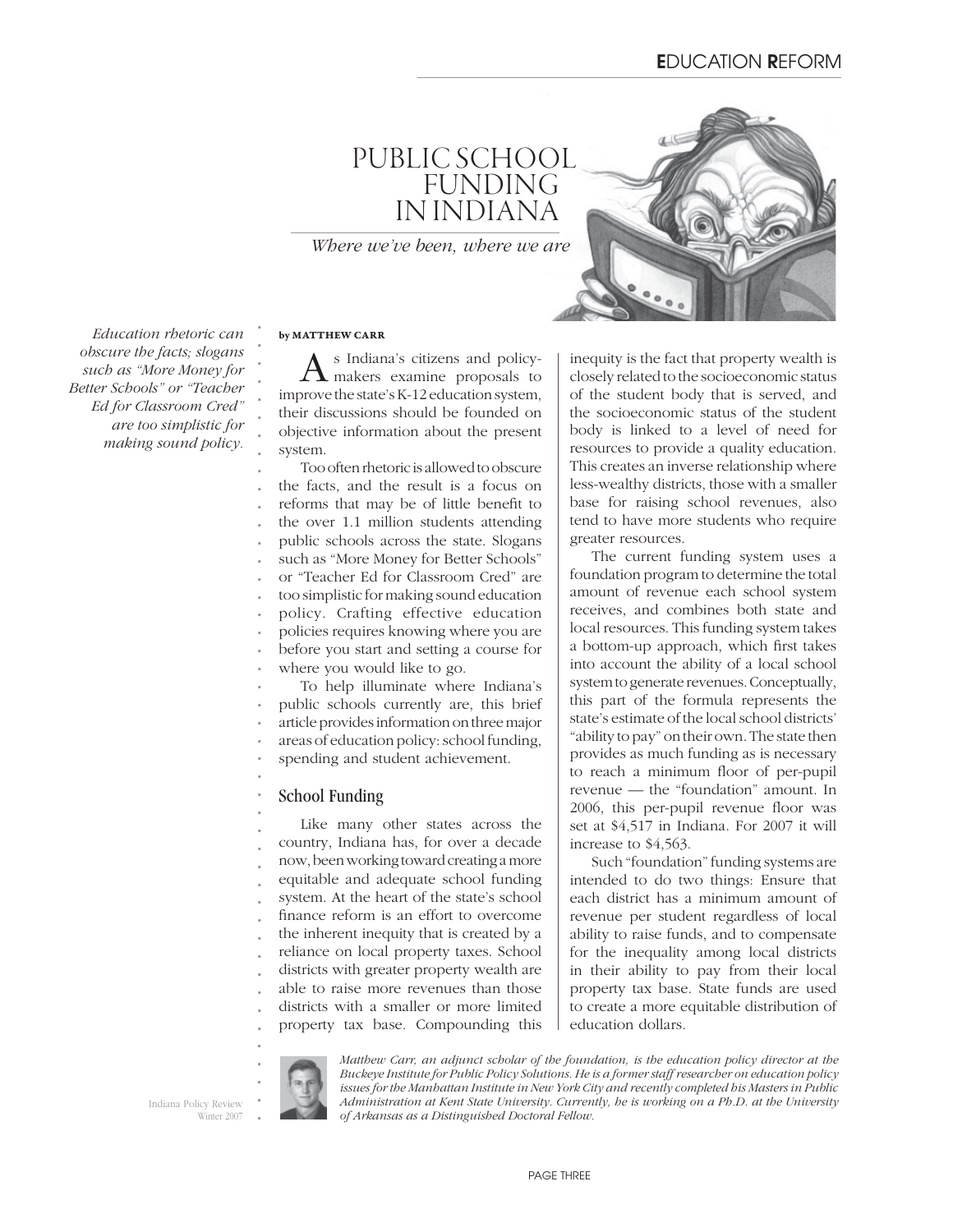*A wide variation continues to exist in per-pupil spending across school districts. At the lowest end, some districts spent roughly \$4,000 per pupil while at the highest end some districts spent upwards of \$10,000 per pupil.*

In 1993, the Legislature enacted major reforms to the foundation program. The law equalized property tax rates between school districts with similar expenditure levels, placed a maximum limit on local property-tax rates, and provided for additional funding for schools serving disadvantaged student populations. These changes furthered the goal of creating greater equity in the school funding system by directing more state funds to those school districts with lower levels of property wealth and greater numbers of disadvantaged students.

In fact, a 2005 report from the Center for Evaluation and Education Policy (CEEP) at Indiana University found that the significant statistical correlation between local property wealth and school revenue per pupil that existed in 1993 had been reduced to the point that no meaningful correlation existed by 2005.

Evaluating the eight original goals of the 1993 funding reforms, the CEEP report concluded that ending the dependence on local property taxes for school revenues had been achieved. Steady progress was being made on five of the other goals:

• Increasing overall funding,

• Increasing the state share of funding,

• Connecting property tax rates to regular revenue,

• Limiting property tax increases, and

• Reducing the variation in property tax rates across districts.

The report found mixed results for two goals: more directly connecting the funding formula to the socioeconomic status of the student body and reducing

overall variation in funding across

districts.

### School Expenditures

According to the Indiana Department of Education, the state spent an average of \$6,160 per student for general operating expenses in the 2004-2005 school year. Including capital expenditures, and using a smoothed average from 2002-2004 to account for year-to-year changes, this figure rose to \$9,115 per pupil per year. This is a significant increase, over 40 percent, from the roughly \$6,318 spent per pupil in 1994 for all expenditures and about 25 percent faster than the inflation rate during the same period.

Using a slightly different methodology for calculating per pupil expenditures, the United States Census Bureau's 2004 Annual Survey of Local Government Finances reported that Indiana spent \$8,280 per pupil, a figure nearly identical to the national average of \$8,287.

Table 1 provides a breakdown of the expenditure categories as provided by the Census Bureau. The table shows that Indiana is directing roughly 60 cents of every education dollar to instructional expenses (most of which covers the salaries, wages and benefits of employees). On the other hand, about seven and half cents of every education dollar goes toward administrative expenses.

Examining the available data from the Indiana Department of Education for fiscal year 2005, a wide variation continues to exist in per-pupil spending across school districts. At the lowest end, some districts spent roughly \$4,500 per pupil while at the highest end some districts spent upwards of \$10,000 per pupil (excluding capital funding). These data provide further support for the CEEP report's conclusion that the goal of equalizing school spending

### Table 1

*Census Bureau Breakdown of Indiana Public School Expenditures per Pupil*

|         | Support services      |                      |         |                  |               |                           |                          |
|---------|-----------------------|----------------------|---------|------------------|---------------|---------------------------|--------------------------|
| Total   | Salaries and<br>wages | Employee<br>benefits | Total   | Pupil<br>support | Staff support | General<br>administration | School<br>administration |
| \$4,977 | \$3,266               | \$1,557              | \$2,970 | \$374            | \$282         | \$161                     | \$469                    |

*Source: United States Census Bureau, 2004 Annual Survey of Local Government Finances*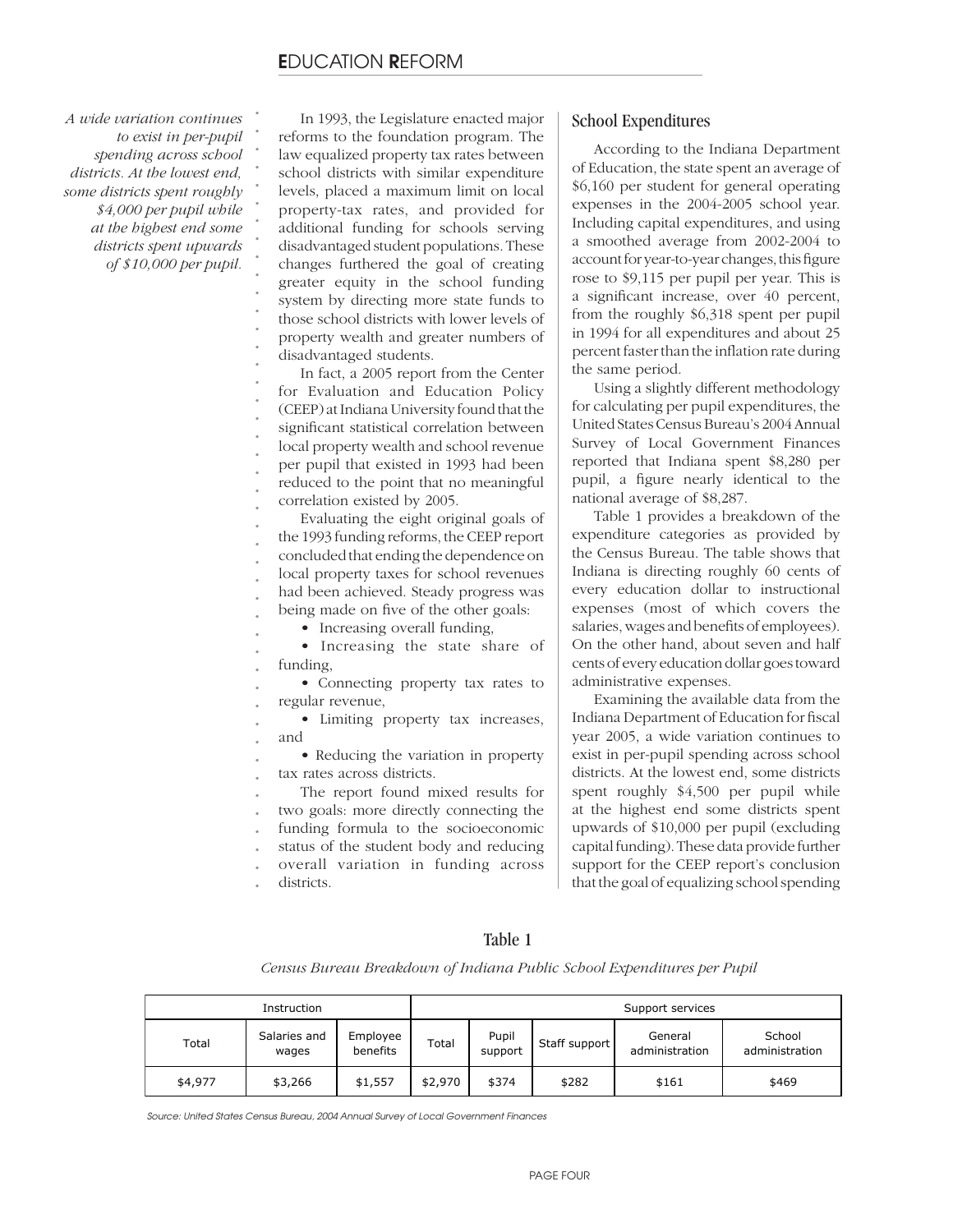*When the ISTEP+ passage rates are broken down by race, a large gap in student achievement becomes strikingly clear. For each test and across the various grade levels, there exists a persistent gap, at times as high as 40 percentage points, between the passage rates of white students and black students in the state.* 

across the state still has not been achieved despite the equalization in property tax rates.

### Student Achievement

*. . . . . . . . . . . . . . . . . . .*

Indiana has implemented several major reforms with the aim of increasing student achievement. Chief among these have been PL 221, which created a sweeping accountability program based on the state's standardized achievement tests (ISTEP+) and Core 40, a rigorous high school curriculum. There are several ways of evaluating student achievement, each with its inherent limitations – ISTEP+ performance, school ratings and graduation rates provide the soundest indicators available.

*. . . . . . . . . . . . . .* Under PL 221, Indiana's schools now receive one of five grades or rankings based on ISTEP+ performance. The grades are, from lowest to highest: Academic Probation, Academic Watch, Academic Progress, Commendable Progress and Exemplary Progress. Table 2 shows the distribution of rankings given to school buildings in 2005-2006. The largest number of schools received the second-lowest ranking, Academic Watch. However, the second-largest number received the highest ranking, Exemplary Progress.

#### Table 2

*. . . . . . . . . . . . . . . . . . .*

*Number of Schools Given Each Rating in 2005-2006*

| Rating                    | # of Schools |  |
|---------------------------|--------------|--|
| <b>Exemplary Progress</b> | 540          |  |
| Commendable Progress      | 228          |  |
| <b>Academic Progress</b>  | 301          |  |
| Academic Watch            | 643          |  |
| Academic Probation        | 125          |  |

*Source: Indiana Department of Education, Public Law 221*

The ISTEP+ results from the 2005- 2006 school year, broken down by grade, are provided in Table 3. The scores show a fairly uniform trend in student performance, declining from the lower grades to the higher grades.

*. . . . .* Looking at the ISTEP results for the last 10 years, there has been a small increase in passage rates, about 12 percentage points in math, five percentage points in English, and 10 percentage points in

Indiana Policy Review Winter 2007

### Table 3

*2005-2006 School Year ISTEP+ Results, Percent Passage*

| Grade | Both English<br>and Math | English Math    |     |  |  |
|-------|--------------------------|-----------------|-----|--|--|
| 3     | 66%                      | 76%             | 74% |  |  |
| 4     | 67%                      | 75%             | 76% |  |  |
| 5     | 68%                      | 75%             | 77% |  |  |
| 6     | 67 <sub>%</sub>          | 72%             | 79% |  |  |
| 7     | 64%                      | 70 <sub>%</sub> | 77% |  |  |
| 8     | 63%                      | 70%             | 73% |  |  |
| 9     | 61%                      | 68%             | 71% |  |  |
| 10    | 58%                      | 69%             | 65% |  |  |
|       |                          |                 |     |  |  |

*Source: Indiana Department of Education, State Snapshot*

both math and English. These aggregate figures obscure a more troubling picture of the state of student achievement in Indiana. When the ISTEP+ passage rates are broken down by race, a large gap in student achievement becomes strikingly clear. For each test and across the various grade levels, there exists a persistent gap, at times as high as 40 percentage points, between the passage rates of white students and black students in the state. The graduation rate in Indiana has recently been the subject of some debate and a new method of calculating it has just gone into effect. The graduation rate for the class of 2006 was the first to be determined using the new formula and was reported by the state's department of education to be 75.5 percent. This was a significant drop from the graduation rate of 89.9 percent reported for the previous year. The recent research into state graduation rates by independent policy organizations suggests that the new method is providing a more realistic picture of completion rates.

### Conclusion

The facts presented provide a solid foundation on which to guide the coming debates over changes to the public education system. Overall, Indiana policymakers have dramatically increased and equalized funding for public schools. Spending has increased faster than the inflation rate, and property tax inequities are no longer a significant factor in local school funding. On the other hand, despite this substantial increase in resources, performance continues to lag.  $\mathsf Q$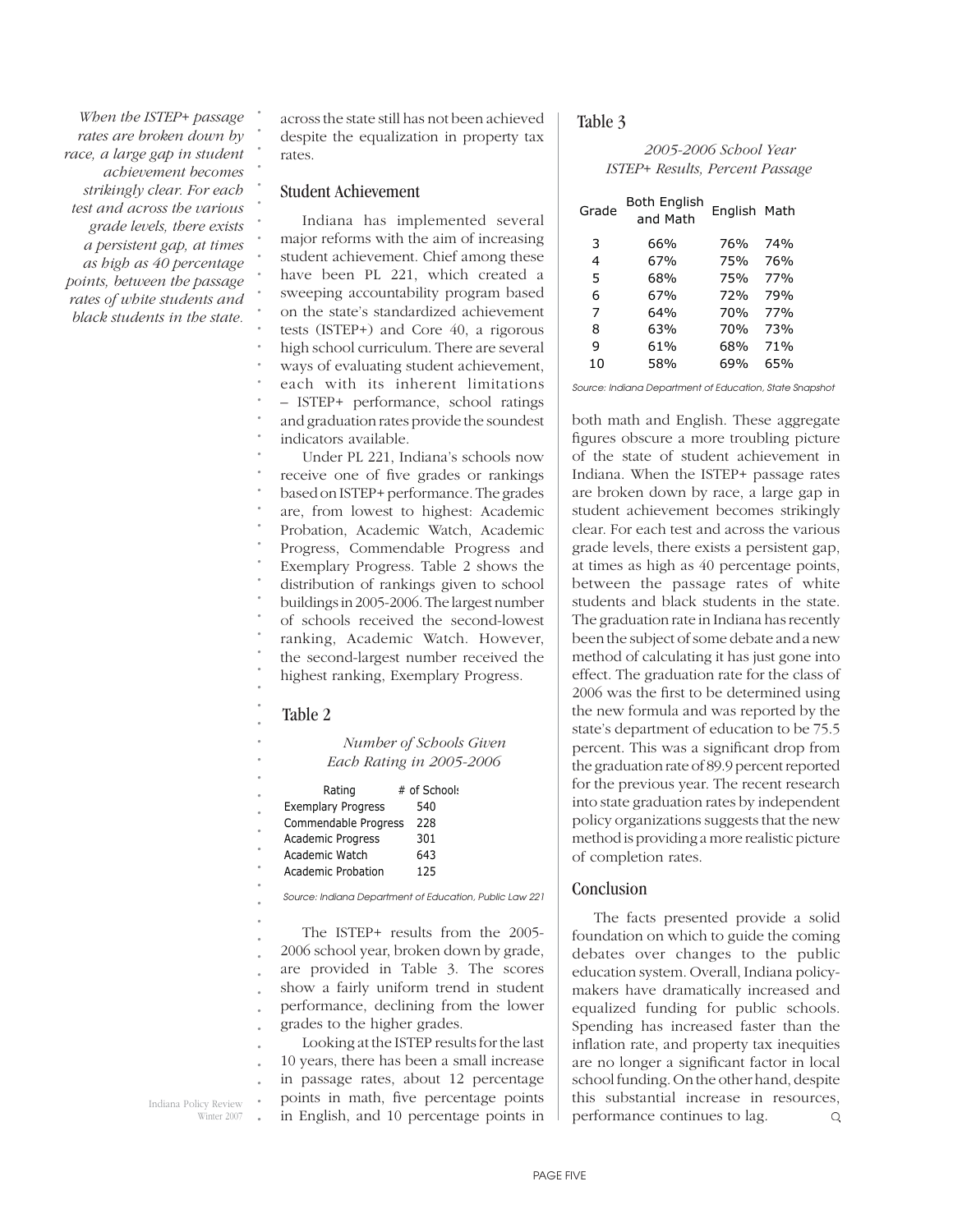

## THE PROMISE OF A WEIGHTED STUDENT FORMULA TO IMPROVE INDIANA SCHOOLS

*An alternative that offers students more school choice, improves academic outcomes and creates higher-quality education opportunities*

Some of the most difficult *work already has been done: Indiana legislators and education policymakers have completed a set of world-class standards for reading, math, science and history for K-12 education*

### **by LISA SNELL**

*. . . . . . . . . . . . . . . . . . . . . . . . . . . . . .*

In Indiana, like most states, school<br>funding is *not* attached to the n Indiana, like most states, school child; families cannot easily choose between local public schools based on quality. As a consequence, public schools have no incentive to improve because children have no right of exit to a better-performing school. While some public schools have experienced modest improvement in recent years, thousands of Hoosier children continue to languish in low-performing public schools despite continual reforms that have included funding increases, smaller class sizes, changes in teacher training and staff reconstitution. Indiana's children need meaningful public school reform where school financing is attached to the backs of children and public school enrollment is based on choice, not residential assignment. School funding needs to be put into the backpacks of children and follow them into the schools of their choice. Public school principals need to control resources at the local level in order to make informed decisions about how best to spend resources on

*. . . .* the unique needs of their own students. Offering parents and students "buying power" will help inspire excellence in all public schools, especially if they have to compete for students in order to receive funding. The school finance mechanism known as "weighted student formula" could help create more school choice, more equitable school financing and better-performing schools in the state of Indiana.

### Indiana School Performance

In the last decade Indiana legislators and education policy-makers have completed the difficult work of developing a set of world-class standards for reading, math, science and history for K-12 education. In the State of State Standards 2006, the Thomas B. Fordham Institute gives Indiana an *A* in all four categories. This is in contrast to the rest of the nation that receives an average of a *C-* in state standards and curriculum. For example, the Fordham Institute writes, "Indiana gets almost everything right in its English standards. English language arts, reading, vocabulary — all receive robust treatment. And literature, so often neglected by the states, is examined fully in Indiana's standards, with American literature explicitly cited along with titles of recommended texts and their authors." Similarly, Indiana's expectations for K-12 students and schools earned high marks on *Education Week's* 2007 Quality



Indiana Policy Review Winter 2007 *Lisa Snell, an adjunct scholar of the foundation, is director of education and child welfare policy at Reason Foundation in Los Angeles. She wrote this for the Indiana Policy Review Foundation.*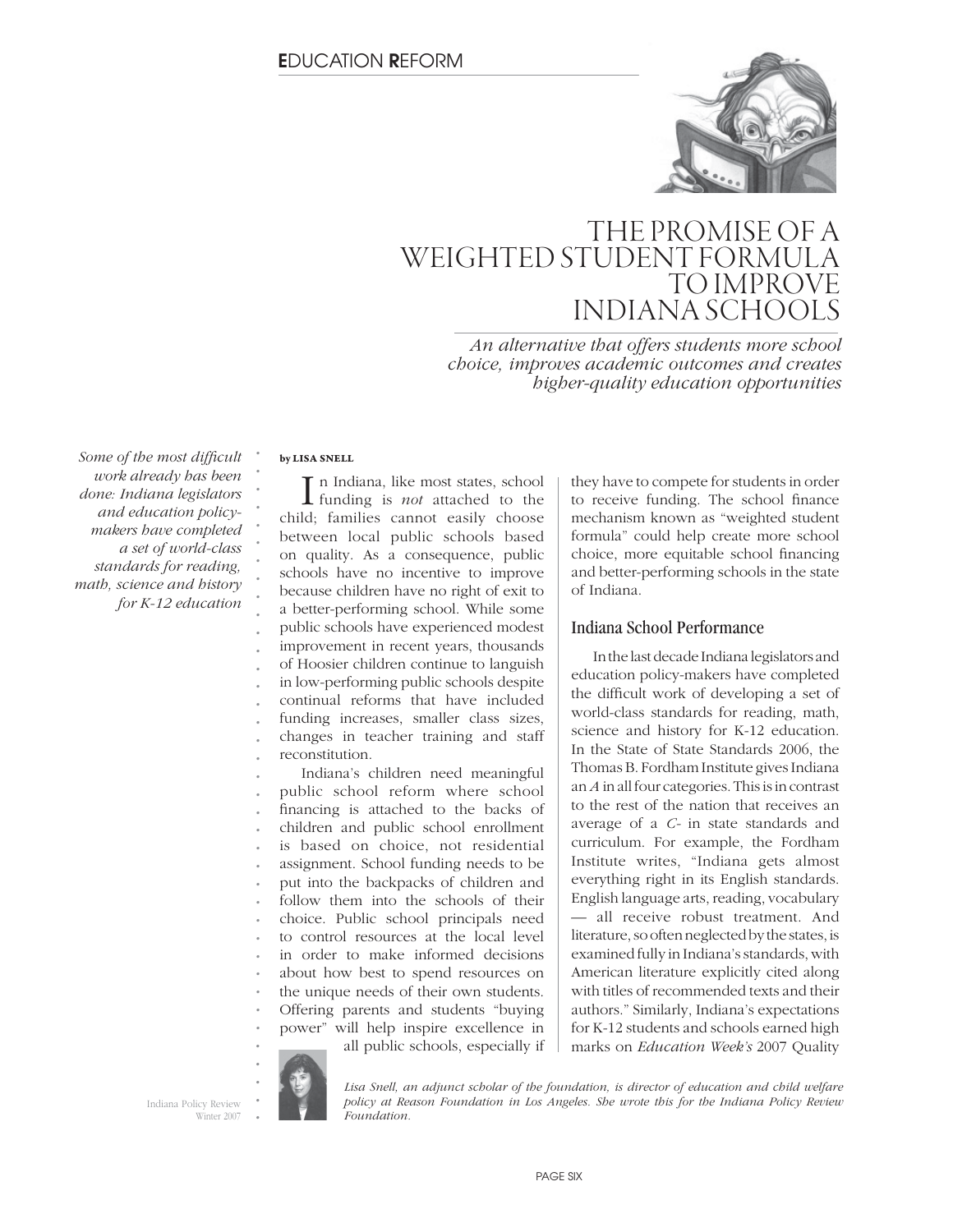*Seventeen Indiana high schools accounted for 27 percent of the state's high school dropouts from the classes of 2000 to 2004.*  *. . . . . . . . . . . . . . . . . .*

*. . .* Counts report. Indiana achieved the highest rating  $\epsilon$ of all states for its academic standards, assessments and accountability system.

Indiana's high standards are slowly paying off for many students. There has been a steady increase in student achievement in math and reading for the majority of schools. In fall 2006, about 770,000 students took the ISTEP+ exam, which stands for the Indiana Statewide Testing for Educational Progress-Plus. The test results are used to help determine which schools make yearly progress required

*. .* under the federal No Child

*. . .* Left Behind Act (NCLB). They also give parents and teachers a snapshot of how students are performing.

About 70 percent of students in grades 3-10 passed the English portion of the ISTEP+ test, while a little more than 72 percent passed the math section.

*. . . . . . . . . . . . .* In Indiana the percentage of students passing English increased from 2002 to 2005 by 2.2 percent for Hispanic students, 2.3 percent for white students, 4.5 percent for students receiving free- and reducedprice lunches and 5.9 percent for black students. Math scores during that same period increased 5.9 percent for white students, 8.4 percent for Hispanic students, 9.4 percent for students receiving free- and reduced-price lunches and 10.4 percent for black students.

*. . . . . . . . . . . . . . . . . .* Unfortunately, not every Indiana school is improving. Indiana's gradual improvement in performance is shadowed by the 33 school corporations and 350 schools that have been listed as failing under the federal NCLB. In 2005, the percentage of students who had to pass ISTEP+ for the school to make adequate yearly progress (AYP) increased. The "bar" was raised from 58.8 percent to 65.7 percent of students in English/language arts and from 57.1 percent to 64.3 percent of students in math. The federal law calls for the passing rate to be raised in increments toward the ultimate goal of having 100 percent of students in all groups passing the state assessment by 2013- 2014. The federal NCLB requires states

to show that students in every subgroup including minorities, low-income and

> *"War, like most other things, is a science acquired by diligence, perseverance, time and practice." (Alexander Hamilton)*

special-education students are proficient in reading-English language arts and math. In schools listed as "needs improvement" under the federal NCLB, students in at least one subgroup of students

at each school or district have not met minimal proficiency standards in reading and math for two years in a row. In Indiana the number of "needs improvement" schools is likely to increase because in 2005 the state had 79 school corporations and 946 schools that did not make "adequate yearly progress" for that year. A school must fail to make AYP for two consecutive years before being labeled as "needs improvement" under NCLB.

Indiana also struggles with three other significant education performance issues. First, Indiana has a school graduation rate of 76 percent statewide. However, several individual high schools suffer from a much higher concentration of school dropouts. Indianapolis Public Schools, for example, is home to the state's five worst-performing high schools based on promoting power. Indianapolis Public Schools calculated the 2005-2006 graduation rate at 48 percent. Under the district's calculations, 1,227 of the 2,565 IPS students who started as high school freshmen in 2002 and stayed at their schools received a diploma from the district. Others dropped out, could not be located, received a GED or were held back. Overall,<sup>1</sup> in Indiana 17 high schools accounted for 27 percent of Indiana's high school dropouts from the classes of 2000 to 2004.

Second, while low-income and minority student test scores are slowly improving, the achievement gap in Indiana remains large. For example, about 75 percent of white students passed the English portion of the ISTEP exam in 2006, compared with 48 percent of black students and 51 percent of Hispanic students.

Finally, Indiana students have declining test scores as they move toward high school. ISTEP+ scores have a stair-step pattern, with elementary scores at the top

Indiana Policy Review Winter 2007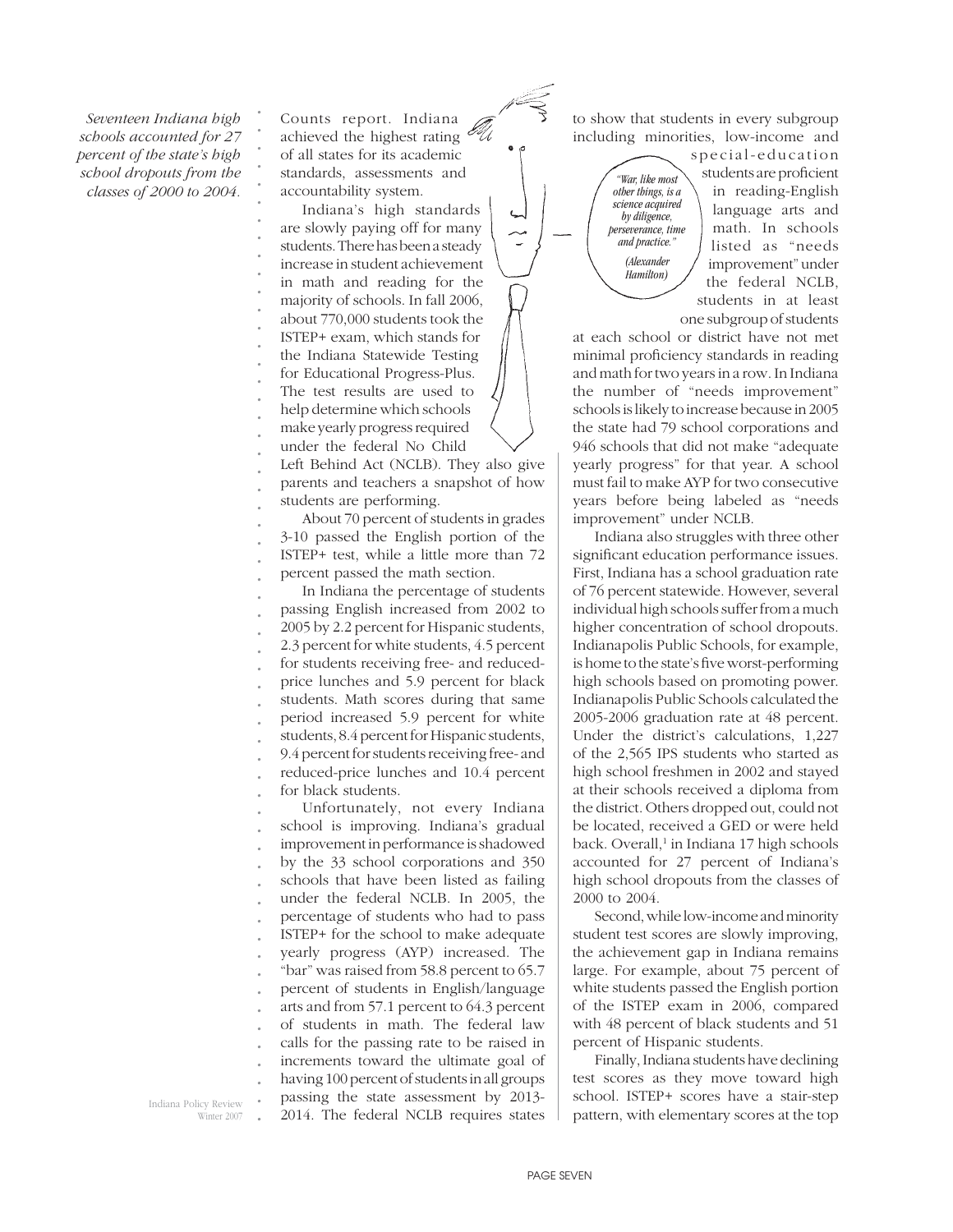*The weighted student formula allows individual schools to compete for students and allows principals to control their budgets and tailor their schools to the needs of their*  specific school populations.

*. . . . . . . . . . . . . . . . . . . . . . .*

and high school scores at the bottom. In 2006 about 64 percent of third-graders passed both parts of the test, while 57 percent of 10th-graders did.<sup>2</sup>

### Indiana School Finance

In addition to school performance issues, Indiana continues to struggle with a fair, simple and transparent school financing system. Indiana's more than one million students in 1988 schools are largely financed at the state level. The state supplies 83 cents of every dollar spent on teachers and operating costs and attempts to equalize school funding between school corporations. Indiana also uses a complexity index that provides more money to high-poverty school districts. However, because Indiana's school-funding system is not studentcentered it is difficult to equalize funding to individual students.

*. . . . . . . . . . . . . . . . . . . . . . . .* Indiana's school finance mechanism is based on complex funding formulas that direct resources to school corporations rather than individual students. A 2005 report, "Indiana's New and (Somewhat) Improved K-12 School Finance System," by Susan Aud of the Milton Friedman Foundation, found that Indiana's school finance system "continues to require the calculation of needlessly confusing multistep formulas, the excessive accumulation of data and the use of potentially outdated census data to determine per-student funding." The report also noted that equity problems are still inherent in Indiana's school finance system. Susan Aud wrote that "because funding is not generally student-centered, students who are especially expensive to teach often don't get additional funding, putting them at a disadvantage relative to more privileged students."

*. . . . . . . . .* Indiana's system for financing schools also sent more money to districts with shrinking enrollments rather than letting it follow students to growing districts. According to the Oct. 24, 2006, *Indianapolis Star,* legislators adjusted Indiana's formula for paying schools in 2005 to spread money more evenly among the state's 293 school districts. However, five year state averaging of school enrollment continued to create disparities between districts in school funding. Indianapolis Public Schools, for example, received \$17 million last year for 2,750 students who had left the district, according to an analysis by the Milton Friedman Foundation. On the other hand, growing school districts in Indiana were short-changed \$16 million during the 2005- 2006 school year.

In addition to school funding inequities between school corporations, there can also be funding disparities within school corporations. A large disparity between wealthier and poorer schools and often within school districts is in the experience level of teachers. Young teachers often start out in poorer schools. After a few years, they tend to move to wealthier schools to work with less-difficult-to-teach students. The inequities caused by teacher seniority rules within school corporations are often masked by teacher salary averaging within a school district. A poorer school may be stacked with less-expensive and less-experienced teachers and a wealthier school may have a higher percentage of higher-paid teachers. However, at the district level these salaries are averaged — hiding large inequities in funding for students from one school to another.

There is a school finance mechanism and public school choice program known as weighted student formula (WSF) that is demonstrating results in equalizing funding for all students, closing the achievement gap and improving high school outcomes in a handful of urban school districts across the United States. This school finance mechanism seems especially suited for Indiana where the majority of school funding is already allocated at the state level.

### The Weighted Student Formula

A number of school districts across the country and abroad have adopted a funding mechanism for schools that gives local schools more control over resources and leads to increases in student achievement.3 Pioneered in Canada's Edmonton school district in Alberta in the 1980s, "weighted student formula" has been imported to Boston, Oakland, Seattle, Cincinnati,

*.* Indiana Policy Review Winter 2007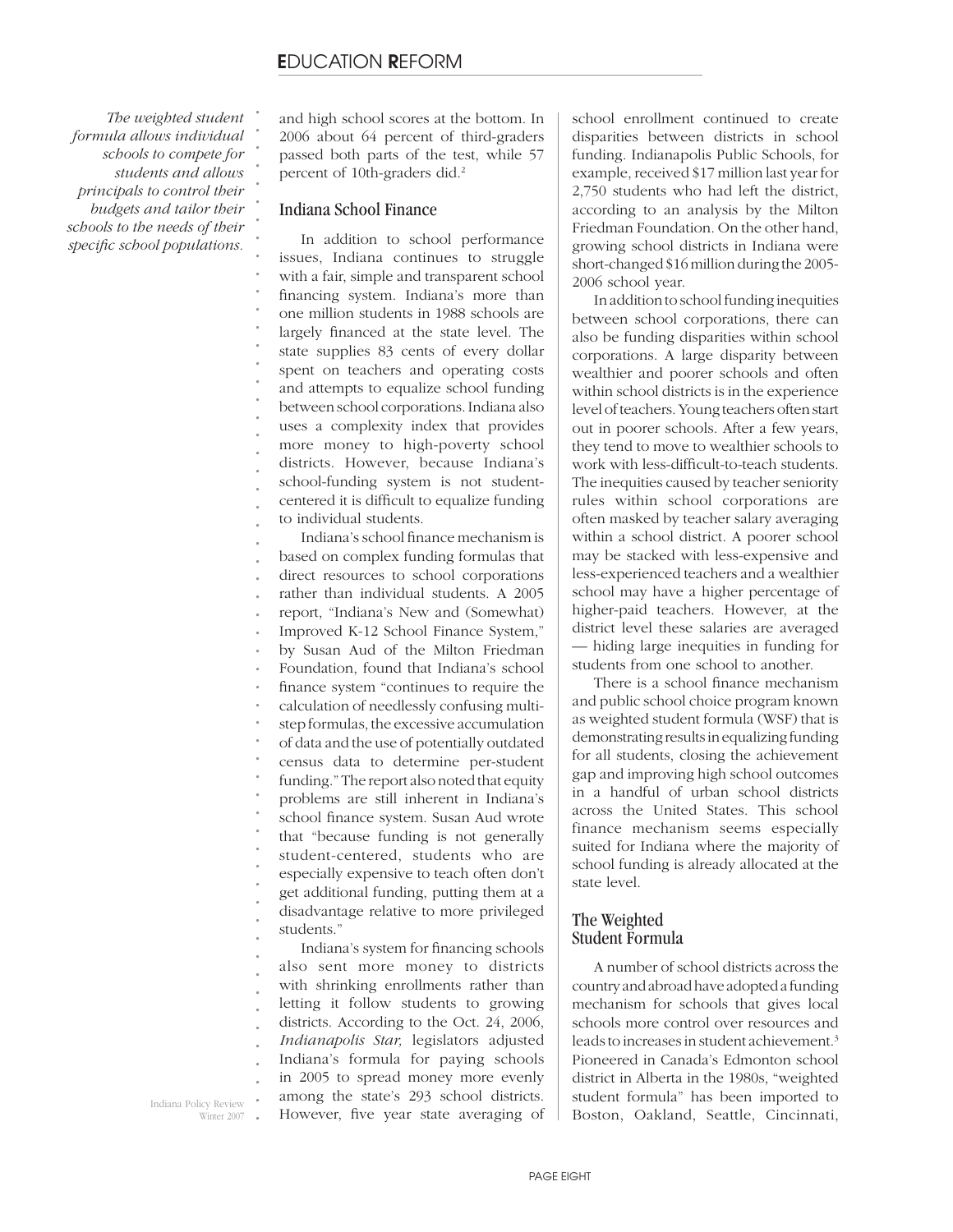*San Francisco, with 116 schools and 60,000 students, is now entering its sixth year of weighted student formula reforms, and its test scores now top all the state's urban districts.*

*. . . . . . . . . . . . . . . . . . .*

San Francisco, Hawaii and Houston. The funding structure allows individual schools to compete for students and allows principals to control their budgets and tailor their schools to the needs of their specific school populations.

School districts use student characteristics to determine per-pupil funding levels and better match costs with actual student needs. In each case, schools are given responsibility for managing their own budgets in key areas such as personnel, school maintenance or learning materials. In addition, the funding follows the child to each school and is based on the characteristics of the individual child. Therefore, schools have an incentive to improve academic programs and help at-risk and low-income students.

*. . . . . . . . . . . . . . . . . . . .* Former Superintendent of Schools Arlene Ackerman introduced San Francisco city schools to the weighted student formula, which requires money to follow students to the schools they choose while guaranteeing that schools with harder-toeducate children (low-income students, English learners, low achievers) get more funds.4 Ackerman also introduced site-based budgeting, so that school  $communties$  — not the central office — determine how to spend their money. Finally, she created a true open-enrollment student assignment system that gives parents the right to choose their children's schools. And parents are taking advantage of the system; more than 40 percent of the city's children now attend schools outside their neighborhoods.

*. . . . . . . . . . . . . . . .* With students having the freedom to move, the city's public schools now have incentives to differentiate themselves. Once cookie-cutter public schools now include Chinese, Spanish and Tagalog language immersion schools; collegepreparatory schools; performing-arts schools that collaborate with an urban ballet and symphony; schools specializing in math and technology; traditional neighborhood schools; and a year-round school based on multiple-intelligence theory. Each San Francisco public school is unique. And the number of students, school hours, teaching styles and program choices vary from site to site.

year of weighted student formula reforms, and its test scores now top all the state's urban districts. In 2006 standardized test results, nearly half of San Francisco Unified's students  $-48$  percent  $-$  scored at or above proficiency in both reading and math. Those scores are far above the California state average for all schools.

In 2005, San Francisco's students posted the highest test scores of any urban district on the Academic Performance Index (API). The state has set 800 as excellent. San Francisco scored 745; San Jose 737; San Diego 728; Sacramento 700; Los Angeles 645; and Oakland 634. Even San Francisco's low-income students outscored Los Angeles and other urban districts, achieving 706 on the API. San Francisco also does a better job of serving low-income students and high school students. In language arts in 2006, for example, San Francisco's lowincome high school students outscored students in Los Angeles Unified by 20 points in 9th grade, fifteen points in 10th, and fifteen points in 11th grade.

These gains in San Francisco have been made with more and more students who used to be excluded now being tested. In the last year of Bill Rojas' administration (1998-1999), only 77 percent of San Francisco Unified School District (SFUSD) students (in tested grades, 2nd through 11th) were included, with children who were deemed likely to bring scores down excluded wherever possible. By 2003-2004, 98 percent of SFUSD students (in tested grades) were included in testing.

San Francisco is not alone. Professor William Ouchi of the UCLA Anderson School of Management has done extensive research on the effects of school district decentralization throughout the United States. Ouchi and his team of 12 researchers studied three very centralized public school districts: New York City, Los Angeles and Chicago; three very decentralized public school districts that used the weighted student formula: Seattle, Houston and Edmonton, Canada; and, three very decentralized Catholic school districts: Chicago, New York City and Los Angeles. In his book, Making Schools Work (Simon & Schuster, 2003), Ouchi reports that decentralization works. Schools perform better on fiscal and academic outcomes when there is both local control of school

*.* Indiana Policy Review Winter 2007

*.* San Francisco, with 116 schools and 60,000 students, is now entering its sixth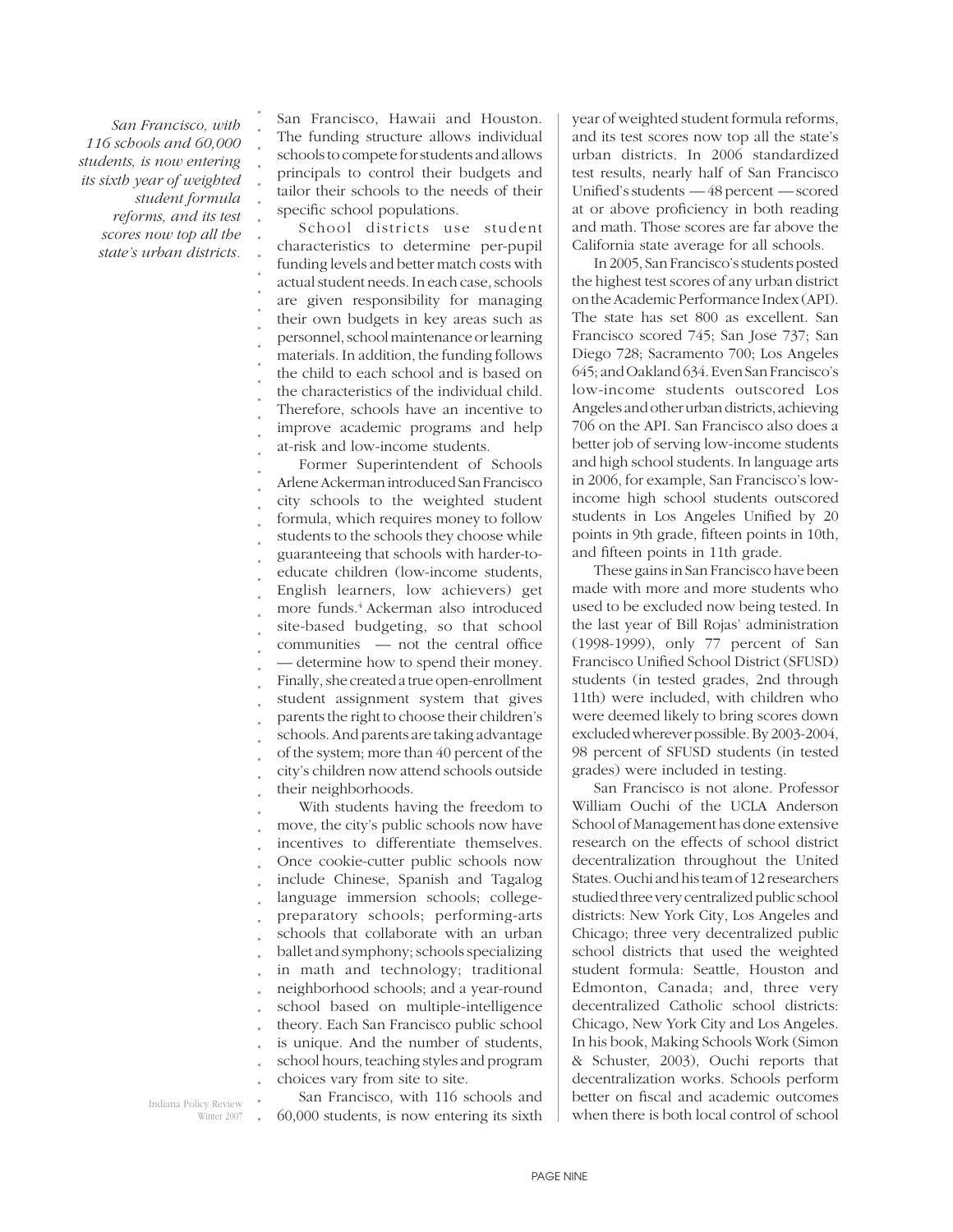*. . . . . . . . . . . .*

*School districts merely give word play to local control and site-based management. Their kind of local control is nominal. The only true local control occurs when the school principal controls the school budget. The bottom line is that the money must follow the child.*

budgets by principals and public school choice.

Ouchi's team conducted interviews with 185 principals in the six public districts and found, on average, that principals in the WSF districts have discretion over 77 percent of their school budgets. By contrast, principals in New York and Los Angeles report discretion over only six percent of their budgets. In Edmonton, principals have control over 92 percent of their budgets.

*. . . . . . . . . . . . . . . . . . . . . . . . . .* A central point made in Making Schools Work is that most school districts merely give word play to local control and sitebased management. Their kind of local control is nominal. The only true local control occurs when the school principal controls the school budget. Overall, Ouchi found that the truly decentralized public school districts and private Catholic schools had significantly less fraud, less centralized bureaucracy and staff, more money at the classroom level and higher student achievement. According to Ouchi, the bottom line is that the money must follow the child. School closure is also a prominent feature of the weighted student formula model. In Edmonton, if a school declines to the point that it can't cover its expenses with the per-student money, the principal is removed and the remaining teachers and facilities are assigned to a strong principal — or the school is closed, and the staff are moved to other more successful schools. The San Francisco school district has

*. . .* closed five schools in 2005 because of under-enrollment.

*. . . . . . . . . . .* School choice is a crucial component of the WSF program. Public school choice complements a weighted system by creating a financial incentive for schools to improve their educational programs, thereby attracting more students (and more dollars). Importantly, weightings ensure that schools have an incentive to recruit and serve students with special needs, limited English proficiency and other difficulties.

*. . . .* Edmonton's public school choice system is particularly robust, allowing students to apply directly to any school in the system. Similarly, Cincinnati's high school open-enrollment system allows students to apply directly to 26 different high school programs on a first-come, firstserved basis. San Francisco and Seattle use complex formulas to assign students to their schools of choice with some consideration given to factors such as socioeconomic background and residential address, yet more than 80 percent of students enroll in a school of their choice.

### Weighted Student Formula Results

Decentralized districts demonstrate that it is possible to allow parents to choose any school in a district and that the resulting competition and need to attract parents can help improve even the lowest-performing schools and encourage them to adopt best practices and unique programs that will benefit the children in their schools. Several other weighted student formula programs have resulted in positive outcomes in terms of choice and student achievement for students:

• In 2004 the Oakland Unified School District transformed its budgeting formula from a centralized process to "resultsbased budgeting." As reported in a new Education Trust West report, "California's Hidden Teacher Spending Gap," the Oakland District allocates funding to its schools based on the number and type of students at each school. Oakland gives each school administrator the flexibility to allocate this funding in whatever way fits the school's instructional needs. Oakland allocates funds to the school in the same way it receives revenue from the state: unrestricted Average Daily Attendance (ADA) funding is allocated to the schools based on their current year enrollment. According to *Education Week,* Oakland is the only district in the nation that gives principals direct control of their ADA funding. In Oakland, which has just completed the first year of implementing student-based budgeting, in what is probably a first in recent district history, a majority of Oakland's African-American students met basic reading standards at their grade levels in 2005. In addition, every grade level in Oakland saw increases in the number of students who were proficient in reading and math. Oakland schools have shown a remarkable flexibility in responding to student needs. In 2003-2004,

*.* Indiana Policy Review Winter 2007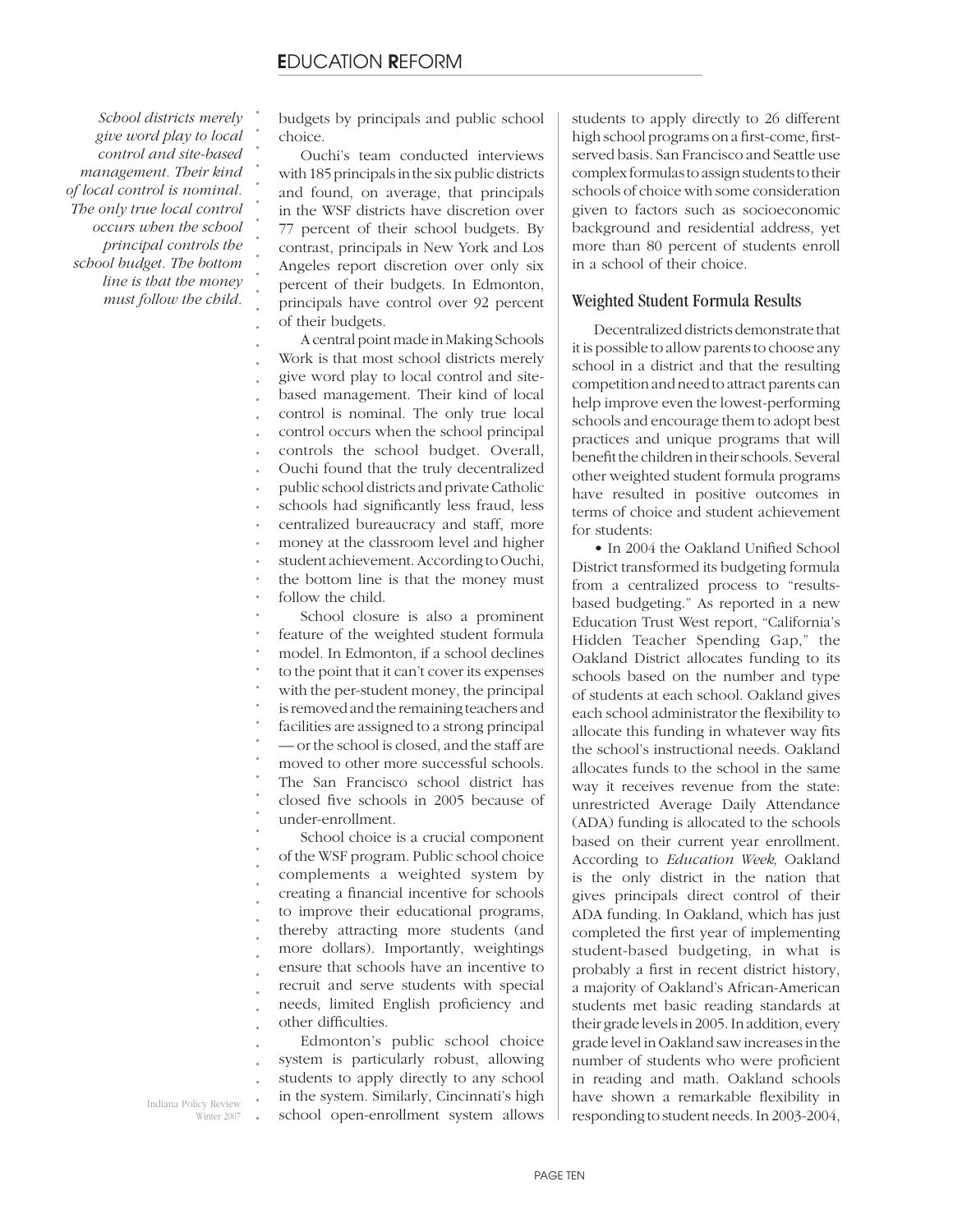*Some unions have given cautious approval to the concept. However, most teachers' unions still oppose giving local principals control of funding through weighted student formula where that control interferes with union work rules such as seniority .*

*. . . . . . . . . . . . . . . . .*

for instance, Oakland's high schools were offering 17 Advanced Placement classes. Last year they had increased this total to 91 – or about one AP class for every 143 students. More to the point, Oakland students posted real achievement gains last year. Oakland's score on the Academic Performance Index – a numeric grade that California assigns to its schools based on the performance of their students on standardized tests – went up by 19 points. Oakland's middle schools gained an average of 16 points. Oakland high schools gained on average 30 points. Oakland saw particularly robust results for middle school and high school students.

*. . . . . . . . . . . . . . . . . . . . . . . . . . . . . . . . . . . . . . . .* • In Boston, pilot schools were opened in 1995 as a result of a unique partnership among the Boston mayor, school committee, superintendent and teachers union. According to the Boston teachers union contract, Pilot schools were created to be models of educational excellence and reform within the district. Pilot schools are part of the Boston Public School system (BPS), but have autonomy over five key areas: budget, staffing, governance, schedule and curriculum and assessment. While overall Boston school enrollment has been declining, Pilot school enrollment has increased over the last decade from serving 1.5 percent of enrollment in five schools to serving 10 percent or 5,900 students, in 19 schools. The new report, "Progress and Promise: Results from the Boston Pilot Schools," in January 2006 by the Center for Collaborative Education in Boston, shows that Pilot school students are performing significantly better than BPS averages across every indicator of student performance and engagement. Pilot school students score substantially higher than the district average on the state standardized test, the Massachusetts Comprehensive Assessment System (MCAS), and have higher college matriculation rates. According to the study, 80 percent of students in Pilot schools passed the MCAS, in contrast to 59 percent of non-Pilot students, excluding the city's exam schools. Attendance at Pilot schools averaged 95 percent, compared to 89 percent at other schools.

• In 2005, Cincinnati Public Schools, where 70 percent of students are African-American, improved from "Academic Watch" to "Continuous Improvement," and test scores were up for most students in most grade levels.

• Seattle continues to see increases in student achievement and in 2005 reduced the number of failing schools under NCLB from 20 to 18, even as the state raised the bar for proficiency.

• In 2006, the New York City public school system expanded the Empowerment Schools experiment; 321 principals, more than a fifth of those in the system, will no longer answer to a superintendent and will have greater authority over their budgets, staff and instruction. In exchange, they have agreed to meet performance targets and could face dismissal in two years if they fail.<sup>5</sup> In order to direct more resources to the autonomous schools, the city has cut the number of jobs in the school bureaucracy by 328, worth \$87.5 million in savings.

• In California, Los Angeles school and union officials have agreed in concept to develop a group of independent small schools in the Pico-Union area, allowing students to choose a campus that best fits their interests. The Belmont Pilot Schools Network would consist of five to 10 fully autonomous high schools launched over the next five years, with a maximum of  $400$ students each. Principals and teachers at those schools would work under a separate contract that would free them to determine school calendars, curricula, budgets and administrative structures.<sup>6</sup>

The weighted student formula is slowly gaining support and recognition as a viable strategy to offer students more school choice, improve academic outcomes and create higher-quality education opportunities. In 2006, the Thomas B. Fordham Foundation released a manifesto on weighted student formula as an important policy solution for reforming public schools in the United States and former Secretary of Education Rod Paige penned an editorial for *the New York Times* praising the concept of weighted student formula. The concept has some bipartisan support in individual districts and some unions have given cautious approval to the concept. (However, most

Indiana Policy Review Winter 2007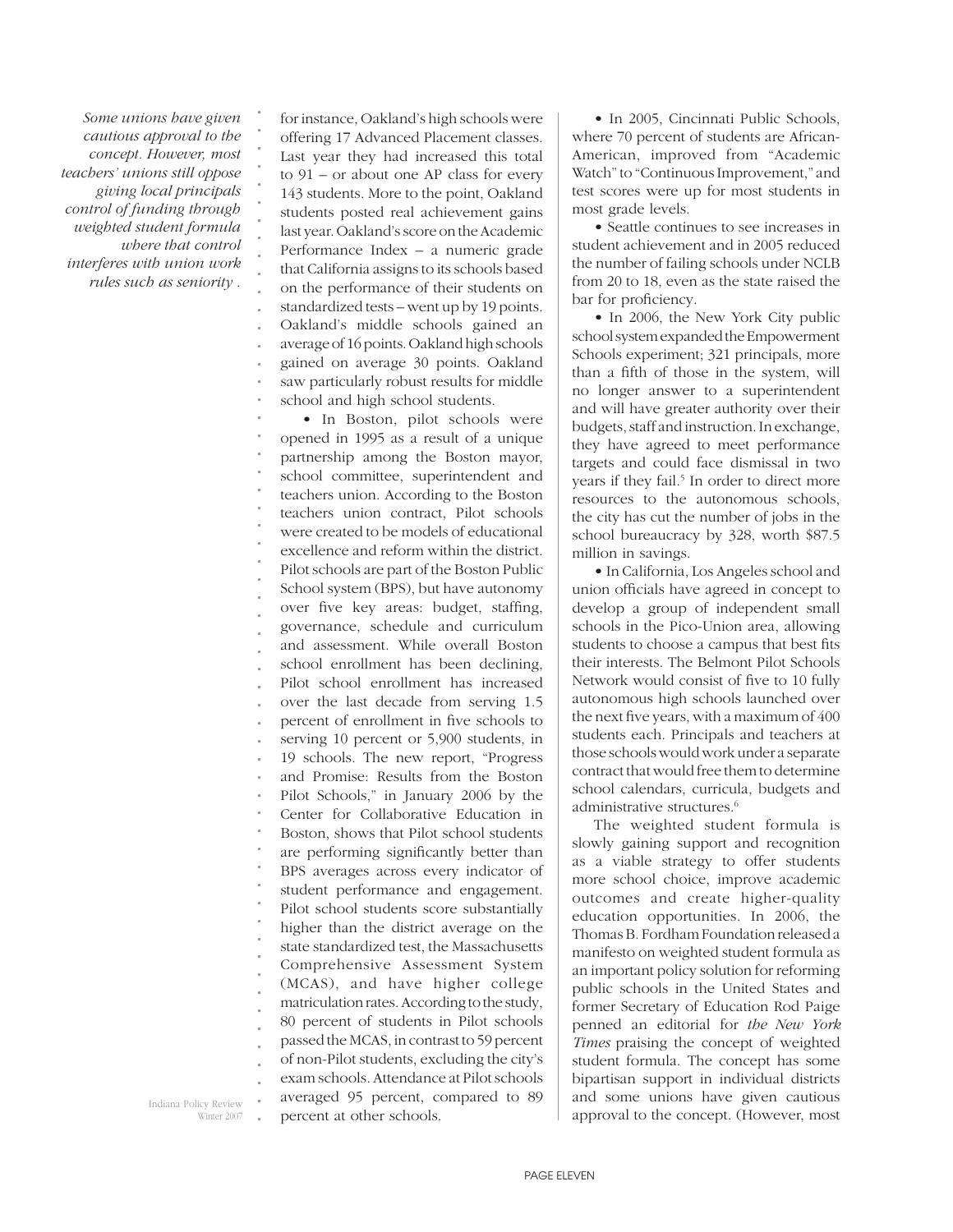*An interim solution would be to offer school districts a fi nancial incentive to pilot the weighted student formula concept within a school corporation. This would be especially important for those Indiana districts with high achievement gaps.*

*. . . . . . . . . . . . . . . . . . . . . . . . . . . . . . . . . . . . . . . .*

teachers' unions still oppose giving local principals control of funding through weighted student formula where that control interferes with union work rules such as seniority rights.) In addition, a group funded in part by the Bill and Melinda Gates Foundation has called for abandoning local funding of schools in favor of state funding using a uniform pupil weighting funding formula. The New Commission on the Skills of the American Workforce wrote, "The schools would be funded directly by the state, according to a pupil weighting formula. The schools would have complete discretion over the way their funds are spent as long as they provided the curriculum and met testing and other accountability requirements imposed by the state." Q

### Policy Implications

Based on the experience of school districts across North America, Indiana should create one simple funding mechanism. This mechanism should distributes both categorical and revenuelimit funding based on a weighted student formula that would include one base allocation equalized across the state and additional weighted funds for students with additional needs, including special education, poverty and English learners. This process would make school finance in Indiana simpler and more equitable, and bring significant cost savings by reducing categorical administration costs and central office costs and redirecting some of this savings to increase classroomlevel spending.

*. . . . . . . . . .* Indiana could take advantage of its largely centralized school funding-system and implement a state-level weighted student formula that would fund students based on their individual characteristics. The weighted student formula would create an equitable funding stream, give all principals more control over their budgets, and let students choose their schools.

*. . . . . .* If Indiana is not ready to institute WSF statewide — an interim solution would be to offer school districts a financial incentive to pilot the weighted student formula concept within a school corporation. This financing mechanism would be especially important for those Indiana districts

*.* Indiana Policy Review Winter 2007 with higher achievement gaps, higher concentrations of school dropouts and a greater need to weight funding toward individual student characteristics.

Indiana could offer waivers to statelevel categorical mandates that limit discretionary funding to those districts willing to implement weighted-student formula financing schemes with principal control and public-school choice.

Obviously creating high standards alone is not enough to solve Indiana's school performance issues or inequities in school funding. Individual low-performing Indiana schools may need competition from higher-performing schools to give them a financial incentive to either perform better or let the children go. In the specific case of chronically lowperforming schools, students need more than high standards — they need access to higher-performing schools and a right of exit out of their inadequate schools. Indiana needs to reform its school finance system using a weighted student formula to offer public schools the incentive to better serve each child based on individual characteristics.

### Endnotes

1. Andy Gammill. "New Formula Puts IPS Graduation Rate at 48 percent." *The Indianapolis Star,* Nov. 10, 2006.

2. Deanna Martin. "Statewide Testing Results Remain Flat." *Associated Press State and Local Wire,* Dec. 21, 2006.

3. For a more detailed discussion of weighted student formula, see William G. Ouchi and Lydia G. Segal, Making Schools Work: A Revolutionary Plan to Get Your Children the Education They Need (New York: Simon & Schuster, 2003).

4. All data for San Francisco schools adapted from Lisa Snell, "The Agony of American Education," *Reason,* April 2006.

5. "Principal Principles." *The New York Post.* June 26, 2006.

6. Arin Gencer. "Plan Aims to Boost School Choice; New Campuses in the Pico-Union Area Would Get Freedoms Similar to Those of Charter Sites." *Los Angeles Times.*  July 25, 2006.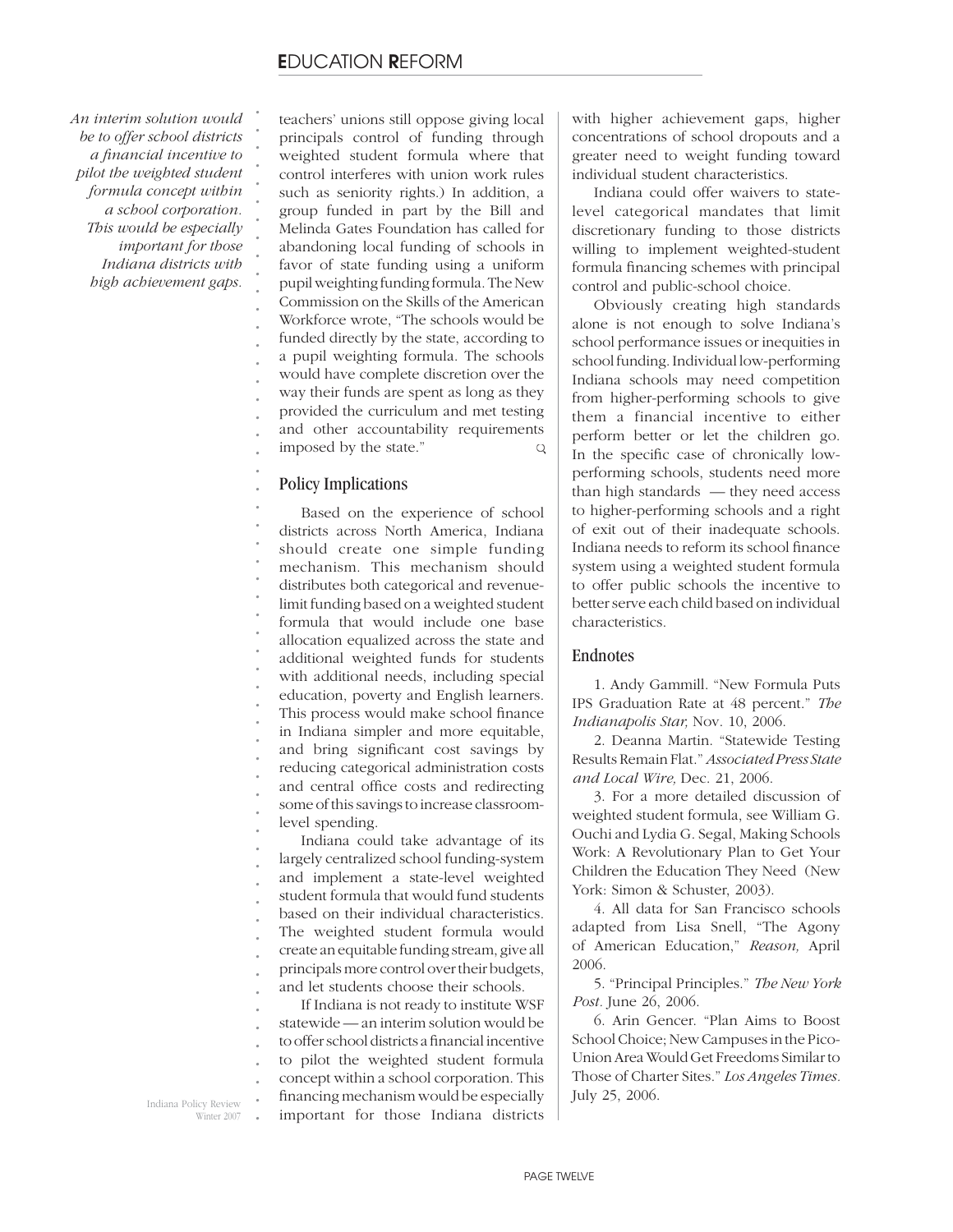

EVALUATING THE EVIDEN FOR FULL-KINDERGART FOR INDIAN

*Proposals for full-day kindergarten are seen as policy solutions for everything from low academic achievement, to reducing crime, to lowering the dropout rate*

*The governor's program would begin by offering about 37 percent of all kindergartners fullday kindergarten.*

*. . . . . . . . . . . . . . . . . . . . .*

#### **by LISA SNELL and DARCY OLSEN**

In December 2006 Indiana Gov.<br>
Mitch Daniels proposed a full-day n December 2006 Indiana Gov. kindergarten plan that would offer fullday kindergarten to all children in Indiana over a three-year phase-in. While noble in theory, research supporting a dramatic expansion of full-day kindergarten options in Indiana is weak.

If approved by the Legislature, the governor's program would begin in fall 2007 by offering about 30,000 children who are poor enough to qualify for free and discounted lunches, or about 37 percent of all kindergartners, full-day programs. The program would expand to all Indiana

kindergartners by the

fall of 2009, although attendance would not be mandatory. The plan is projected to cost \$54 million in the 2007-2008 school year, which includes \$25 million in one-time startup costs. The price tag would reach nearly \$260 million within five years.

Proposals for full-day kindergarten are an increasingly popular policy solution for everything from low academic achievement, to reducing crime, to lowering the dropout rate. According to the Education Commission of the States, approximately 66 percent of kindergartners already attend full-day kindergarten nationwide.1 About 40 percent of Indiana's 75,000 kindergartners are in full-day classes,

Indiana Policy Review Winter 2007



*Lisa Snell, left, an adjunct scholar of the foundation, is director of education and child welfare policy at Reason Foundation in Los Angeles. Darcy Olsen is president of the Goldwater Institute. They wrote this for The Indiana Policy Review Foundation.*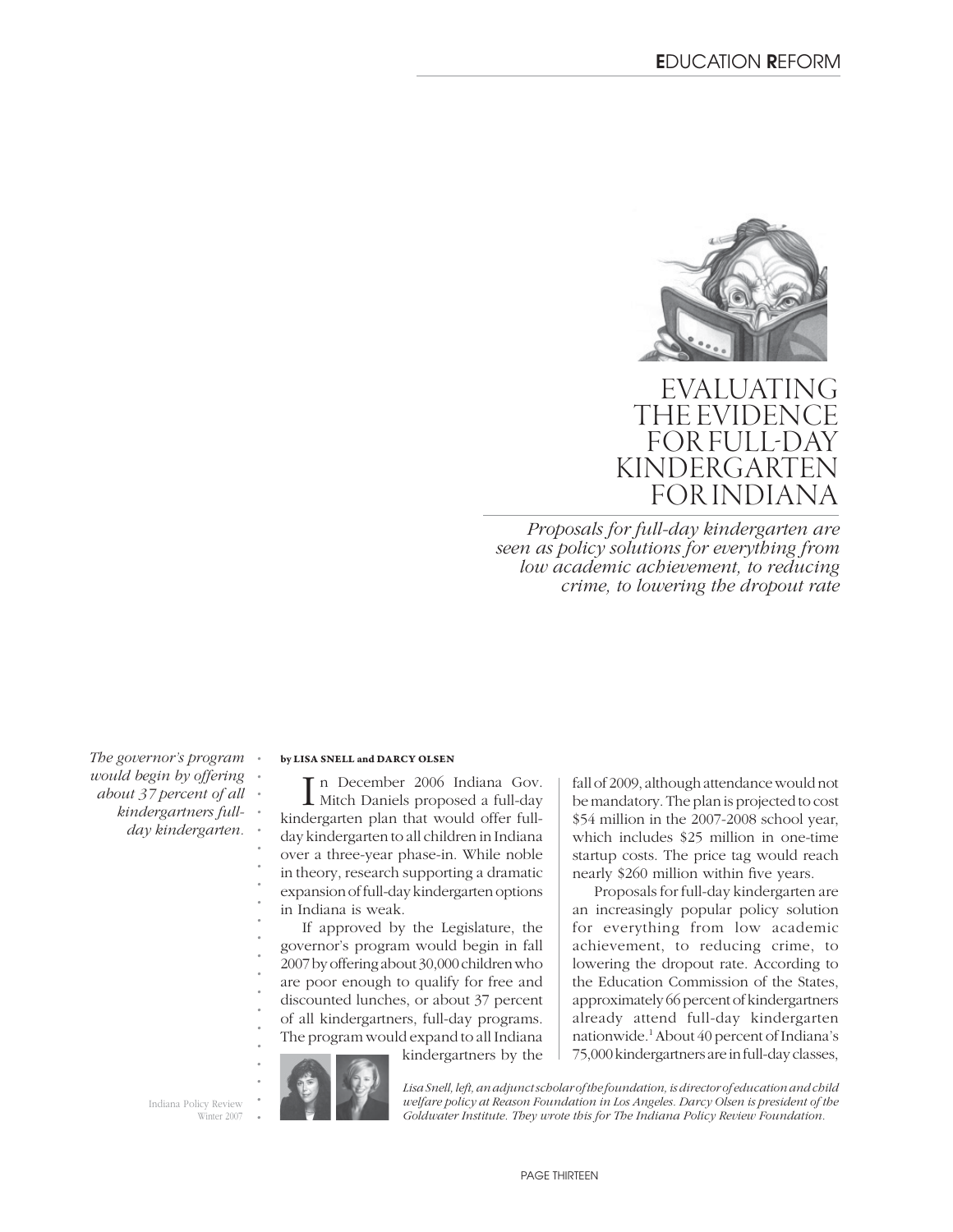*The National Center for Education Statistics show a slight advantage for fullday kindergartners over half-day kindergartners. Yet, they show no differences in academic achievement between the two groups by the end of third grade.* 

according to an Indiana Department of Education survey. Sixty percent of the state's 293 school districts

> *"Peace is not the absence of war, but a virtue based on strength of character." (Spinoza)*

offer full-day programs, through local money, state grants, federal Title I money or fees paid by parents.

*. . . . . . . . . . . . . . . . . . .*

A review of the research on full-day kindergarten shows that many full-day kindergarten programs have had meaningful short-term effects on disadvantaged students' cognitive ability, grade-level retention and specialeducation placement. However, most research also indicates that the effects of full-day kindergarten disappear soon after children leave the programs.<sup>2</sup>

*. . . . . . . . . . .* For example, the well-publicized studies produced by the National Center for Education Statistics (NCES) (and discussed later in detail), show a slight advantage for full-day kindergartners over half-day kindergartners as measured at the end of the kindergarten year. Yet, they show no differences in academic achievement between the two groups by the end of third grade.

#### *. .* Are Children Prepared

#### *.* For Kindergarten?

*. . . . . . . . . . . . . . . .* Discussions of full-day kindergarten are premised partly on the notion that many children are inadequately prepared for entry into kindergarten. For instance, the federal initiative "Goals 2000" established "readiness" as the nation's first education goal, stating, "By the year 2000, all children in America will start school ready to learn."3 Yet there is little agreement in expert literature on child development, among program proponents, or among parents about what children should know and what skills they should possess or by what age, which makes defining "readiness" highly subjective.<sup>4</sup>

*. . . . . . .* Here we address the question of whether children are "ready" for kindergarten by examining: 1) widely used proxy measures for assessing readiness; 2) concrete skills assessment at kindergarten entry; and 3) how kindergartners perform on measures that kindergarten teachers say are the most important for kindergarten

*.* Indiana Policy Review Winter 2007

preparedness. On these measures, data indicate that most children entering kindergarten are equipped with the knowledge and traits required to begin the kindergarten year.

In the "Goals 2000" literature and elsewhere, researchers use preschool participation rates and the frequency with which parents read to their children as two important indicators of readiness.5 By those measures, a high and increasing percentage of American preschoolers are ready for kindergarten. Data show only five percent of three-yearolds attended preschool in 1965 — today, 42 percent attend. Sixteen percent of four-year-olds attended preschool in 1965 — today, that figure is 68 percent.<sup>6</sup>

Data also show families engage their children in literacy activities regularly and with increasing frequency. As measured from 1993 to 1999, the percentage of preschoolers who were read to three or more times per week had increased from 78 percent to 81 percent. The percentage of preschoolers who were taught letters, words or numbers with equal frequency had increased from 58 percent to 64 percent. The upward trend was also present in the increasing percentage of preschoolers who were taught songs or music, and had done arts and crafts with a family member.7

Therefore, according to the two common proxy measures of readiness — preschool enrollment rates and early literacy activities — a majority and increasing number of preschoolers are prepared for kindergarten entry. Although there may be room for improvement, the proxy data indicate that the problem of under-preparedness is narrow and diminishing.

In 1998 the NCES began conducting the Early Childhood Longitudinal Study (ECLS-K), which assessed 22,000 children at kindergarten entry and most recently reported on those students through the third grade. The study is the only one of its kind, using a nationally representative sample of children, and conducting a longitudinal and multivariate analysis that is a requirement for assessing the long-term benefits of early education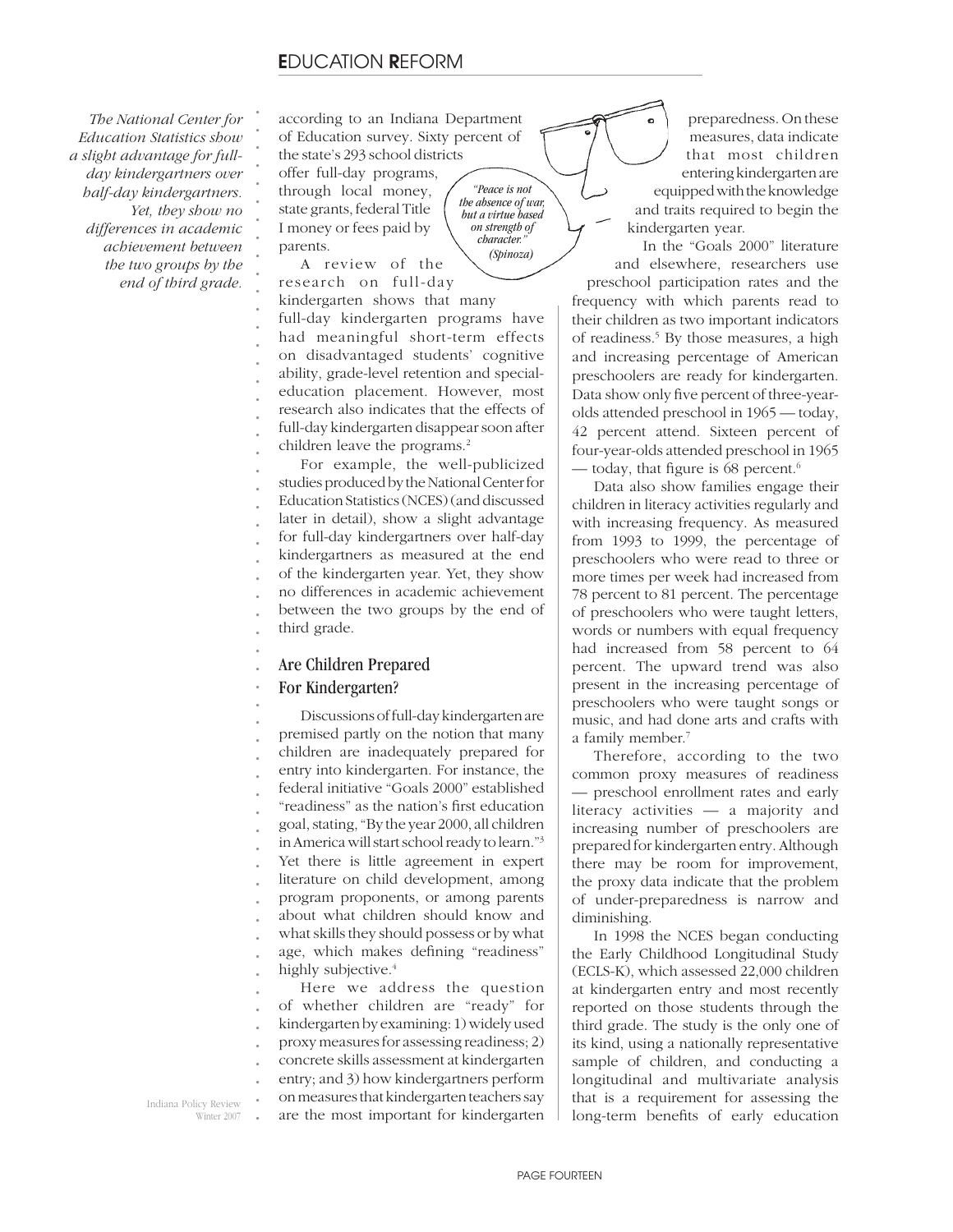*The apparently high levels of preparedness for kindergarten call into question the notion that there is a widespread need for yet more funding focused on government involvement in this arena.*

*. . . . . . . . . . . . . . . . . . .*

and kindergarten programs. Researchers Nicholas Zill and Jerry West explain,

"Until recently, we have lacked systematic information about what children know and can do at school entry. The data that have been available depended on reports about children's skills from the parents of preschool children, rather than on direct assessments of the children themselves. With the launching of the U.S. Department of Education's Early Childhood Longitudinal Study, Kindergarten Class of 1998–1999 (ECLS-K) in the fall of 1998, however, measures of the knowledge, skill, health and behavior of a large and nationally representative sample of American kindergartners are available."8

*. . . . . . . . . . . . . . . . . . . . . . . . . . . . . . . .* The NCES assessment allows researchers to move beyond proxies into specific, verifiable skills. According to the first national assessment of the skills and traits children possess as they enter kindergarten — "America's Kindergartners" — U.S. kindergartners have a strong start. In terms of concrete literacy development, 82 percent of children entering kindergarten have basic familiarity with print skills, such as knowing that print reads left to right.9 In terms of concrete mathematics knowledge, 94 percent of children entering kindergarten pass mathematics proficiency level one (reading numerals, recognizing shapes and counting to 10).10 Finally, we review the factors that public school kindergarten teachers say are "very important" or "essential" to kindergarten readiness — physical health and eagerness to approach new activities.<sup>11</sup> Children's health is reported as very good or excellent, with just three percent of children having "fair or poor general health." At the same time, 92 percent of children are "eager to learn."12 Interestingly, only 10 percent of kindergarten teachers say knowing the letters of the alphabet is very important or essential to being ready for kindergarten, and just eight percent consider being able to count as very important or essential.<sup>13</sup>

According to the proxy measures of preschool enrollment rates and early literacy activities, concrete skills assessment at kindergarten entry, and measures ranked by kindergarten teachers as important or essential to preparing children for kindergarten, most children entering kindergarten appear to be equipped with the knowledge and traits required to begin the kindergarten year. The apparently high levels of preparedness call into question the notion that there is a widespread need for yet more funding focused on government involvement in this arena.

### Full-Day or Half-Day? The Kindergarten Decision

In Indiana, the research on the benefits of full-day kindergarten is mixed at best. A 2004 policy brief, *The Effects of Full-Day versus Half-Day Kindergarten,* by the Center for Evaluation and Education Policy (CEEP) at Indiana University, summarized the results of seven kindergarten evaluations in Indiana public schools. While the researchers at CEEP conclude that full-day kindergarten had many beneficial outcomes for Indiana children, the actual studies tell a different story. In fact, four of the seven studies on full-day kindergarten in Indiana public schools found no statistically significant differences between children in half-day *versus* full-day programs and one study found statistically significant results in first grade that disappeared as children moved on to higher grades.

For example, in Lawrence Township, a control group study of 1,530 kindergartners in full- and half-day programs found that gain scores on tests of letter identification and concepts about print were not statistically different for full- *versus* halfday kindergartners. Similarly, a study of 1,830 kindergartners in a large urban school district in Indiana analyzed thirdgrade test scores on the ISTEP in math and language and found no statistically significant findings to indicate a benefit to third-graders from their previous fullday kindergarten program. On the other hand, one study of 97 kindergartners in half-day and 76 kindergartners in full-day in Evansville found long-term benefits in academics and student grades for every dimension.

The differences in the findings between Evansville and the larger-scale evaluations may point to a common problem with evaluating all early education

Indiana Policy Review Winter 2007

*. . . . . .*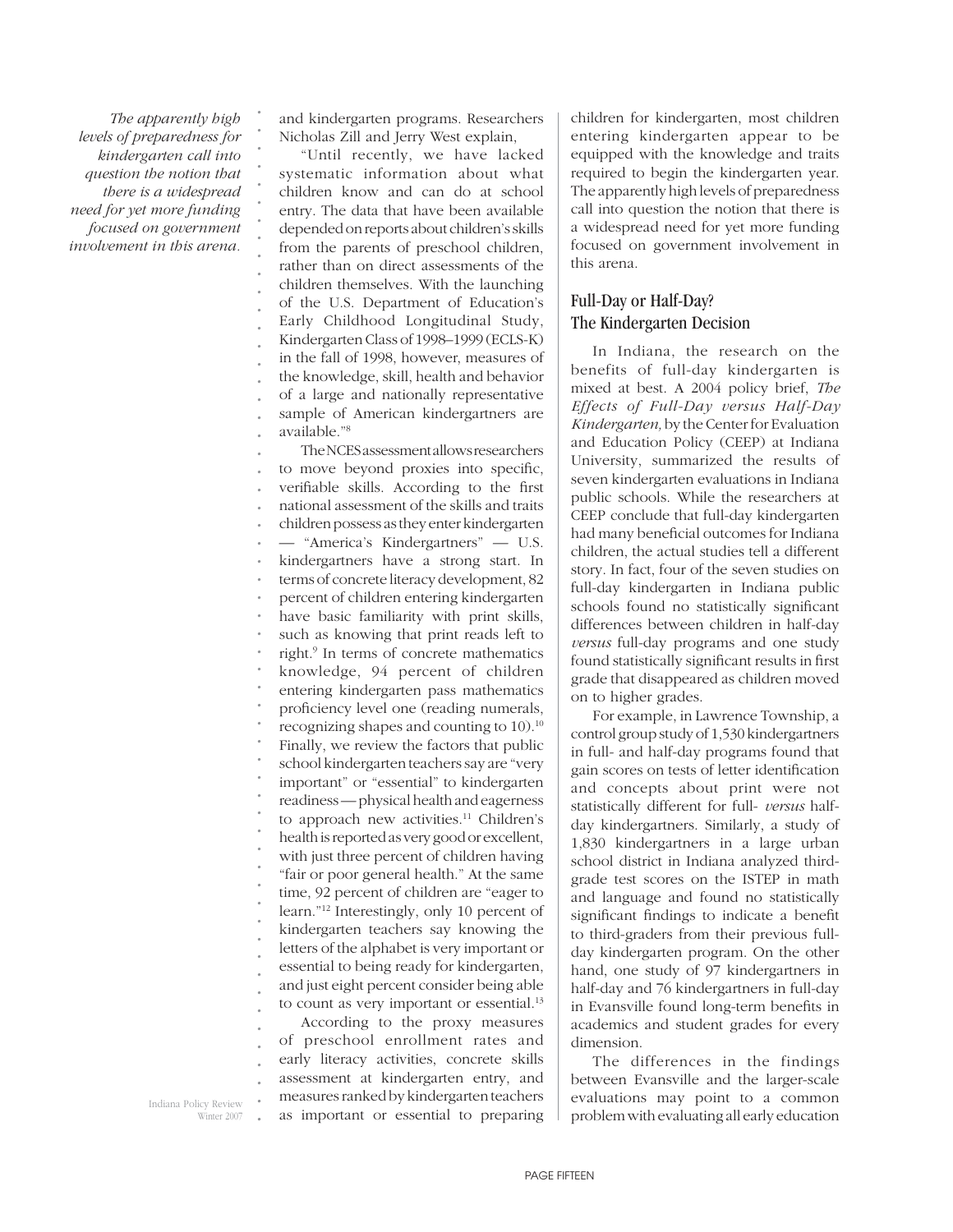### **E**DUCATION **R**EFORM

 *Four of the seven studies on full-day kindergarten in Indiana public schools found no statistically signifi cant differences between children in half-day versus fullday programs.* 

programs from Head Start to fullday kindergarten: It is

easy to get positive effects in small-scale programs but difficult to maintain student

*. . . . . . . . . . . . . . . . . . . . . .*

outcomes when these programs go to scale with large groups of

*History will enable our citizens to know ambition under every disguise; and knowing it, defeat its views." (Thomas Jefferson)*

children. The bottom line for Indiana full-day programs was best summed up by the CEEP researchers themselves: "The Indiana research suggests that there are no negative outcomes commonly associated with full-day kindergarten, and that at worst full-day kindergarten and half-day kindergarten have similar effects."

While this may demonstrate that fullday kindergarten is not harmful, it is hardly a ringing endorsement for the state to invest millions of dollars in a couple more hours of kindergarten education.

*. . . . . . . . . . . . .* The Indiana studies reflect the findings of the largest national study on full-day kindergarten. The NCES and ECLS-K assessed 22,000 children at kindergarten entry and most recently reported on those students through the third grade. The data set is the only one of its kind, giving researchers information on dozens of variables that influence student achievement, and, importantly, allowing them to control for the impact of kindergarten programs.

*. . . . . . . . .* The ECLS-K research shows the same pattern documented by hundreds of early education studies: children in fullday kindergarten are afforded a modest academic edge over children in half-day kindergarten when measured at the end of the kindergarten year. However, that initial edge completely disappears by third grade.

*. . . . . . . . . . . .* At the end of the kindergarten year, the researchers find there is "little meaningful difference" on reading and math test scores between all-day and part-day kindergartners. They write, "In terms of kindergarten program type (*i.e.,* all day or part day), there is little meaningful difference in the level of children's end-of-year reading and mathematics knowledge."14 What is the difference? "On a reading scale that ranged from zero to 72, the average kindergartner in a fullday program gained 10.6 points over the

school year. For children in half-day kindergarten programs, the average gain was 9.4 points."15 Final reading scores were 32.1 and 31.3, respectively. The findings in mathematics are parallel.16 The difference is modest, and all the more modest considering full-day students spend twice as much time in school as their half-day peers.

Importantly, the "little meaningful difference" observed at the end of the kindergarten year no longer exists by third grade. By the end of third grade, the researchers no longer detect a difference between students who attended part-day or full-day programs.

They write, "This report did not detect any substantive differences in children's third-grade achievement relative to the type of kindergarten program (full-day *versus* half-day) they attended."17

The finding holds across all subject matters tested. "Third-grade reading, mathematics and science achievement did not differ substantively by children's sex or kindergarten program type."18

The NCES reports document on a large scale the piecemeal findings on early education that have been trickling in for years in Indiana and other localities: in the short-term, more early education may confer more gains than lesser amounts of early education, but over time, those advantages are not sustained. Unless or until the elementary and secondary school system is improved, it is unlikely that full-day kindergarten will lead to longterm measurable improvement in school achievement.

While full-day kindergarten may be politically popular, it is no silver bullet to fix the academic performance issues that often plague K-12 schools.

For Indiana, the question becomes should the state be investing in full-day kindergarten programs that have shown mixed results and "fade out" by third grade or should the state be investing scarce education resources to improve performance in the later grades where student achievement begins to falter? **Q** 

*.* Indiana Policy Review Winter 2007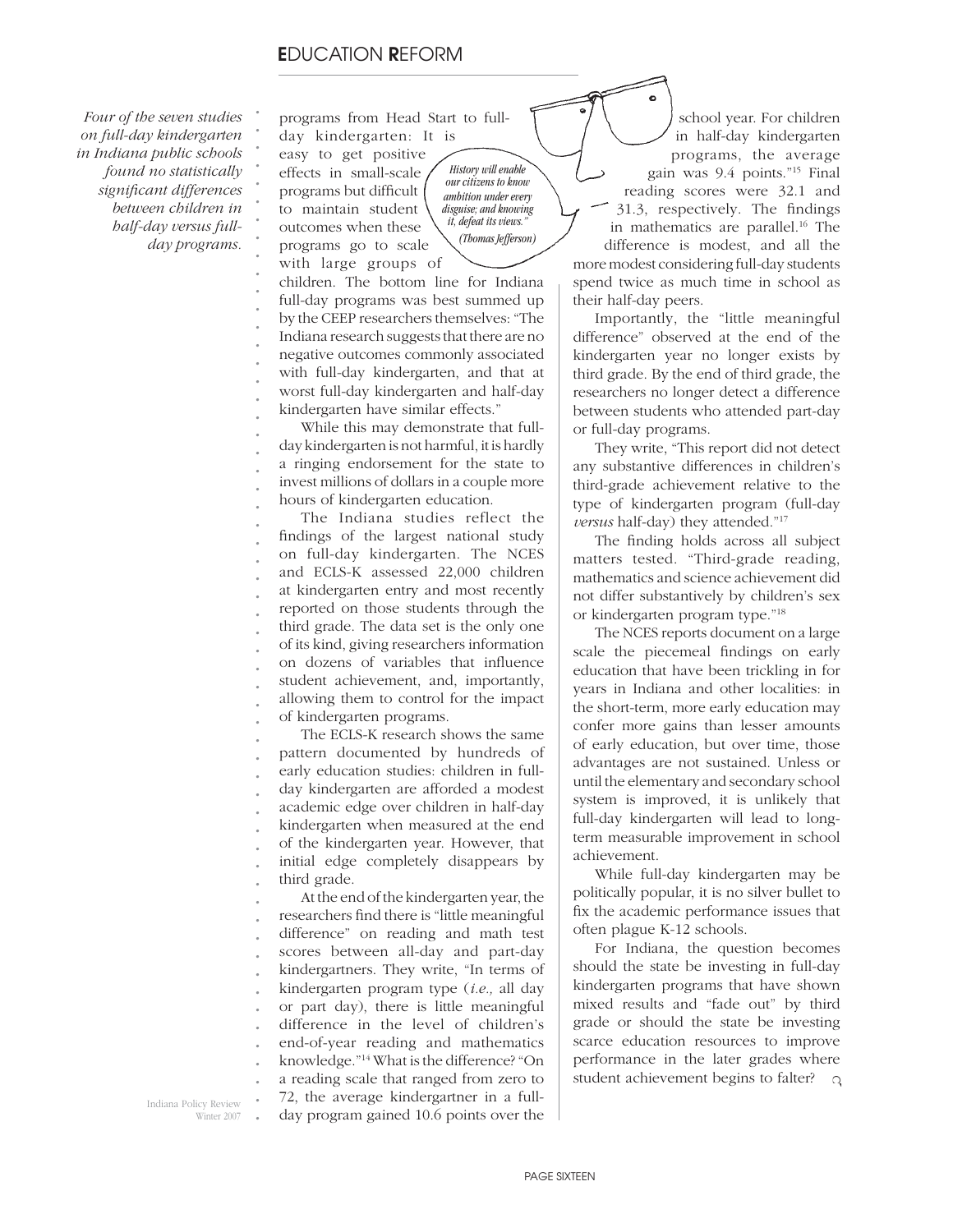*On a reading scale that ranged from zero to 72, the average kindergartner in a full-day program gained 10.6 points over the school year. For children in half-day kindergarten programs, the average gain was 9.4 points*

### Endnotes

*. . . . . . .*

1. Full-Day Kindergarten: A Study of State Policies in the United States, Education Commission of the States, June 2005. http:// www.ecs.org/clearinghouse/62/41/6241. pdf.

*. . . . . . . . . . . . . . . . . . . . . . . . . . . .* 2. This discussion does not consider the health or nutrition components of early intervention programs. "Long term" is defined as four or more years after program participation. Most studies of this kind are impaired by high attrition rates and selection bias and are limited in statistical power and the ability to generalize. For reviews, see Walter Gilliam and Ed Zigler, "A Critical Meta-Analysis of All Evaluations of State-Funded Preschool from 1977 to 1998: Implications for Policy, Service Delivery and Program Evaluation," *Early Childhood Research Quarterly,* Vol. 15, No. 4 (Winter 2000): pp. 441-473; Reynolds *et al.,* "The State of Early Childhood Intervention: Effectiveness, Myths and Realities, New Directions," p.6; Bryant and Maxwell, "The Effectiveness of Early Intervention for Disadvantaged Children," pp. 23-46; and Nancy L. Karweit, "Effective Preschool Programs for Students at Risk," in Effective Programs for Students at Risk, R. E. Slavin, ed. (Needham, MA: Allyn and Bacon, 1989): pp. 75-102.

*. .* 3. The National Education Goals Panel (NEGP) has been dissolved pursuant to congressional mandate. NEGP publications are available online at govinfo. library.unt.edu/negp/.

4. For discussion on readiness and kindergarten curriculum, see Richard Rothstein, "Lessons: In the Kindergartens, A Misguided Push," *The New York Times,* March 21, 2001; Lorrie A. Shepard, "Children Not Ready to Learn? The Invalidity of School Readiness Testing," *Psychology in the Schools,* Vol. 34, No. 2 (1997): pp. 85–97; Patricia L. de Cos, "Readiness for Kindergarten: What Does It Mean?" *California Research Bureau,* California State Library, CRB-97-014, December 1997; and Yolanda Bellisimo, Colin H. Sacks, and John R. MerDeborah May, et al., "School Readiness: An Obstacle to Intervention and Inclusion," *Journal of Early Intervention,* Vol. 18, No. 3 (1994): pp. 290–301.

5. Other measures include physical health indicators, which are not addressed in this analysis. See also Pascal Forgione, U.S. Commissioner of Education Statistics, "Early Childhood Education: Critical Data Needs for a Critical Period of Child Development," Testimony before the Committee on Labor and Human Resources Hearing, U.S. Senate, December 17, 1999.

6. U.S. Department of Education, National Center for Education Statistics, *Digest of Education Statistics,* 2003, Table 43, available at nces.ed.gov/programs/ digest/d03/tables/dt043.asp (accessed January 18, 2005).

### Smart Is as Smart Does

For example, in<br>gress (NAEP), 36<br>injevement' score<br>the mathematics<br>have IQs lower<br>nce to meet the<br>one has tried to<br>sic achievement<br>s will be unable<br>the Classroom,"<br>all Street Journal 5. The Nation<br>Panel (NEGP) h<br>pursuant to congress<br>more are two p<br>for improvement of all form of the pull<br>the 2005 round<br>percent of all form of the normal difference of the normal difference of the NAEP's basic act<br>answer t S ome say that the public schools are so awful that there is huge room for improvement in academic performance just by improving education. There are two problems with that position. The first is that the numbers used to indict the public schools are missing a crucial component. For example, in the 2005 round of the National Assessment of Educational Progress (NAEP), 36 percent of all fourth-graders were below the NAEP's 'basic achievement' score in reading. It sounds like a terrible record. But we know from the mathematics of the normal distribution that 36 percent of fourth-graders also have IQs lower than 95. What IQ is necessary to give a child a reasonable chance to meet the NAEP's basic achievement score? Remarkably, it appears that no one has tried to answer that question. We only know for sure that if the bar for basic achievement is meaningfully defined, some substantial proportion of students will be unable to meet it no matter how well they are taught.

Indiana Policy Review Winter 2007

*. . . . . . . . . . . . . . . . . . . .*

 *Charles Murray, excerpt, "Intelligence in the Classroom," the Jan. 16, 2007, Wall Street Journal*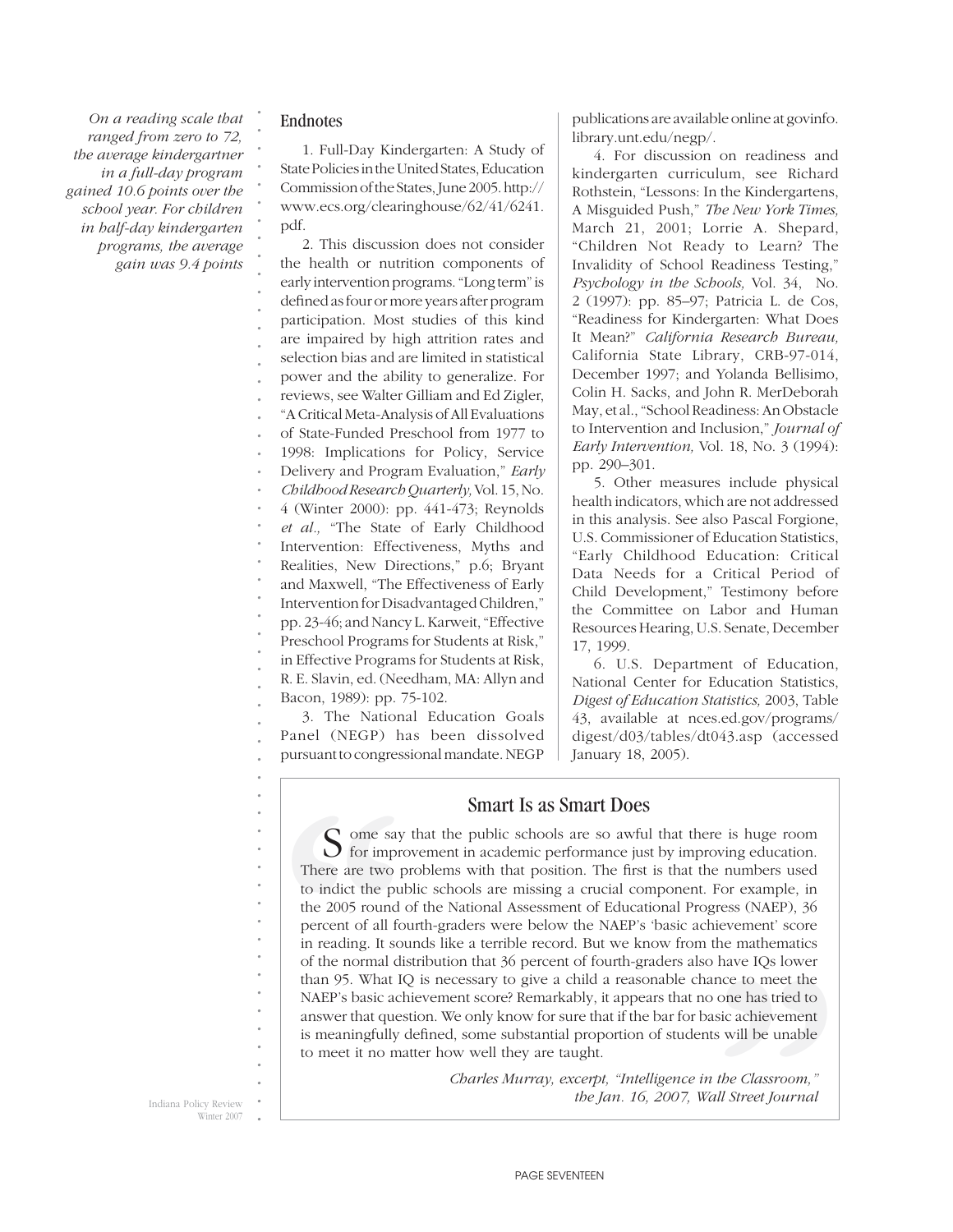*Unless or until the elementary and secondary school system is improved, it is unlikely that fullday kindergarten will lead to long-term measurable improvement in school achievement.* 

*. . . . . . . . . . . . . . . .*

7. Kathryn Chandler, "Home Literacy Activities and Signs of Children's Emerging Literacy, 1993 and 1999," National Center for Education Statistics, *Statistics in Brief,*  NCES 2000–026, November 1999.

8. Nicholas Zill and Jerry West, "Entering Kindergarten: A Portrait of American Children When They Begin School," U.S. Department of Education, National Center for Education Statistics, NCES 2001–035, January 2001: p. 6.

9. U.S. Department of Education, National Center for Education Statistics, "America's Kindergartners," NCES 2000– 070, February 2000: p. 16.

10. *Ibid.,* p. 17.

*. . . . . . . . . . . . . . . . . .* 11. Ninety-six percent rank physical health as very important or essential, followed by 84 percent ranking communicating needs as very important or essential, followed by 76 percent ranking enthusiasm in approaching new activities as very important or essential. We do not examine the second factor, communication, because there is no corresponding measure for this factor in the NCES data. U.S. Department of Education, National Center for Education Statistics, *Digest of Education Statistics 1996,* Table 48, available at nces. ed.gov/programs/digest/d96/D96T048. asp (accessed January 18, 2005). 12. Parents report that 92 percent of children are eager to learn. However,

*. .*

*.* teachers report that 75 percent are eager

*.* to learn — highlighting the subjective nature of these measures. U.S. Department of Education, "America's Kindergartners," pp. 39, 45.

13. U.S. Department of Education, *Digest of Education Statistics 1996,* Table 48.

14. Jerry West, Kristin Denton and Lizabeth M. Reaney, "The Kindergarten Year: Findings from the Early Childhood Longitudinal Study, Kindergarten Class of 1998–1999," U.S. Department of Education, National Center for Education Statistics, p. 11, available at nces.ed.gov/ pubs2001/2001023.pdf (accessed Jan. 18, 2005).

15. Kristin Denton, Jerry West and Jill Walston, "Reading — Young Children's Achievement and Classroom Experiences," U.S. Department of Education, National Center for Education Statistics, NCES 2003–070, July 2003, p. 13, available at nces. ed.gov/pubs2003/2003070.pdf (accessed Jan. 18, 2005).

16. West, Denton and Reaney, "The Kindergarten Year," Table 2, p. 44, available at nces.ed.gov/pubs2001/2001023.pdf (accessed Jan. 18, 2005).

17. Amy Rathburn, Jerry West and Elvira Germino-Hausken, "From Kindergarten Through Third Grade: Children's Beginning School Experiences," U.S Department of Education, National Center for Education Statistics, NCES 2004-007, August 2004, p. 33, available at nces. ed.gov/pubs2004/2004007.pdf (accessed Jan. 18, 2005).

18. *Ibid.,* p. 24.

## Too Many Facts for This Journalist

*An example of the media coverage that has accompanied Gov. Mitch Daniels' campaign for all-day kindergarten:*

An example of<br>
kindergarten:<br> **A** bout an<br>
the concept, but<br>
full-day kinderga<br>
college president<br>
to our practitione<br>
— about whethe<br>
It was all well<br>
saying, 'Let's do i<br>
President Judy B: clear the group's<br>
So in: We all love<br>
We certainly need<br>
superintendents,<br>
er' and 'listening<br>
alked even more<br>
d for a phase-in,<br>
thers Association<br>
bt, *Nov. 29, 2006* A bout an hour into Monday's Indiana Education Roundtable meeting, it became clear the group's debate over full-day kindergarten was suffering from a case of the 'nitty-gritties.' As in: We all love the concept, but let's keep arguing about the perfect way to implement the program. Or: We certainly need full-day kindergarten, but perhaps we should read a thousand more studies first. The school superintendents, college presidents and union leaders on hand talked about 'putting the foundation together' and 'listening to our practitioners.' After all these years of talking about full-day kindergarten, the group talked even more — about whether to implement the program now or to phase it in.

It was all well-intended, of course. When Ivy Tech Vice President Carol D'Amico called for a phase-in, saying, 'Let's do it right the first time,' she was clearly sincere. The same went for State Teachers Association President Judy Briganti, who shot back, 'We've been phasing this in for at least 15 years.'

*— Matthew Tully, an Indianapolis Star political columnist, excerpt, Nov. 29, 2006*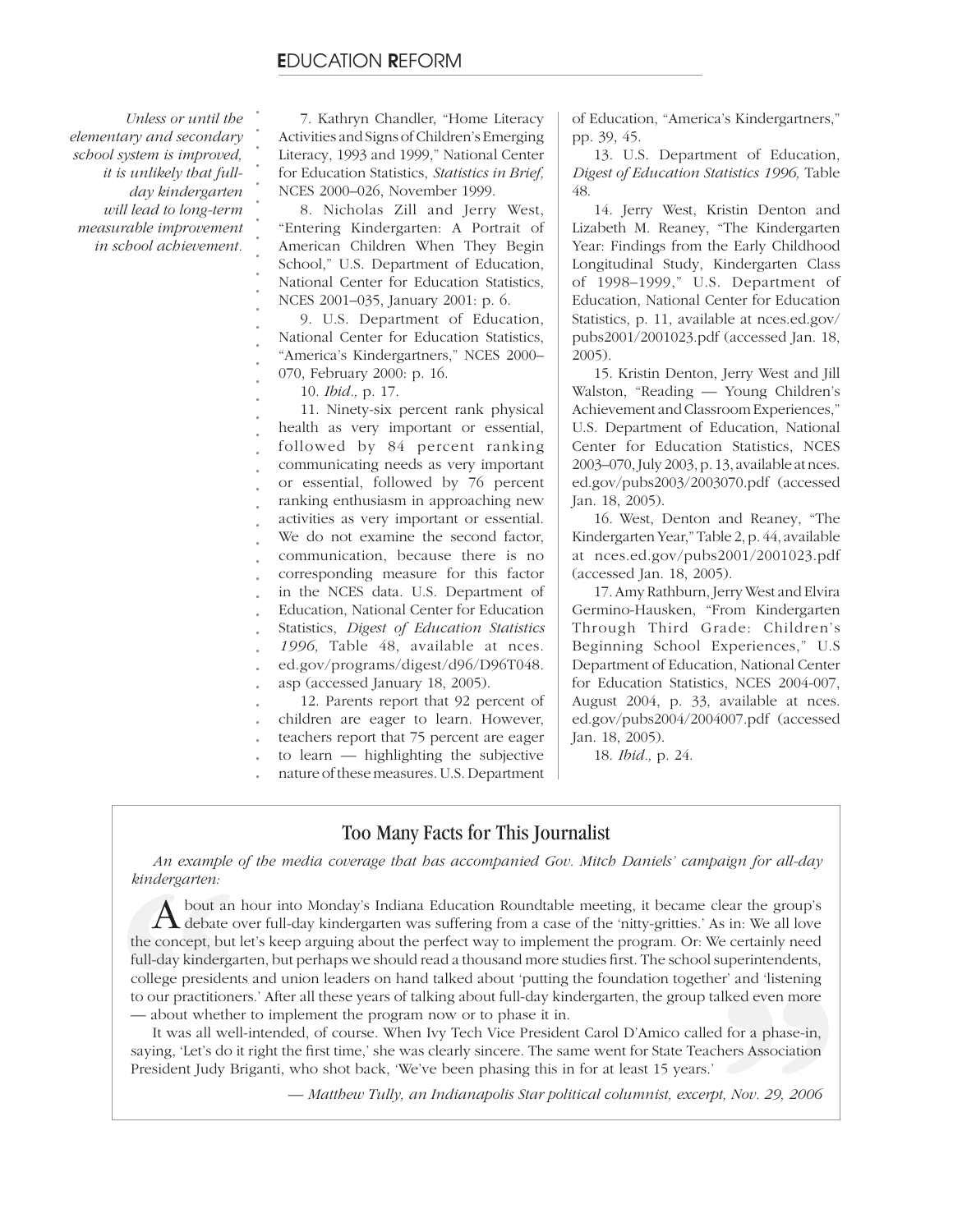# CHARTER SCHOOLS

*There's a bias against experimentation built into Indiana's charter school law*



*Just two nonprofi t organizations can authorize a start-up charter school under Indiana law: public state universities and the mayor of Indianapolis. And herein may be Indiana's biggest constraint on unleashing the potential of this powerful education-reform strategy.*

### **by MATTHEW CARR**

*. . . . . . . . . . . . .*

I ndiana is one of 40 states along<br>with the District of Columbia that allows for the creation of charter schools. Unfortunately, Hoosiers have not benefited significantly from charter schools in part because overly restrictive state laws have limited their potential for innovation and use as a vehicle for educational entrepreneurship.

### Defining a Charter School

*. . . . . . . . . . . .* Charter schools are public schools of choice that typically operate with greater freedom from restrictive state laws and regulations than traditional public schools. They also face greater accountability since their ability to operate is tied directly to a performance contract or charter (hence the term "charter schools"). The specific nature of charter school programs varies from state to state, each one unique to the particular statutes creating them.

The Indiana Department of Education describes charter schools as public schools "established to serve the different learning styles and needs of public school students, to offer public school students appropriate and innovative choice . . . "

*. . . . . . .* As public schools, charter schools cannot discriminate in their admission policies and must have open enrollment. The schools face the same testing and reporting requirements as traditional public schools.

Charter schools can be created in one of two ways: Starting one from scratch (a "start-up") or converting a traditional public school to a charter school (a "conversion"). Both conversions and start-ups are permitted under Indiana's charter school law. Conversion charters are authorized by local school districts. Start-up charters, on the other hand, are authorized by organizations independent of the local school districts.

Just two independent authorizers can approve a start-up charter school under the Indiana law: public state universities and the mayor of Indianapolis. Herein may be Indiana's biggest constraint on unleashing the potential of this powerful education-reform strategy. States that allow a wider range of nonprofit organizations, including state boards of education and private philanthropic organizations, experience greater charter school activity, entrepreneurship and innovation.

### Charter Schools in Indiana

According to the Charter School Association of Indiana, 36 charter schools operate in the state. Only three are conversion charters. Data from the state department of education show that charter schools enrolled at least 7,500 students in the 2005-2006 school year. Start-up charter schools have been authorized by the mayor of Indianapolis (15) and by Ball State University (18).

While the proficiency rates of charter schools are, on average, lower than the statewide rates, charter schools are located in only a few areas of the state, primarily Indianapolis and Gary, and target children with some of the most difficult learning challenges. The results from a report done by the Ball State University Office of Charter School Research on the ISTEP+ proficiency passage rates of start-up charters in the 2004-2005 school year are provided in



*. . . . .*

*. . . . .*

Indiana Policy Review Winter 2007 *Matthew Carr, an adjunct scholar of the foundation, is the education policy director at the Buckeye Institute for Public Policy Solutions. Currently, he is working on a Ph.D. at the University of Arkansas as a Distinguished Doctoral Fellow. He wrote this for the foundation.*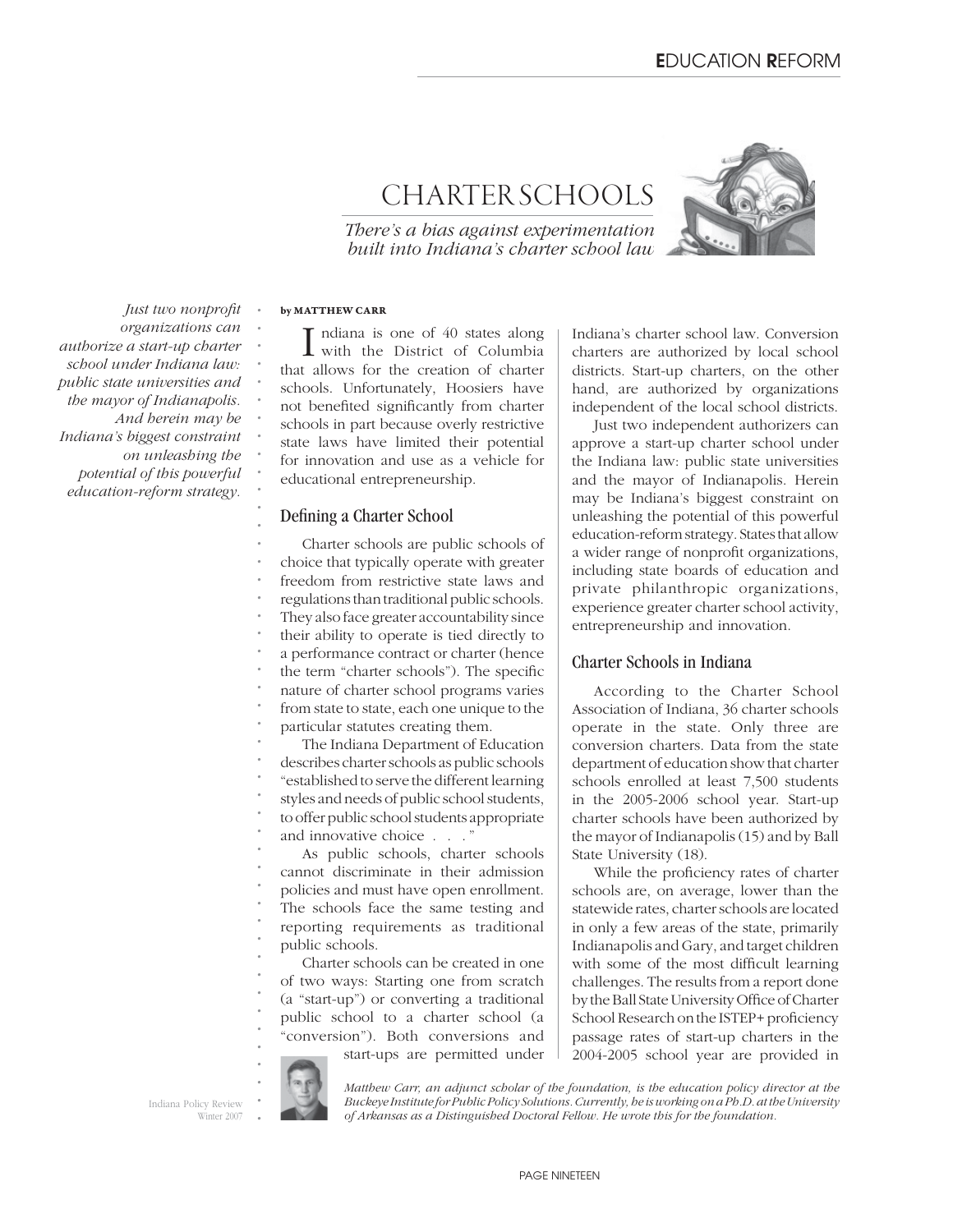*Programs in other states provide sound guidance for opening up the authorizing process to nonprofi t groups such as community education foundations, secular charitable organizations and churches.* Table 1. (Unfortunately, the report did not provide data on ethnicity or the socioeconomic background of the students.) Studies of charter school performance in other states, most notably Ohio, found that student performance outpaced their traditional public school counterparts when compared to urban districts.

### Table 1

*. . . . . . . . . . . . . . . . . . . . . . . . . . .*

*Charter School ISTEP+ Profi ciency Passage Rates in 2004-2005*

|   | Grade | English | Math | English and<br>Math |  |  |  |
|---|-------|---------|------|---------------------|--|--|--|
|   | 3     | 55.5    | 47.5 | 39                  |  |  |  |
|   | 4     | 48.5    | 48   | 38                  |  |  |  |
|   | 5     | 54.5    | 49   | 43                  |  |  |  |
|   | 6     | 54      | 52   | 42                  |  |  |  |
|   | 7     | 54      | 51.5 | 38                  |  |  |  |
|   | 8     | 58      | 67   | 50                  |  |  |  |
| 9 |       | 32      | 42   | 32                  |  |  |  |
|   | 10    | 24      | 14.5 | 12.5                |  |  |  |

Source: Ball State University Office of Charter School *Research, Indiana Charter Schools Report 2004-2005*

*. . . . . . . . .* Under the current charter school law, an unlimited number of conversion charter schools can be opened in theory. In practice, traditional public schools have always viewed the independence of charter schools with skepticism and strongly resisted their expansion.

*. . . . . . . . . . . . . . . .* This bias against independent experimentation is evident in Indiana's charter school law: the mayor of Indianapolis can authorize a maximum of five charter schools per year. This may, in part, account for the relatively small number of charter schools operating in the state since Indianapolis is the largest and most urban school district. Ball State is the only university that has chosen to take on the challenge of chartering a new school. Local school districts do not appear to have yet realized the potential the charter school law holds for them since only three schools have been converted to an independent charter status.

*. . . .* This result is unfortunate because the state's charter school law has been lauded as among the strongest in the country by the Center for Education Reform, a private nonprofit education reform organization

based in Washington, D.C. The grade is based in large part on how much autonomy is granted to charter schools and the fairness of the funding system. Indiana, fortunately, also doesn't require local school boards to approve the creation of charter schools. School board approval of new charter schools is a limitation that has effectively shut down meaningful experimentation in other states.

### Avenues for Charter School Reform

Much of the difficult groundwork for building a stable and accountable charter school system has already been laid. However, early policies designed to restrain the growth of charter schools are no longer necessary. The time has come to remove some of these early impediments so that other benefits from the system can be reaped now that it has matured.

The single most important recommendation for reform at this point is to increase the number of eligible charter school authorizers. Programs in other states provide sound guidance for opening up the authorizing process to nonprofit groups that are accredited by the state education department, including community education foundations, secular charitable organizations and churches (as long as they use a secular curriculum).

Indiana's public universities, with the exception of Ball State, have shown little interest thus far in authorizing charter schools. Similarly, local public school districts have largely ignored their authority to create conversion charters. Traditional public schools that feel competition from start-up charter schools are far more likely to utilize their ability to create conversion schools to create their own unique and innovative programs in response. The conversion authority provided in Indiana's charter law holds promise, but lacks a catalyst for use without sufficient numbers of start-up charters as well.

Increasing the number of charter schools, while maintaining fealty to the principle of high quality, can best be done by allowing accredited independent organizations to authorize schools. Indiana has built a solid framework for a successful charter school program. The time has come to let it grow. Q

*.* Indiana Policy Review Winter 2007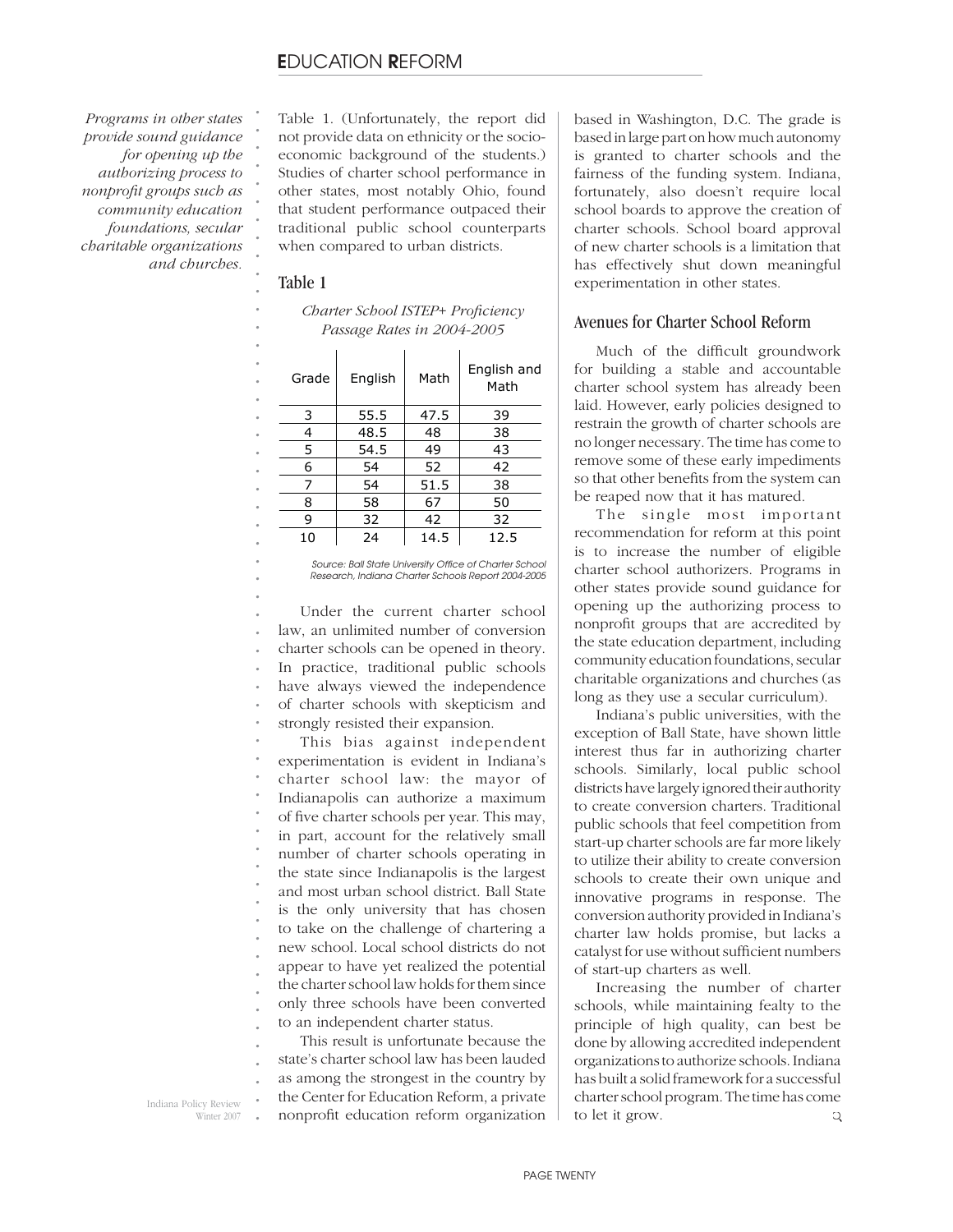

## THE HISTORY OF COLLECTIVE **BARGAININ IN INDIAN**

*Both teachers and students are stuck with a union model meant for the Detroit auto industry of the 1970s; it treats educators as interchangeable parts, rewarding mediocrity and discouraging excellence*

*The legislative calculus of 1972 said GOP Gov. Otis Bowen needed only three Democrat votes to keep a campaign promise. And the Democrats were in the mood to make a deal, i.e., temporary property tax reform in exchange for a permanently unionized school system.*

*. . . . . . . . . . . . . . . .*

Indiana Policy Review Winter 2007

*The following is taken from a larger foundation work, "Public Education Without Romance: The Impact of Collective Bargaining on Indiana Schools." 1*

 $\prod$ n the election year of 1972, the Republican candidate for governor, Republican candidate for governor, Dr. Otis Bowen, campaigned on a promise of "substantial, visible and lasting" property tax relief. Such promises apparently had more resonance in 1972 than they do today. Bowen's victory is often attributed to his non-threatening, grandfatherly presence but some credit should be given to his tax-relief promise. At least Governor Bowen thought so. He attempted to keep his promise of property-tax relief.

*. . . . . . . . . . .* It should have been easy. Republicans controlled both the Senate and the House. Property-tax relief made it necessary, however, to make up for lost revenues to the state. Accordingly, the governor's plan included increases in other taxes, notably sales and corporate income taxes. These proposed tax increases did not sit well with a group of conservative Republican senators. This so-called Group of Six stood in the way of Bowen keeping his promise.

As good politicians have always done when confronted with adversity, Governor Bowen sought out bipartisan support for his plan. If his own Republicans would not maintain ranks, he would find support on the other side of the political aisle among the Democrats. The legislative calculus said he only needed three Democrat votes. Sure enough, the Democrats, led by a colorful former sheriff, Jimmy Plaskett, were in the mood to make a deal and they knew exactly what price they would extract for allowing Bowen to keep his campaign promise.

During the years preceding the early seventies, the National Education Association (NEA) transformed itself from an association of professional educators into a labor union. Like all labor unions, the NEA needed special powers granted by government in order to achieve its goals. The keystone of NEA viability was achieving the monopoly status of exclusive representative under state laws mandating collective bargaining for teachers. During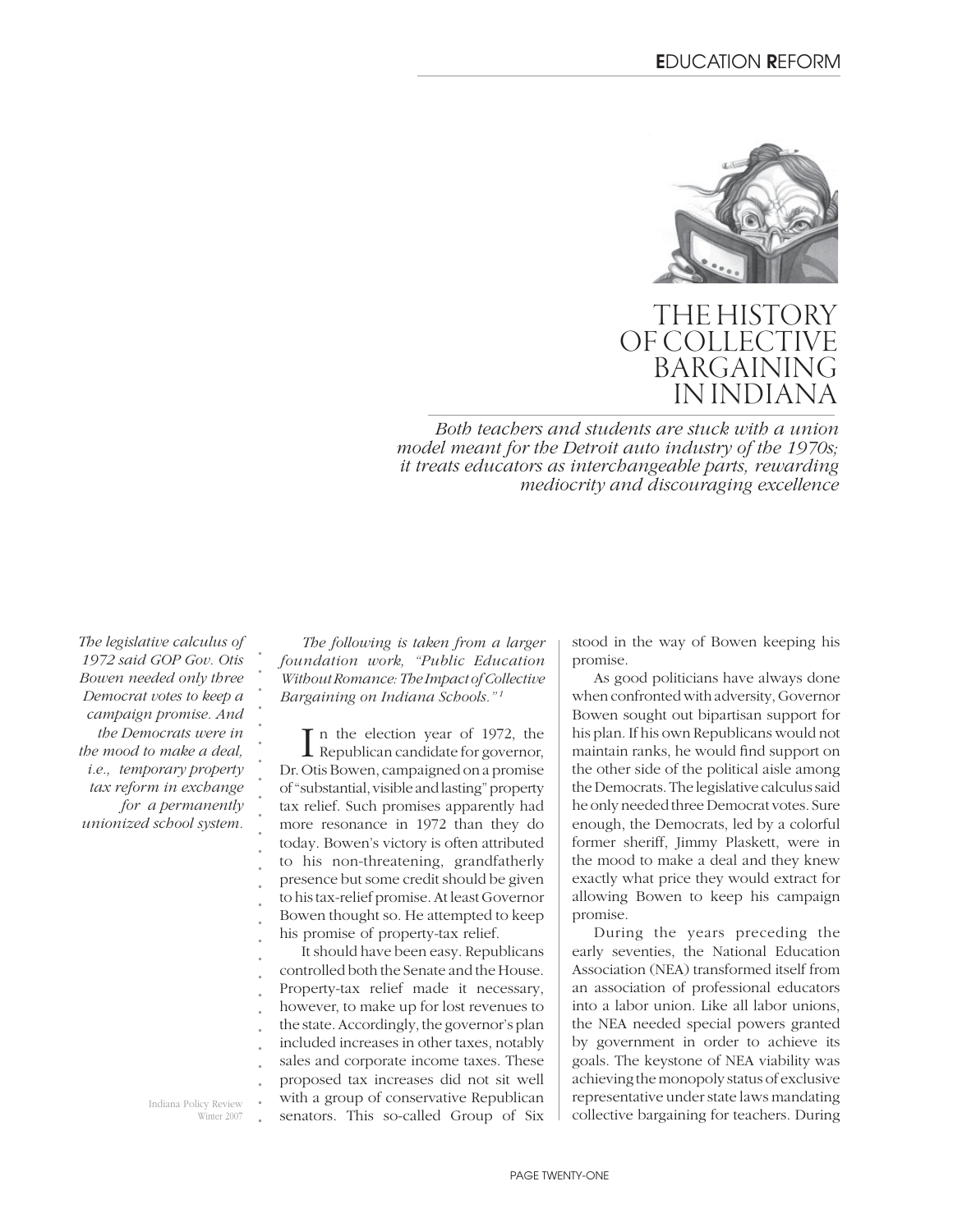*The keystone of NEA viability was achieving the monopoly status of exclusive representative under state laws mandating collective bargaining for teachers.*

*. . . . . . . . . . . .*

these years, the NEA conducted a nationwide campaign to pass collectivebargaining laws for teachers in statehouses across the country. They were successful. In 1960, collective bargaining for teachers was illegal in many states. By 1970, 23 states had passed some form of collectivebargaining law for teachers. By 1980, 31 states had adopted such laws.<sup>2</sup> Democrat state legislators were natural allies of the NEA and their state-level affiliates such as the Indiana State Teachers Association.

*. . . . . . . . . . . .* Therefore, when Bowen reached across the aisle in 1973 for help in passing his property tax relief plan, the Democrats were ready with a deal. In exchange for a few Democrats supporting property tax relief, the Republicans would have to support a collective-bargaining law. It would be a law that enabled the teacher unions to achieve exclusive representative status with the support of only a bare majority of the teachers.

*. . . . . . . . . . . . . . . . . .* Indiana got its property tax relief but at the price of unionized public schools. Moreover, as the Republican Group of Six foresaw, property tax relief did not in fact prove lasting. In spite of Governor Bowen's efforts to hold the line, his successors, both Republican and Democrat, proved uncommitted to his promise. The additional sales and other taxes are still with us, of course. The ISTA and the NEA got breakthrough legislation that forever changed public education and the political balance of power in Indiana. When Hoosiers contemplate the state of public education, they would do well to remember Bowen's ill-fated deal to reform property taxes more than 30 years ago.

The Indiana Collective Bargaining Law (CBL)(Public Law 217 of 1973), to be found at Indiana Code 20-7.5-1 et seq., became effective on Jan. 1, 1974. Although there have been numerous small and technical amendments to the CBL since 1974, with the exception of the prohibition of "fairshare" fees added in 1995 (discussed in full in the 2002 study), the basic operation of the statute remains as originally drafted. As one would expect, the CBL has

*. . . .* been the focus of numerous lawsuits. Until 1995, the statue contained no prohibition of so-called fair-share fees. Many original collective-bargaining agreements contained "agency-shop" clauses in which school corporations agreed to collect fees equivalent to union dues from teachers who chose not to join the union. These fees were turned over to the union. Paying them was a condition of employment for non-union teachers. The agency-shop clauses and fairshare fees were challenged in court. In an early case, Indiana's Second Circuit Court of Appeals declared agency-shop clauses void.3 The court reasoned that:

*(T)he scope of collective bargaining by schools must be restricted because schools have duties to the public, to the Legislature and to employees as individuals which they must not be permitted to bargain away. . . . The decision to retain or dismiss a teacher has been delegated by the state Legislature to school corporations and school corporations are forbidden to encumber their discretion in this area . . . and may not make collective-bargaining agreements in which they undertake to fi re an entire class of teachers.4*

The Second Circuit's analysis did not stand for long. Other Indiana Courts of Appeal quickly lined up in support of agency-shop clauses and fair-share fees,<sup>5</sup> relying in large part on the United State Supreme Court's decision in Abood *vs*. Detroit Board of Education.<sup>6</sup> Eventually, Indiana's General Assembly was persuaded that the Second Circuit's analysis in Anderson Federation of Teachers *vs.*  Alexander was the correct one and the CBL was amended in 1995 to expressly prohibit fair-share fees.

The no-strike provision of the CBL was tested in School City of East Chicago *vs.*  The East Chicago Federation of Teachers.7 The Third Circuit Court of Appeals held that the effect of the no-strike provision of the CBL was to remove striking teachers from the protection otherwise afforded by the statute. The court also upheld the enforceability of binding arbitration clauses in collective-bargaining agreements but voided an arbitrator's attempt to impose punitive damages as being against public policy. More recently, the National Education Association of South Bend flagrantly violated the no-strike clause as well as a temporary restraining order

*.* Indiana Policy Review Winter 2007 *. . . . . . . . . .*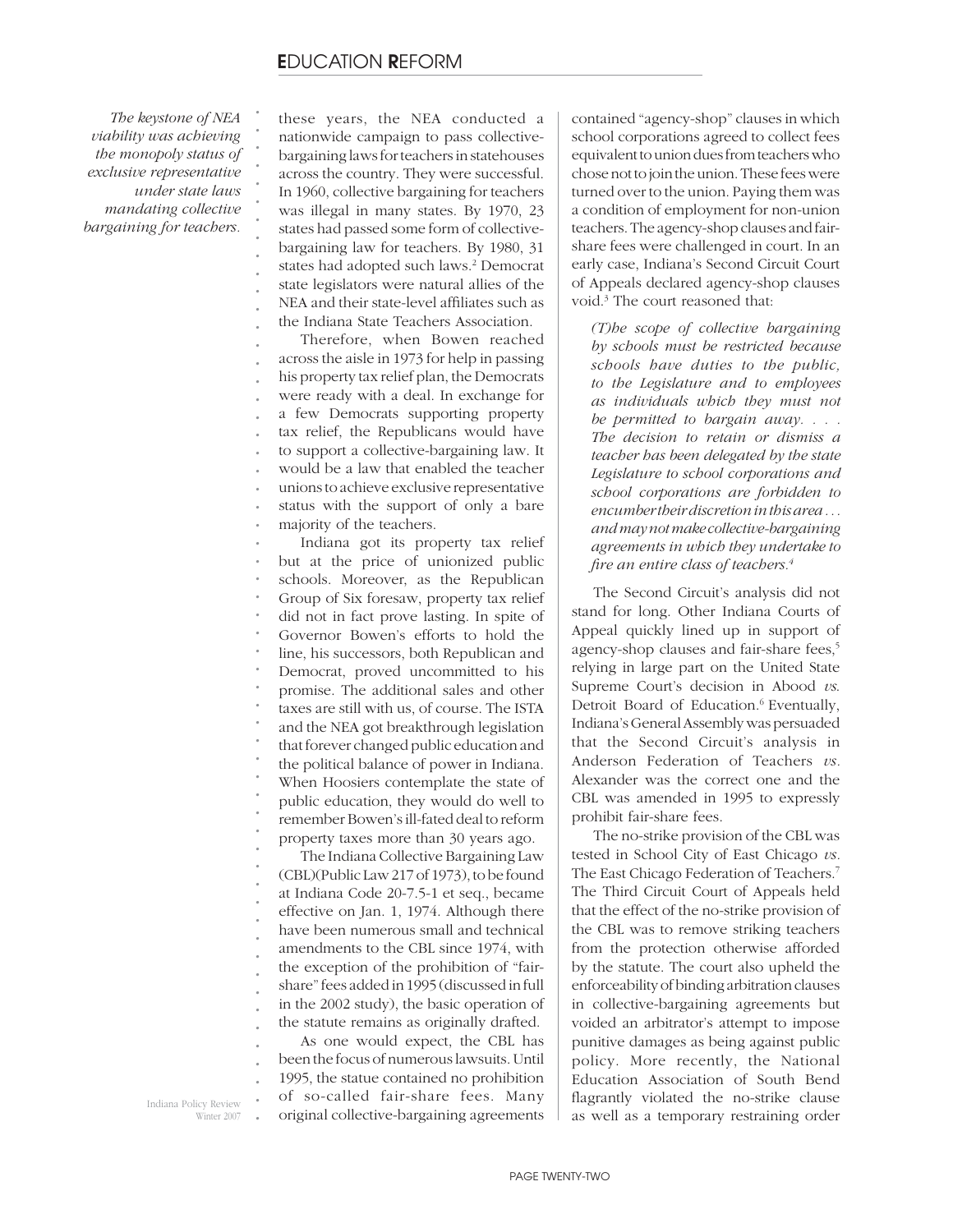*As a matter of law today, any Indiana school corporation has a duty to initiate discussions with the union whenever it is considering a change from an existing practice with respect to any "discussible" subject. In effect, that means whenever it wants to manage its own schools.* 

issued by the court. In NEA of South Bend *vs.* South Bend Community Schools,8 the Court of Appeals upheld the lower court's findings that the union was in contempt of court.

*. . . . . . .*

*. . . . . . . . . . . . . . . . . . . .* Fines were imposed on both the ISTA (\$175,000) and its local chapter (\$25,000). The "mutual obligation" to "discuss" specified matters contained in Section 5 of the CBL (discussed below) has also been the focus of litigation. Early on, the Indiana Supreme Court upheld a lower court decision that a new teacher evaluation plan was a "discussible" matter.<sup>9</sup> The Supreme Court went on to add that a school employer is not prohibited from conferring with anyone it chooses in order to gain information about a discussible subject, provided that such conferring was not the "sole instrumentality" used in establishing policy regarding such discussible subject. More recent cases have confirmed the "sole instrumentality" rule.10 In another important case about the mutual duty

*. . . . . . . . . . . . . .* to discuss, Indiana's Fourth Circuit Court of Appeals held that a school corporation has a duty to initiate discussions with the union whenever it is considering a change from an existing practice with respect to any discussible subject. Since the list of discussible subjects in Section 5 of the CBL includes about everything involved in operating a school, including "working conditions," this decision means that school

*. . .* administrators cannot change anything about running the school without discussing it

*.* first with the union. Q

## Endnotes

*. .*

*.*

*. . . . . . .* 1. Charles M. Freeland. "Public Education Without Romance: The Impact of Collective Bargaining on Indiana Schools." *Indiana Policy Review,* winter 2001,

*. .* pp. 8-10.

Indiana Policy Review Winter 2007

2. Robert J. Barro. "How Teachers' Unions Let

*"I sit here all day trying to persuade people to do the things they ought to have sense enough to do anyway." (Truman)*

Kids Down." *Hoover Digest Selections,* 1997, No. 1. Hoover Institute.

3. Anderson Federation of Teachers *vs.* Alexander, 416 NE2d 1327 (Ind. App. 2nd 1981).

4. Ibid. at 1331.

5. See, *e.g.,* Fort Wayne Education Association *vs.* Goetz, 443 NE2d 364 (Ind. App. 4th 1982); New Prairie Classroom Teachers' Association *vs.* Stewart, 460 NE2d 149 (Ind. App 4th 1983); Abels *vs.* Monroe County Education Association, 489 NE2d 541 (Ind. App. 1st 1986).

6. 431 U.S. 209 (1977).

7. 422 NE2d 656 (Ind. App. 3rd 1981).

8. 655 NE2d 516 (Ind. App. 1995).

9. Evansville-Vanderburgh Schools *vs.*  Roberts, 405 NE2d 895 (Ind. 1980).

10. See, *e.g.,* Marion Teachers' Association *vs.* Board of School Trustees, 672 NE2d 1364 (Ind. 1996); Board of School Trustees *vs.* Highland Teachers, 623 NE2d 1079 (Ind. App. 3rd 1993).

## *The ABCs of Public Education*

Thile funds devoted to public school education have trebled, students' performance has languished. So what's going on? Here are the ABCs:

The<br>
tual duty<br>
tual duty<br>
The<br>
tual duty<br>
The<br>
The<br>
The<br>
The<br>
what's going on<br>
a) The pub<br>
government ha<br>
public schools b<br>
apportioning the<br>
steady stream of<br>
residential location<br>
b) A monop<br>
customers. Mon a) The public school system is a monopoly. The government has conferred state monopoly status on public schools by funding them with taxpayer money and apportioning them, one to an area, and then directing a steady stream of students to them according to students' residential location.

b) A monopoly serves the monopolists first, not its customers. Monopolists know that their customers have little choice but to get their goods or services from the monopoly, so prices are higher than they might be under competition and the quality of goods or services is a minor consideration.

rvices is a minor<br>led a remedy in<br>h the future. As<br>and students to<br>ll continue and<br>blic schools will<br>gher prices. The<br>competition into<br>*il, Dec. 20, 2000* c) Just as more money has not provided a remedy in the past, it will not miraculously do so in the future. As long as the government directs money and students to public schools, the current situation will continue and more money will make it worse. Many pubic schools will continue to offer inferior education for higher prices. The remedy can only come from introducing competition into the public school market.

*— The Wall Street Journal, Dec. 20, 2000*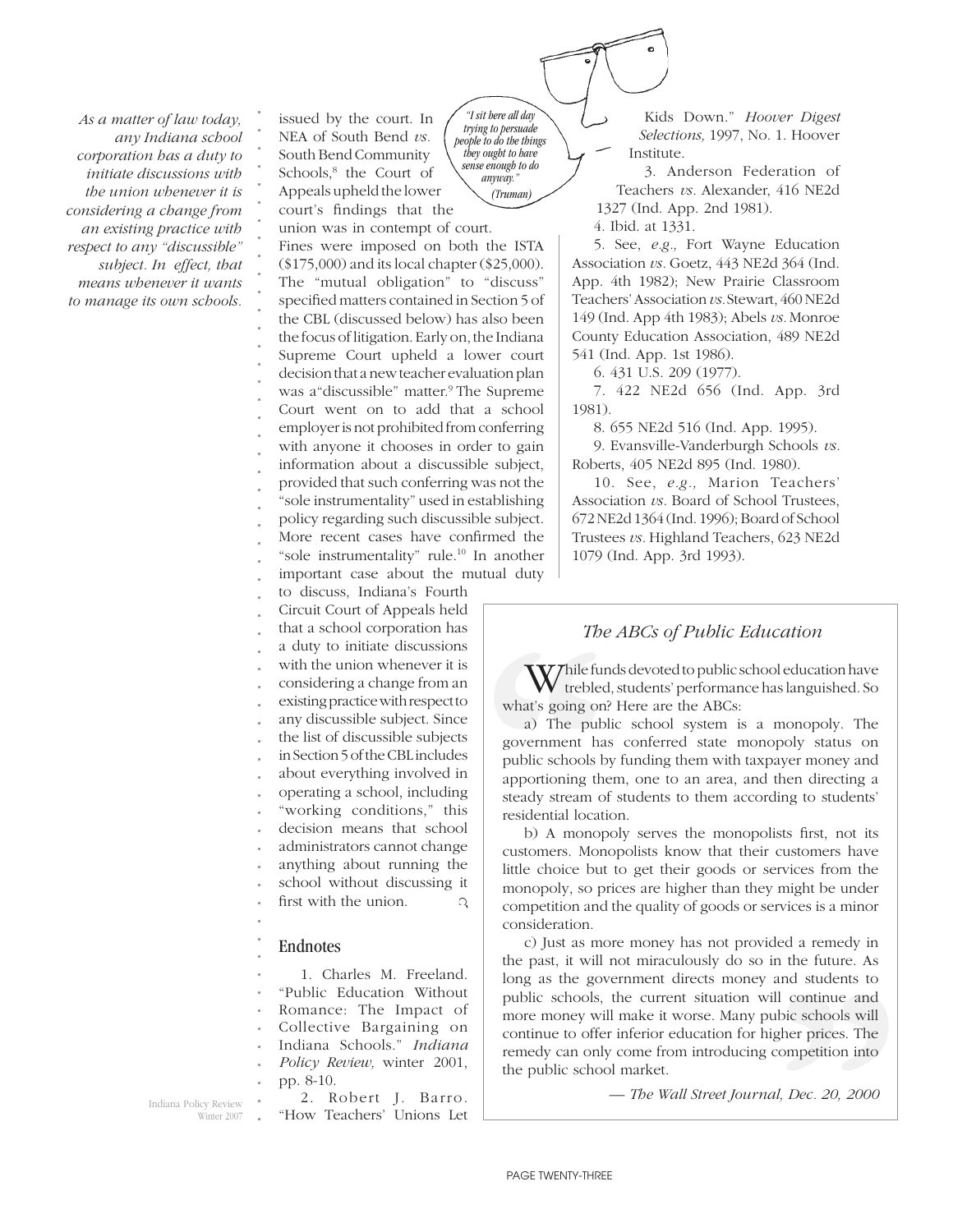

# GIVING UP ON GEYER: A SCHOOL THAT COULDN'T BE FIXED

*The No Child Left Behind law was the wrong idea at the wrong time*

*Washington hoped that federal teeth and incentives would force struggling school systems to raise standards, expectations and test scores. Critics predicted that federal meddling would make things worse as schools lost fl exibility over curriculum and testing. To some degree, both were right.*

#### **by ANDREA NEAL**

*. . . . . . . . . . . . . . . . . . . . . . . . . . . . . . . . . . .*

Fort Wayne's Geyer Middle School, proudly dubbed "home of the Blazers," was just what Congress had in mind when it passed the No Child Left Behind Act in 2001. The law was supposed to increase accountability and raise achievement at the nation's public schools.

 It didn't work at Geyer. And it may not work at the hundreds of schools like Geyer around the country.

Geyer closed its doors in June 2006, and students were shipped off to other middle schools in Fort Wayne, a city of 205,000. Over the summer, Geyer was spiffed up, renamed and converted into a magnet Montessori program serving an altogether different population. "We wanted to be proactive," said then-School Board President Geoff Paddock of the decision to close Geyer. "We wanted to improve a neighborhood on the south side. We wanted to see what we could do ourselves before the government told us what to do."

There's no disputing that the No Child Left Behind Act (NCLB) is a bigtime example of the government telling schools what to do. In the view of many, it's a flagrant violation of the principles of federalism, which dictate that education is a state responsibility, not a federal one. But a bipartisan congressional majority deemed that states were failing the children, so Congress had no choice but to act. The question now is whether the law can make a dent in the problem.

At Geyer, almost all of the students were poor. Eighty-two percent were minorities. Twenty percent struggled with English. Eighteen percent were in special education. Its passage rate on the ISTEP test was 42.6 percent in 2005, compared with a statewide average of 72.9 percent.

Under NCLB, failing schools must improve dramatically or face sanctions, including the prospect of a takeover by the state. For four years in a row, Geyer failed to meet achievement targets.

It wasn't for lack of trying, said John Kline, director of school improvement systems for Fort Wayne Community Schools:

 "We've tried multiple different principals. Almost every principal made a little bit of gain, but it doesn't hold. The task is complex . . . test scores didn't

Indiana Policy Review Winter 2007

*Andrea Neal, an adjunct scholar and columnist with the foundation's Indiana Writer's Group,*  teaches eighth-grade history at St. Richard's School in Indianapolis. This updates a five-part *series commissioned by the foundation and published in the Indianapolis Star and other state newspapers.*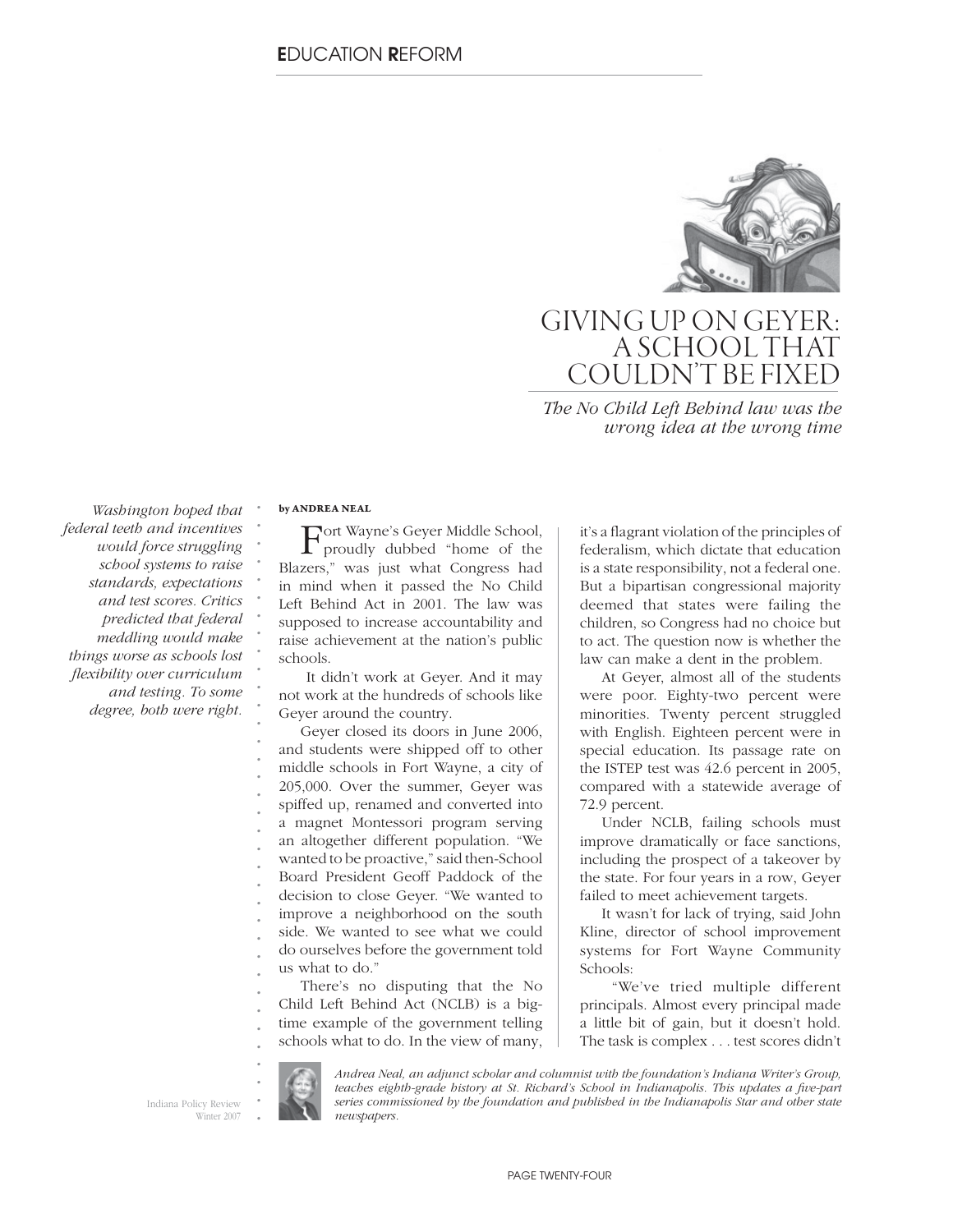*All but one of Fort Wayne's middle schools missed improvement goals for 2005. So, in essence, the Geyer children left one underachieving school for another.*

*. . . . . . . . . . . . . . . . . . . . . . . . . . . . . . . . . . . . . . . . . . . . . . . . . . . . . . . . .*

respond in a way that looked like they were accelerating fast enough to avoid the sanctions of NCLB."

NCLB was signed into law amidst both fear and fanfare. Its advocates hoped that federal teeth and incentives would force struggling school systems to raise standards, expectations and test scores. Critics predicted that federal meddling would make things worse as schools lost flexibility over curriculum and testing. To some degree, the predictions of both have come true.

According to a Center on Education Policy report, the percentage of students scoring at proficient levels or higher on standardized tests is rising, as hoped. "Evidence from our study suggests that increased learning accounts for some of the improvement in state test results," the report stated.

Yet the number of schools classified as failing is rising, too. NCLB requires that schools record achievement gains every year and among all subcategories of students: black, white, non-English speaking, even special education. By 2014, 100 percent of students are to be proficient in math and language arts.

An unreachable goal? Maybe. Less than half  $-49.3$  percent  $-$  of Indiana schools met Adequate Yearly Progress targets in 2005, down considerably from 60 percent in 2004, 76 percent in 2003 and 77 percent in 2002. Disappointing results on the state's 2006 ISTEP test ensure that Geyer will be remembered as but one of the first in a long list of schools that faced restructuring or state takeover.

In Fort Wayne, school officials gave up on Geyer before the full range of sanctions could kick in. Liam Julian of the Thomas B. Fordham Foundation, a school reform organization, said that's a good thing if students end up at better schools.

"What you have to do is bite the bullet, close that school down, find other ways to give those students more educational choice options," Julian said. "If there is a school that has repeatedly failed to demonstrate progress, we think the students ought to have the opportunity to go to a better school."

Geyer's students either applied to a new school through the district's public school choice program or accepted automatic reassignment based on geographic factors. The biggest group went to Miami Middle School, which had higher test scores than Geyer's but like Geyer had spent four consecutive years on the failing schools list. All but one of Fort Wayne's middle schools missed improvement goals for 2005. And the situation is not improving for Geyer's former students. In 2006, Miami's ISTEP passage rate dropped further, from 49 percent to 46 percent. In essence, the children left one underachieving school for another.

That fact points to what may be the biggest challenge of No Child Left Behind: Figuring out how to quickly fix failing schools. If NCLB is to be a success, we can't just give up on schools like Geyer. We must transform them.

### Scientific-Based Research

The most promising part of the No Child Left Behind Act is language requiring schools to use research-based practices. Yet it's the least embraced by the educational establishment.

The phrase "scientifically based research" appears 111 times in NCLB, a sign of Congress's commitment to doing things differently. When schools land on the federal failure list, they are supposed to respond with immediate changes implementing "scientifically based" instructional strategies. In practice, it's not so easy. One look at Geyer in Fort Wayne helps explain why.

Federal law required Geyer, on the ropes after several years of low test scores, to devise a school improvement plan detailing how students would achieve mastery of tested skills.

Under the plan, 73 percent of Geyer's students were to have met Indiana state standards in language arts by the fall of 2008; 72 percent were to have met state standards in math. It was a lofty goal considering that, in 2005, only 33 percent passed the language arts portion of ISTEP and only 47 percent passed the math test.

If the testing goals were ambitious, the improvement plan reflected the *status quo.* Its action steps largely repeated language found in the school corporation's curriculum manuals. Nothing in the plan

Indiana Policy Review Winter 2007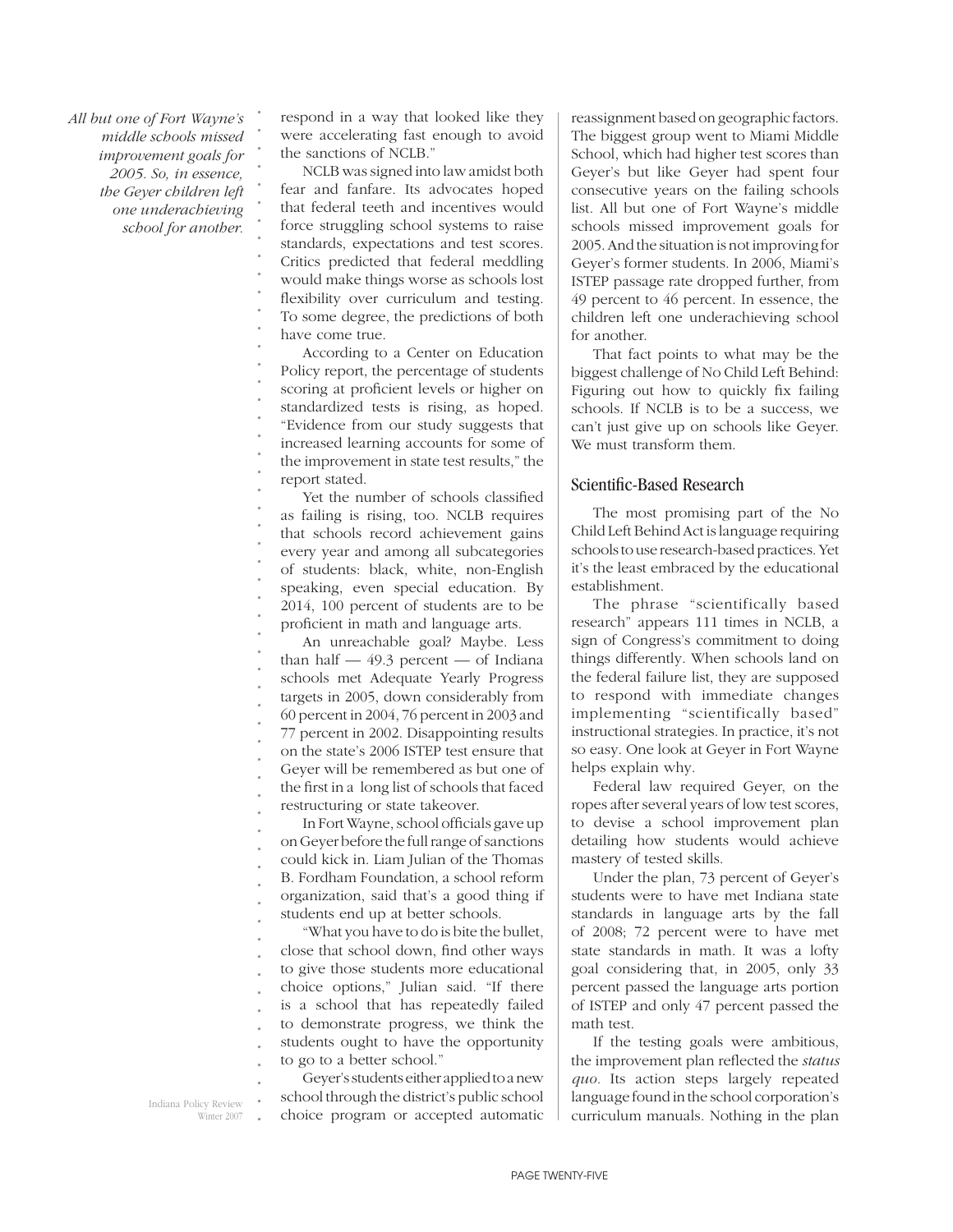*. . . . . . . . . . . . . .*

*If failing schools want to do more than nudge test scores up slightly, they will need to make more radical changes in curriculum and teaching methods.*  **They need the flexibility** *to deviate from school corporation curriculum guidelines. Doing more of the same won't cut it.*

called for a dramatic change in content or teaching technique. Although the plan described Fort Wayne's literacy and math programs as research-based, there was no data to support that claim.

In the Fort Wayne Community Schools Corporation, as in many school districts across the country, schools follow a uniform curriculum model and sequence of instruction that's been hammered out by administrators and teachers and aligned with state academic standards. Textbooks are chosen from state-approved lists. There's no science behind any of it.

*. . . . . . . . .* Fort Wayne Community Schools Curriculum Services Director Schauna Findlay, Ph.D., expresses a common frustration with NCLB when she challenges the notion of scientifically proven instructional programs. There is "no literacy-based program that meets the definition" of science, she says.

*. . . . .* It's true that, at the middle-school level, little research has been done to verify the effectiveness of language arts programs. To date, the bulk of studies has focused on elementary school instruction

- 
- *. .* in reading and kindergarten-to-12th grade programs in math. But even where the

science is clear — as in the debate between phonics and whole language at the primary grades — educators resist the idea that there's a preferred way to teach reading. For whatever reason, the education field has been slow to accept that teaching methods and material can be empirically evaluated.

Sue Heath, research editor for Wrightslaw, an advocacy organization for special education issues, says it's a multilayered problem.

"Few if any teachers colleges in the United States are training teachers in even one research-based method of reading instruction. . . . The problem is that school districts do not require the training as a condition of employment. States do not require the training as a condition of certification. Teachers colleges do not require the training as a condition of graduation."

Fortunately, NCLB has inspired a wave of academic research aimed at identifying best practices. The What Works Clearinghouse was established in 2002 by the U.S. Department of Education to collect and distribute scientific evidence. Its website, *www.whatworks.ed.gov,* already

### *'No Child Left Behind Is Beyond Uninformative; It Is Deceptive'*

**Test score**<br> **Contains in the secondary educe**<br>
to the performan<br>
than ever on the<br>
enthusiasm from<br>
NCLB is through<br>
The case that<br>
the Civil Rights<br>
an openly liberal Test scores are the last refuge of the No Child Left Behind Act (NCLB). They have to be, because so little else about the act is attractive. NCLB takes a giant step toward nationalizing elementary and secondary education, a disaster for federalism. It pushes classrooms toward relentless drilling, not something that inspires able people to become teachers or makes children eager to learn. It holds good students hostage to the performance of the least talented, at a time when the economic future of the country depends more than ever on the performance of the most talented. The one aspect of the act that could have inspired enthusiasm from me, promoting school choice, has fallen far short of its hopes. The only way to justify NCLB is through compelling evidence that test scores are improving. So let's talk about test scores.

The case that NCLB has failed to raise test scores had been made most comprehensively in a report from the Civil Rights Project at Harvard University, released just a few weeks ago. The Civil Rights Project has an openly liberal political agenda, but the author of the report, Jaekyung Lee, lays out the data in graphs that anyone can follow, subjects them to appropriate statistical analyses, and arrives at conclusions that can stand on their scholarly merits: NCLB has not had a significant impact on overall test scores and has not narrowed the racial and socioeconomic achievement gap.

Example 18 Degan, 1 don't<br>themselves inside<br>sroom instruction<br>ne effects of high-<br>to pass a test that<br>s on our children's<br>tability" is NCLB's<br>improvements in<br>m Charles Murray Is it too early to tell? As a parent who has had children in public schools since NCLB began, I don't think so. The Frederick County, Md., schools our children have attended have turned themselves inside out to try to produce the right test results, with dismaying effects on the content of classroom instruction and devastating effects on teacher morale. We actually lost our best English teacher to the effects of highstakes testing. "I want to teach my students how to write," he said, "not teach them how to pass a test that says they can write." He quit.

So, yes, I think that if we parents have had to put up with these kinds of troubling effects on our children's schooling for four years, we are entitled to expect evidence of results. After all, "accountability" is NCLB's favorite word, and the Department of Education is holding school systems accountable for improvements in test scores with a vengeance. Sauce for the goose, sauce for the gander. *— Excerpted from Charles Murray in the Wall Street Journal, July 25, 2006*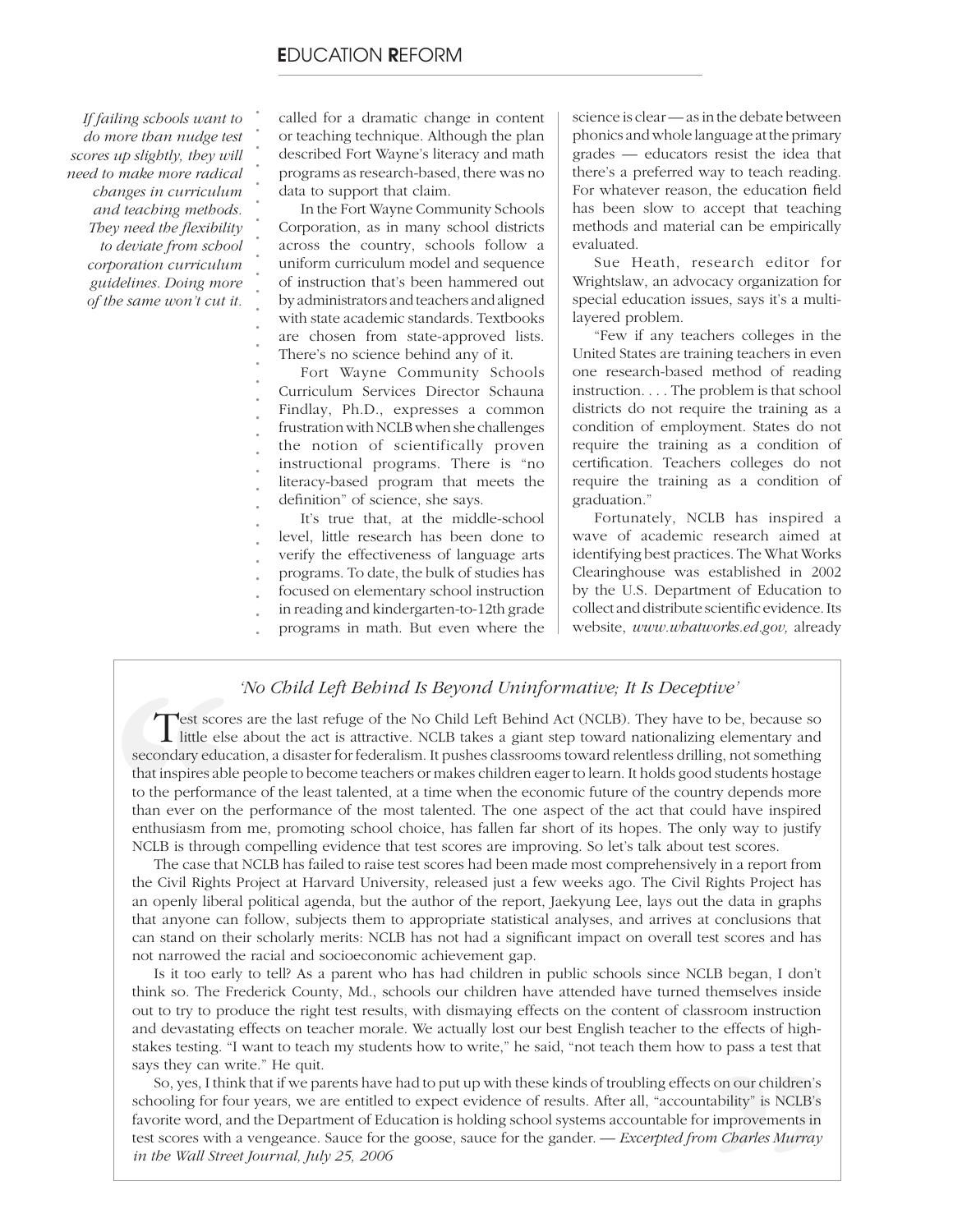*Closing Geyer was an admission of failure but the superintendent never considered reopening it as a charter school or hiring a private or nonprofi t business to take over the building, a concept that has worked well in other communities.* *. . . . . . . . . . . . . . . . . . . . . . .*

has posted analyses of middle-school math programs. Middle-school language arts programs will be added soon. Liam Julian, with the Thomas B. Fordham Foundation, said programs with track records could be used now. "There is evidence to support several approaches to teaching middle school students who are poor readers." He cites the LANGUAGE! curriculum, published by Sopris West Educational Services; and direct instruction programs, such as Corrective Reading, published by SRA International.

Mary Lowery, who served as acting principal at Geyer, implemented a reading remediation program called Voyager Passport that had received good reviews from other school districts around the country. It appeared to meet the federal definition of "scientifically based." But any gains made because of it were too late to show up on September 2005 ISTEP scores.

*. . . . . . . . . .* This much is clear: If failing schools want to do more than nudge test scores up slightly, they will need to make more radical changes in curriculum and teaching methods. They need the flexibility to deviate from school corporation curriculum guidelines. Doing more of the same won't cut it.

#### *. .* Mary Lowery

*. . . . . . . . . .*

Administrators in Fort Wayne Community Schools wanted to make sure Geyer students enjoyed a positive, productive final year. So they lured a no-nonsense principal, Mary Lowery, out of retirement and asked her to do her best.

Her formula for leading a failing school? "We re-teach. We remediate. For those children who don't need remediation, we enrich."

*. . . . . . . . . . . .* If you walked through the halls, you'd have seen anything but the stereotype of classroom chaos. Students wore uniforms — navy shirts and khaki pants — and carried assignment books. Lowery called children by name. Classrooms were small, interactive and orderly. Teachers set goals together and studied test scores. Rules were clear and consequences for rule-breakers firm. Lowery believes that with time she could have gotten Geyer off the federal government's list of failing schools. But time wasn't on her side, and neither was ISTEP. Because ISTEP testing took place in the fall, there was no way of judging the impact of Lowery's tenure.

Well before Lowery arrived, Fort Wayne school officials had decided to close Geyer and replace it with a Montessori magnet program serving a different population. Towles Intermediate School replaced Geyer when school resumed in August. Superintendent Wendy Robinson said the district hopes to build on the success of the district's Montessori elementary program, which has a waiting list and some of the highest test scores in the system.

Closing Geyer was an admission of failure, expanding Montessori an experiment of unknown promise. There's little research documenting Montessori outcomes in public school settings, especially in high-poverty areas. Typically, Montessori schools serve students of higher socioeconomic status with parents committed to the Montessori method, which stresses child-centered learning and hands-on activities.

The Indianapolis Public Schools Superintendent, Eugene White, whose son went to Geyer, said the Montessori model "works very well" in inner-city Indianapolis. Rousseau McClellan School — a kindergarten to Grade 8 Montessori — has met federal Adequate Yearly Progress goals four years running and has some of the highest ISTEP scores in Marion County. McClellan's children aren't nearly as poor as Geyer's, but they're not affluent. Its student body is 66 percent minority and 49 percent on free- or reduced-price lunch. Its 2006 ISTEP passage rate? An impressive 81.5 percent.

A recent study compared high school achievement in Milwaukee Public Schools of students who completed Montessori education through fifth grade with those who went through traditional classes. Although the study found no significant difference in English and social studies scores or grade-point averages, "students who had participated in the Montessori program significantly out-performed the peer control group on math-science scores."

Montessori is a system designed to begin in the primary grades before children learn

Indiana Policy Review Winter 2007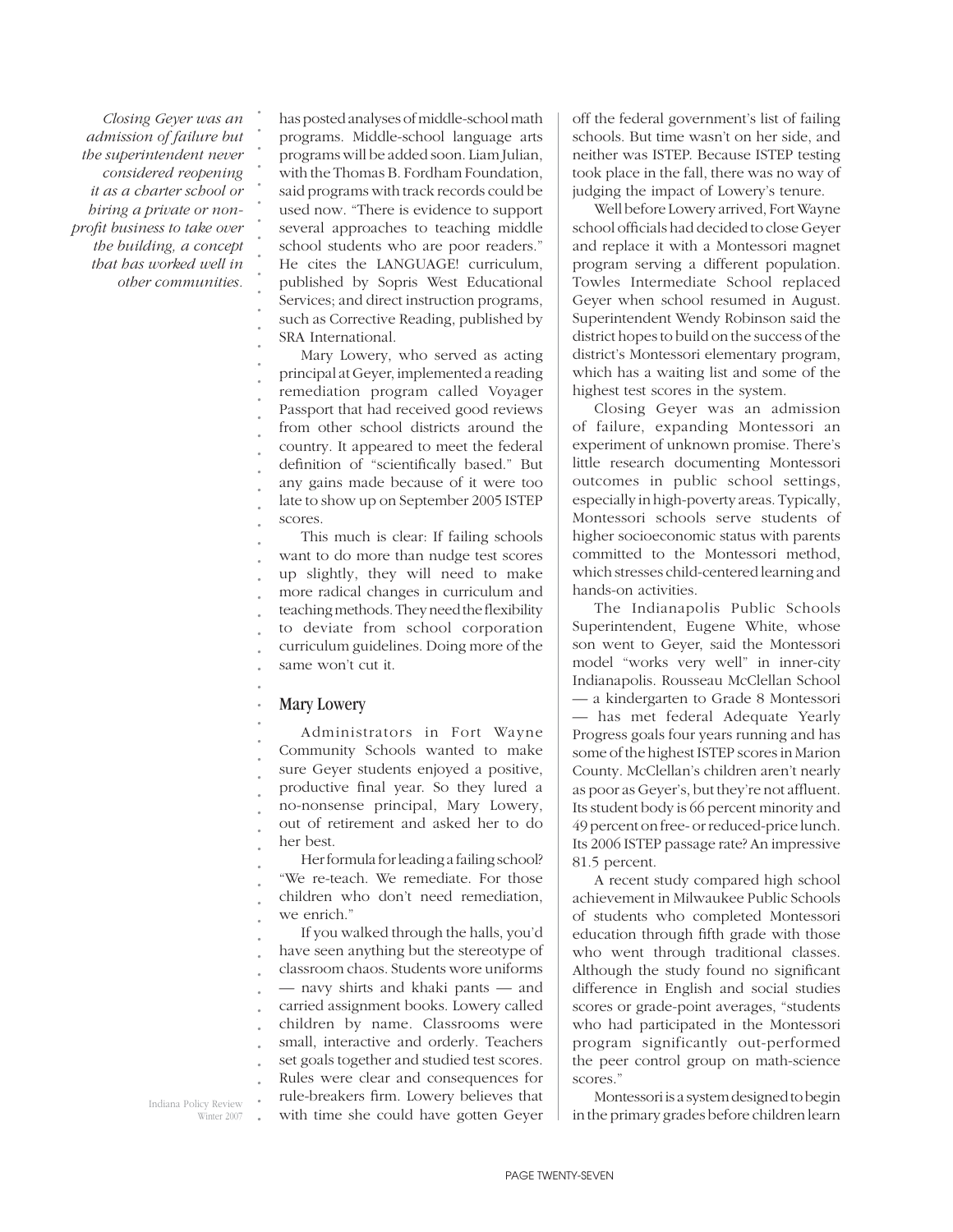*Just throwing money at poor schools hasn't made a dent in the problem. Since 1965, the government has spent more than \$340 billion on Title I, the federal program that supplements state and local funding of schools such as Geyer that serve predominantly poor populations.*

to read. In districts such as Fort Wayne, where all but one middle

school missed federal achievement goals, other models may offer more immediate hope for struggling students.

*. . . . . . . . . . . . . . . . . . . . . . . . . . . . . . .*

*"The man should rule who does not think that he can rule." (C.K. Chesterton)*

Fort Wayne never considered reopening Geyer as a charter school or hiring a private or non-profit business to take over the building, Robinson said. But the concept has worked well in other communities.

There's no better example than KIPP (Knowledge Is Power Program) Academy, a middle-school model launched in 1994 in Texas by Teach for America alumni David Levin and Michael Feinberg.

In 1995, Levin moved to New York and founded KIPP Academy in the impoverished South Bronx. In 2000 it became a New York City Department of Education charter school, a form of public school exempt from many state and local regulations. In 2006, for the ninth consecutive year, KIPP was the highestperforming public middle school in the Bronx in reading scores, math scores and attendance.

*. . . . . . .* Chief elements of the KIPP philosophy are: a longer school day, remedial classes on Saturdays, constant communication with parents, 90-minute blocks for reading and math and weekly tests and quizzes to monitor students' progress and identify areas of weakness.

*. . . . . . .* A non-profit organization helps train teachers and implement the KIPP model in interested communities. There are currently 38 KIPP schools in the United States serving close to 20,000 students, including one that opened in Indianapolis in 2004-2005.

*. . . . . . . . . .* KIPP Indianapolis, 93 percent poor and 95 percent black, has 215 students in fifth, sixth and seventh grades and will expand to include eighth grade in 2007-2008. During its inaugural year, 26.7 passed ISTEP. Forty-three percent passed the 2005 test, a remarkable gain in a single year, although still far below federal requirements. In 2006, the school's passage rate was 56.4 percent.

*.* Indiana Policy Review Winter 2007 *.* Like any other public school, KIPP is subject to the demands of No

Child Left Behind and appears well on its way to meeting them. If NCLB does nothing else, it will create a rich database of test scores that will identify the most successful models for transforming bad schools.

### 'Highly Qualified' Teachers?

According to the Indiana Department of Education, more than 95 percent of Indiana's teachers are highly qualified under terms of the No Child Left Behind Act. A full 100 percent receive the highest quality professional development each year.

Which begs the question: If Indiana's teachers are so good, why are 51 percent of our public schools failing?

Few educational assumptions have been tested and documented as clearly as the link between teacher effectiveness and student achievement. That's why Congress made improving teacher quality a priority of NCLB.

The Indiana Department of Education labels teachers "highly qualified" as long as they are licensed in their teaching area, hold a bachelor's degree and have demonstrated competence in one of several ways, such as passing an exam.

But being qualified isn't the same thing as being good. In Indiana, schools can't evaluate teachers based on test scores, the primary factor used by the federal government in deciding if a school is failing.

Improving teacher quality stands out "for its potential to close the gap in academic achievement between students from traditionally poor, non-white, and/ or urban backgrounds and their betteroff peers," says the Center for Public Education, a joint initiative of the National School Boards Association and National School Boards Foundation.

Just throwing money at poor schools hasn't made a dent in the problem. Since 1965, the government has spent more than \$340 billion on Title I, the federal program that supplements state and local funding of schools that serve predominantly poor populations. Geyer clearly illustrates the achievement gap. The southside school,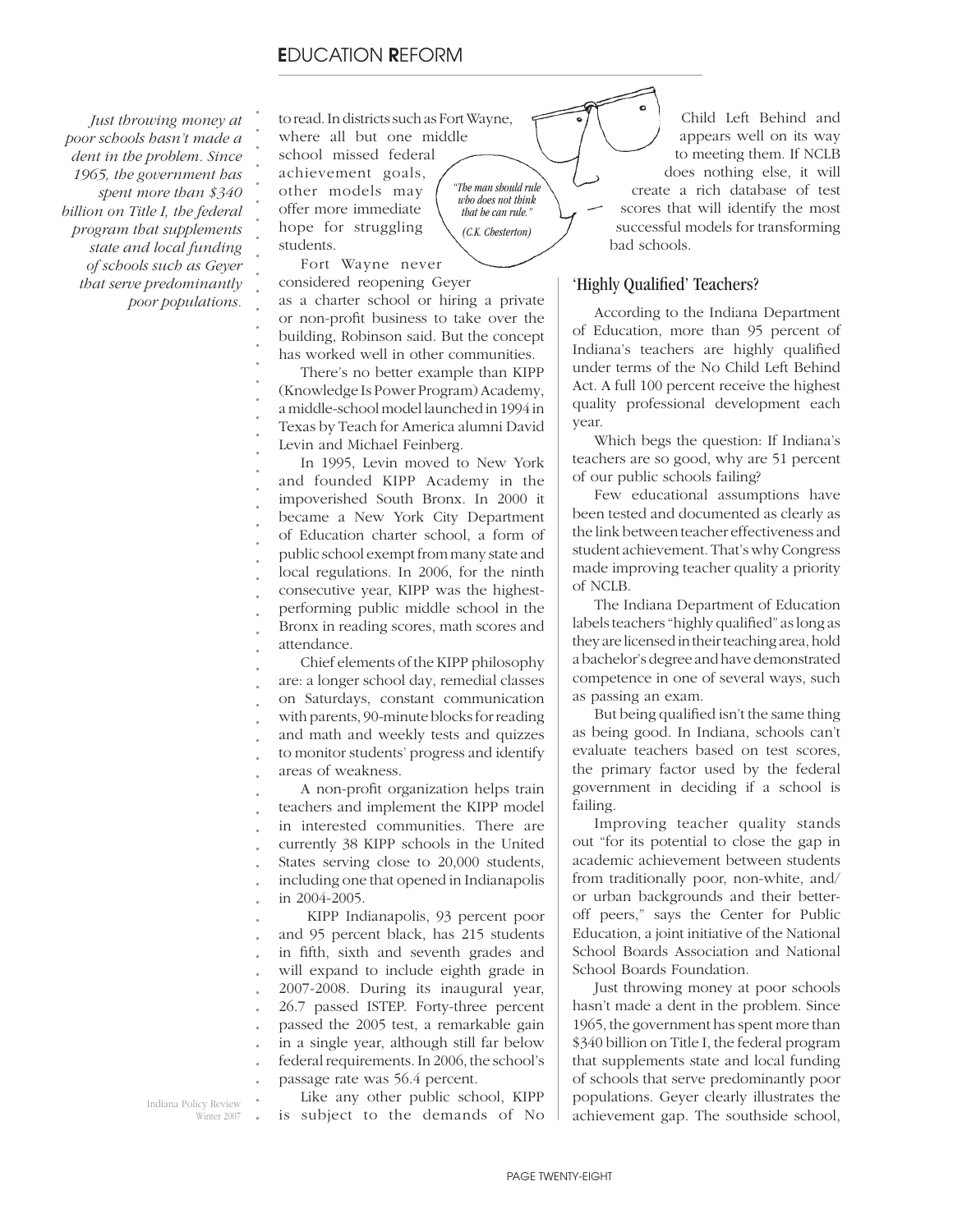*If Indiana wants to improve the quality of its teacher corps, three things must change:* 

*. . . . . . . . . . . . . . . . . . . . . . . . . . . . . .*

*1. The state must develop a pool of funds for "combat pay" to move the best teachers into communities with the highest rate of failing schools.* 

*2. The legislature must change collective bargaining laws so school districts can pay teachers differently based on their subject area, performance in the classroom or their willingness to teach in disadvantaged areas.* 

> *3. The legislature must allow test scores to be used in judging teacher performance.*

with an 82 percent minority student body and 89 percent of students on free- or reduced-price lunch, had an ISTEP passage rate of 42.6 percent, compared to the state average of 72.9 percent.

 In the same school corporation, Shawnee Middle School is 33 percent minority and 43 percent on free- or reduced-price lunch. Its ISTEP pass rate: 70 percent. On the other demographic extreme is Thomas Jefferson Middle School in Valparaiso, 90 percent white and 79 percent paid lunch. Its ISTEP passage rate is 85 percent.

The work of Drs. William L. Sanders and June C. Rivers at the University of Tennessee has been especially influential in tying test scores to teacher effectiveness — and in showing why schools like Geyer need superior teachers. Among the findings:

• Teacher quality more heavily influences student performance than does race, class or school. Disadvantaged students benefit more from good teachers than do advantaged students.

• Achievement gains from having a high-quality teacher could be almost three times greater for African-American students than for white students, even when comparing students with the same prior school achievement.

• The benefits of teacher quality are cumulative. Fifth-grade math students in Tennessee who had three

*"Giving money and power to government is like whiskey and car keys to teenage boys." (P.J. O'Rourke)*

consecutive highly effective teachers scored between 52 and 54 percentile points ahead of students who had three consecutive "least-effective" teachers.

So how should Indiana address the fact that better teachers gravitate to more affluent school corporations? Two proposals have worked in other places: Merit pay to reward teachers with a track record of rising test scores and "combat pay" to lure the best teachers to underachieving schools.

*. . . . .* An example is Mobile County (Ala.) Public Schools, which offers a bonus of \$4,000 for teachers to work in one of the district's five lowest-performing schools. One principal reported that the signing bonus "allowed me to attract top teachers." Also in Mobile, teachers can earn up to \$4,000 in end-of-year bonuses for meeting school and individual performance goals.

That couldn't happen at Geyer or anywhere else in Indiana. Collective bargaining agreements negotiated by unions prevent pay differentials for anything other than degree level and years of experience.

 During the 2006 legislative session, Senate Bill 82, proposed by Sen. Teresa Lubbers, R-Indianapolis, would have allowed ISTEP scores to be used as one criterion in evaluating the performance of teachers. The bill went nowhere.

If Indiana wants to improve the quality of its teacher corps, three things need to happen: 1. The state should develop a pool of funds for "combat pay" to move the best teachers into communities with the highest rate of failing schools. 2. The legislature must change collective bargaining laws so school districts can pay teachers differently based on their subject area, performance in the classroom or their willingness to teach in disadvantaged areas. 3. The legislature must allow test scores to be used in judging teacher performance.

It makes no sense to hold schools accountable for 100 percent of their students passing ISTEP if it's impossible to hold teachers accountable as well.

### NCLB: Mixed Reviews

Mary Lowery went to Geyer with a mandate: to close with as much sensitivity as possible a failing school. Yet she harbors no bitterness toward the law that sealed Geyer's fate.

"I don't tend to look at things as a negative," she says. "It is a mandate. This is what we have to do. It's accountability. It's holding all districts and schools accountable for the students' learning."

After four years on the No Child Left Behind failing school list, the Fort Wayne middle school closed for good on June 1. Administrators say the school had been on the district's radar screen for years; that NCLB merely hastened its demise.

Under NCLB, public schools face escalating consequences each year they

Indiana Policy Review Winter 2007 *.*

*. . . . . .*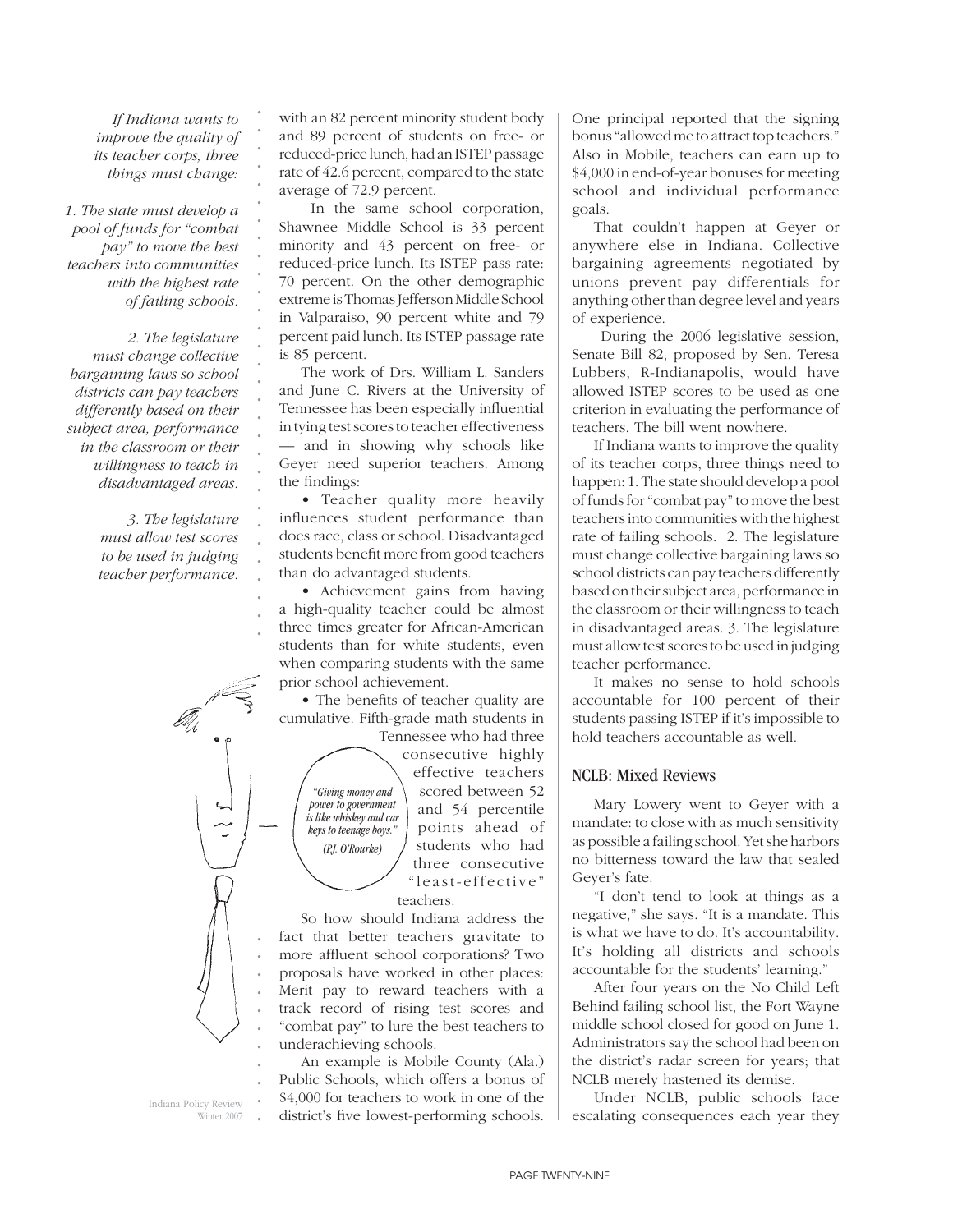*The Indiana Department of Education doesn't need to run schools, but it should insist that chronically failing schools convert into charters based on models that work.*

*. . . . . . . . . . . . . . . . . .*

miss achievement goals. Title I schools face sanctions first: Parents get to switch their children to other public schools and obtain tutoring and remedial services. By year four, schools must take steps to reopen as charter schools, replace principals and staff, contract for private management or allow a state takeover.

At this writing, at least three Indiana schools have closed as a result of NCLB; state education officials have yet to assume management of a failing school.

Don't count on that happening on any large scale, says Indianapolis Public Schools Superintendent Eugene White. "They don't have the capacity or the expertise to get that done."

*. preaches the right of . the stronger considers . himself the stronger." . "Everyone who (Von Mises)*

*. . . .*

*. . . . . . . . . . . . . . .*

If testing trends continue, however, dozens of schools will qualify for state control. Fewer than half of Indiana schools met the federal government's Adequate Yearly Progress (AYP) standards in 2005, part of a continuous downward trend since the law took effect. Every year, more students are required to meet proficiency standards. By 2014, 100 percent of students are to show mastery on standardized tests. No group is exempt, including those who speak little English and those with special education challenges.

Fort Wayne's middle schools illustrate the challenge. In the year following Geyer's closing, eight of 11 schools saw their ISTEP scores drop. Wendy Robinson, superintendent of Fort Wayne Community Schools, said the law establishes an unreachable target for schools. "They're all going to fail. It's just a matter of time." White agrees. "Eventually in Indiana we

*. . . .* will evolve to the point of very few if any schools making AYP." The only exceptions, he said, would be schools that are small, affluent and homogeneous. Many school-related advocacy groups

*. . .* are lobbying Congress for changes to the AYP requirements and for more money to

*. . . .* fund remedial programs. Yet few are calling for repeal of the law, which has focused a spotlight on the nation's educational system and, in the view of many experts,

already boosted achievement.

*.* Indiana Policy Review Winter 2007

Marlin B. Creasy, superintendent of Muncie Community Schools, said one of the greatest benefits is that schools can't satisfy the law's requirements just by having high overall test scores. "School districts can no longer find comfort in the district or the individual school excelling, unless every sub-category is also showing marked improvement. NCLB rightfully focused attention on the achievement gaps that exist within our schools. I believe it has forced school districts to seek academic improvement for every child."

But the law goes too far, he said, by penalizing schools if a single group of students fails to meet AYP. Anther "glaring weakness," he said, "is the lack of focus on continuous academic improvement for the individual child. The year-to-year snapshot does not follow the child. I am more interested in continuous improvement."

The Center on Education Policy, an independent education advocacy group, has studied the effects of NCLB closely and offers a similarly mixed review. On the plus side, "NCLB is changing teaching and instruction. There is a better use of test data and alignment of curriculum and instruction to standards." Chief weaknesses include "inadequate state and federal funding to cover costs related to increased testing, data collection and technical assistance to schools in need of improvement."

If NCLB is to succeed, it will be because states take seriously their constitutional responsibility for public education. The Indiana Department of Education doesn't need to run schools, but it should insist that chronically failing schools convert into charters based on models that work, like KIPP Academy. It should make sure families trapped in bad schools are given a wide range of alternatives. It should seek changes in collective bargaining so merit pay and signing bonuses can be offered to lure the best teachers into the worst schools. Where research exists to suggest superior curriculum or methods, the state should endorse those strategies.

Money itself does not make better schools. Federal intrusion does not make better schools. Forty years of Title I, and a widening achievement gap, are testament to that. Q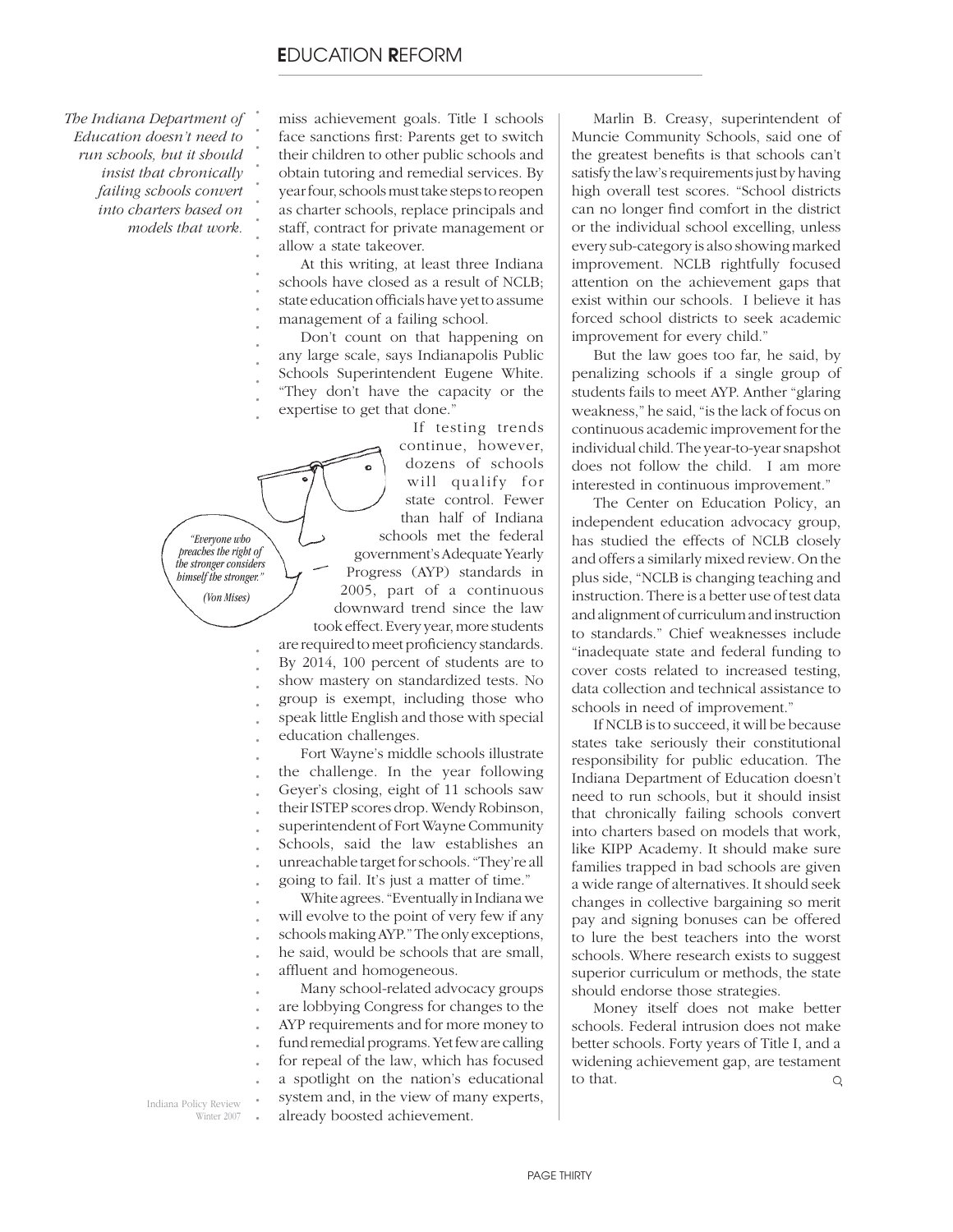|                                       | THE IPR BARBER POLL: The foundation polled 91 corresponding members (69<br>responding) between Nov. 30 and Dec. 15 on the question: "Drawing on your<br>understanding of limited government and free markets, please rate Gov. Mitch Daniels'<br>performance on the following issues (with 1 being the worst and 10 being the best)." |                         |             |           |             |            |                |             |                          |             |                            |
|---------------------------------------|---------------------------------------------------------------------------------------------------------------------------------------------------------------------------------------------------------------------------------------------------------------------------------------------------------------------------------------|-------------------------|-------------|-----------|-------------|------------|----------------|-------------|--------------------------|-------------|----------------------------|
|                                       | 1                                                                                                                                                                                                                                                                                                                                     | $\overline{\mathbf{2}}$ | з           | 4         | 5           | 6          | $\overline{z}$ | 8           | 9                        | 10          | <b>Response</b><br>Average |
| The Colts Stadium                     | 31%<br>(20)                                                                                                                                                                                                                                                                                                                           | 17%<br>(11)             | 9%<br>(6)   | 5%<br>(3) | 12%<br>(8)  | 5%<br>(3)  | 8%<br>(5)      | 9%<br>(6)   | 3%<br>(2)                | 2%<br>(1)   | 3.71                       |
| Uniform Time Zone                     | 18%<br>(12)                                                                                                                                                                                                                                                                                                                           | 3%<br>(2)               | 6%<br>(4)   | 4%<br>(3) | 7%<br>(5)   | 3%<br>(2)  | 6%<br>(4)      | 10%<br>(7)  | 10%<br>(7)               | 31%<br>(21) | 6.48                       |
| Cigarette Tax                         | 33%<br>(22)                                                                                                                                                                                                                                                                                                                           | 6%<br>(4)               | 3%<br>(2)   | 6%<br>(4) | 12%<br>(8)  | 6%<br>(4)  | 15%<br>(10)    | 9%<br>(6)   | 5%<br>(3)                | 5%<br>(3)   | 4.41                       |
| The Right of Private Property         | 12%<br>(8)                                                                                                                                                                                                                                                                                                                            | 2%<br>(1)               | 5%<br>(3)   | 6%<br>(4) | 26%<br>(17) | 11%<br>(7) | 11%<br>(7)     | 11%<br>(7)  | 11%<br>(7)               | 8%<br>(5)   | 5.76                       |
| The Indiana Economy                   | 7%<br>(5)                                                                                                                                                                                                                                                                                                                             | 3%<br>(2)               | 6%<br>(4)   | 6%<br>(4) | 17%<br>(12) | 9%<br>(6)  | 4%<br>(3)      | 14%<br>(10) | 22%<br>(15)              | 12%<br>(8)  | 6.51                       |
| The Size of Government                | 6%<br>(4)                                                                                                                                                                                                                                                                                                                             | 6%<br>(4)               | 13%<br>(9)  | 4%<br>(3) | 22%<br>(15) | 7%<br>(5)  | 10%<br>(7)     | 16%<br>(11) | 9%<br>(6)                | 6%<br>(4)   | 5.69                       |
| Leadership Style                      | 12%<br>(8)                                                                                                                                                                                                                                                                                                                            | $1\%$<br>(1)            | 6%<br>(4)   | 6%<br>(4) | 10%<br>(7)  | 12%<br>(8) | 16%<br>(11)    | 10%<br>(7)  | 13%<br>(9)               | 12%<br>(8)  | 6.19                       |
| All-Day Kindergarten                  | 27%<br>(18)                                                                                                                                                                                                                                                                                                                           | 3%<br>(2)               | 18%<br>(12) | 3%<br>(2) | 18%<br>(12) | 6%<br>(4)  | 6%<br>(4)      | 10%<br>(7)  | 3%<br>(2)                | 6%<br>(4)   | 4.36                       |
| Public-Employee Collective Bargaining | 11%<br>(7)                                                                                                                                                                                                                                                                                                                            | 2%<br>(1)               | 10%<br>(6)  | 5%<br>(3) | 19%<br>(12) | 5%<br>(3)  | 16%<br>(10)    | 11%<br>(7)  | 5%<br>(3)                | 16%<br>(10) | 5.97                       |
| <b>Toll-Road Lease</b>                | 7%<br>(5)                                                                                                                                                                                                                                                                                                                             | 4%<br>(3)               | 4%<br>(3)   | 3%<br>(2) | 3%<br>(2)   | 7%<br>(5)  | 3%<br>(2)      | 17%<br>(12) | 14%<br>(10)              | 36%<br>(25) | 7.51                       |
|                                       |                                                                                                                                                                                                                                                                                                                                       |                         |             |           |             |            |                |             | <b>Total Respondents</b> |             | 69                         |

*Contrary to most media coverage of school labor disputes, union teachers never are "working without a contract." The Indiana Collective Bargaining Act says that a contract is in place until a new one is signed.*

*. . . . . . . . . . . . . . . . . . . . . . . . . . . .*

### ■ Teachers in Bluffton Protest Salary Impasse

*A handful of teachers carried picket signs in the dark outside the Bluffton-Harrison Community Schools administration building before Monday's board meeting. Cheryl Beerbower, president of the Bluffton-Harrison Teachers Association, said the group wanted to come to the fi rst meeting of the new year, with a newly elected board member, to remind administrators and school officials that the 80 to 90 teachers within the district are a strong and united group. "We're serious about our cause," Beerbower said. The district's teachers have been without a contract since July 31, 2005, and have had negotiations with three superintendents since the contract expired. (The Fort Wayne Journal Gazette, Jan. 9)*

▲ This article contains a common error in coverage of labor disputes in our public school systems. It reports that the teachers "have been without a contract." In fact, by the provisions of the state Collective Bargaining Act, teacher contracts are in place indefinitely until replaced by a new contract. The word picture is of teachers (sometimes threatening an illegal strike) making the seemingly reasonable request for job stability for themselves and their families. The actual dynamic, however, is that the pressure to settle such a labor dispute is entirely on the administration. The benefits of the typical union teacher contract, enviable compared with under-funded private schools, are comfortably in force. Such provisions in the Collective Bargaining Act — and there are many of them — make negotiations between teacher unions and administrations one-sided affairs and ensure that teacher unions are unaccountable to classroom performance. It is the single thing that stands in the way of meaningful reform. It is an issue that newspapers need to address, not confuse.

### ■ Law Schools and the Racial Runaround

Indiana Policy Review Winter 2007 *. . . On Nov. 7, voters in Michigan passed Proposition 2, which prohibits state and local government from discriminating against or giving preferential treatment to — in the language of the ballot — "groups or individuals based on their race, gender,*